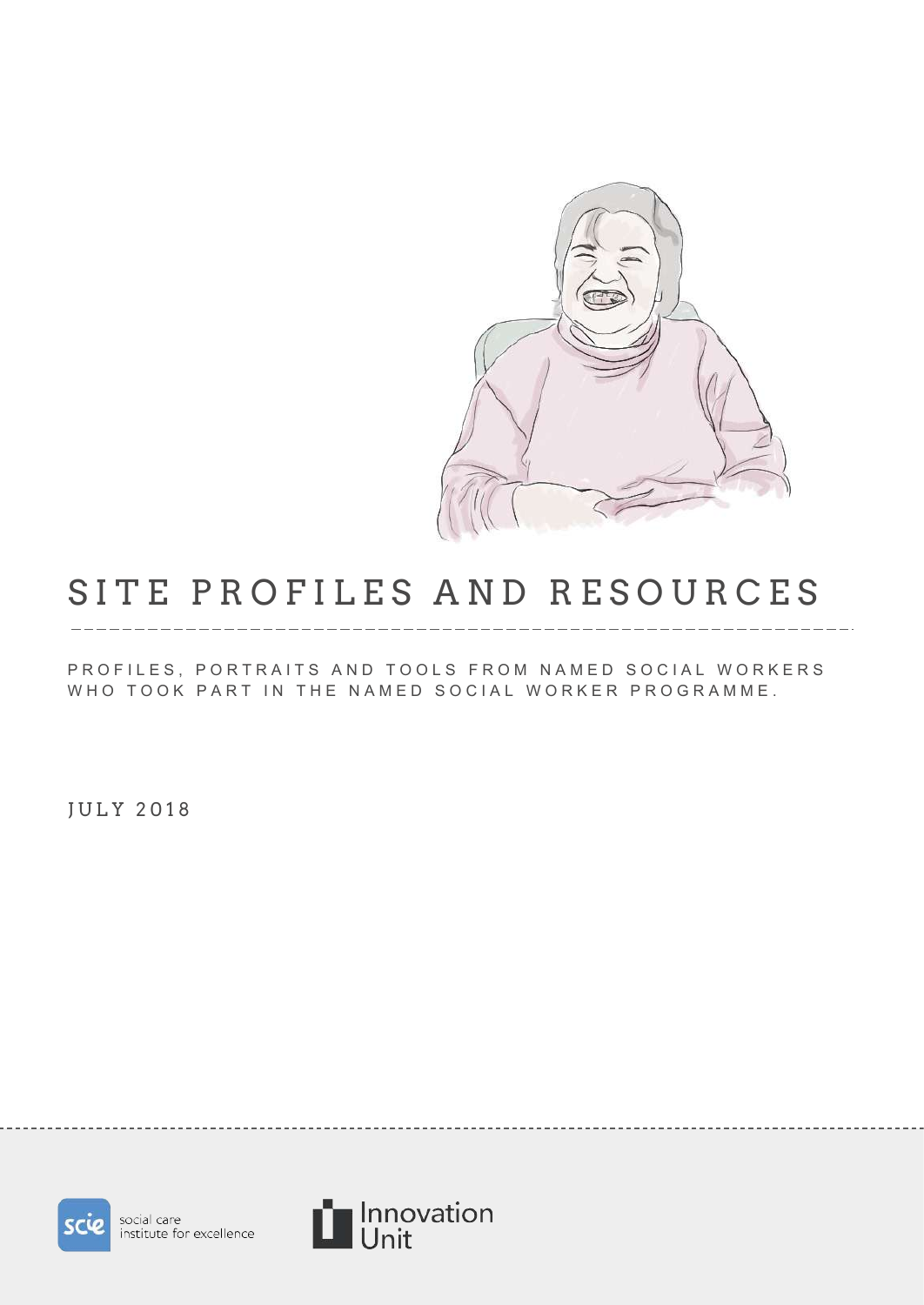This set of resources complements ['Putting people at the heart of social work.](http://innovationunit.tilt.codes/wp-content/uploads/Putting-people-back-at-the-heart-of-social-work-lessons-from-the-Named-Social-Worker-programme-1.pdf) [Lessons from the Named Social Worker Programme'. It shares the site profiles](https://www.innovationunit.org/wp-content/uploads/Putting-people-back-at-the-heart-of-social-work-lessons-from-the-Named-Social-Worker-programme-1.pdf) as well as some of the tools, stories and resources that have been created throughout the programme.

You can access the suite of products created by the programme team to showcase impact by clicking on the hyperlinks below:

- [A Service User's journey](https://www.innovationunit.org/wp-content/uploads/Stories-of-impact-a-service-user-journey-.pdf) A story of impact: experience of a service user supported by a Named Social Worker and their family
- [Big Plans](https://www.innovationunit.org/wp-content/uploads/Big-plans-a-guide-to-meaningfully-engaging-people-with-learning-disabilities-1-1.pdf)  a guide to meaningfully engaging people with learning disabilities in the development of their plan
- [Ten steps to creating your own cost benefit analysis](https://www.innovationunit.org/wp-content/uploads/live-ten-steps-to-creating-your-own-cba.pdf) a tool to help you quantify the monetary impact of new service interventions
- [Evaluation Summary Report](https://www.innovationunit.org/wp-content/uploads/NSW-evaluation-summary-report-1.pdf) and [suite of evaluation materials](https://www.scie.org.uk/social-work/named-social-worker) produced by SCIE - a set of documents that analyse the impact and learning from the programme

Scroll on to read short summaries of each site's approach and helpful documents produced by sites as they have been developing and implementing their Named Social Worker approaches:

- [Named Social Worker Phase 2 site profiles](#page-2-0)
- [Named social worker profiles](#page-9-0)
- **[Bradford's reflective supervision template](#page-14-0)**
- [Bradford's risk enablement panel framework](#page-17-0)
- [Bradford knowledge and skill statement for advanced practice](#page-24-0)
- [Halton's transitions protocol](#page-32-0)
- [Sheffield's NSW practice framework](#page-59-0)
- [Disability and society journal article from bradford Named social](#page-74-0) [workers – better social work for learning disabled people?](#page-74-0)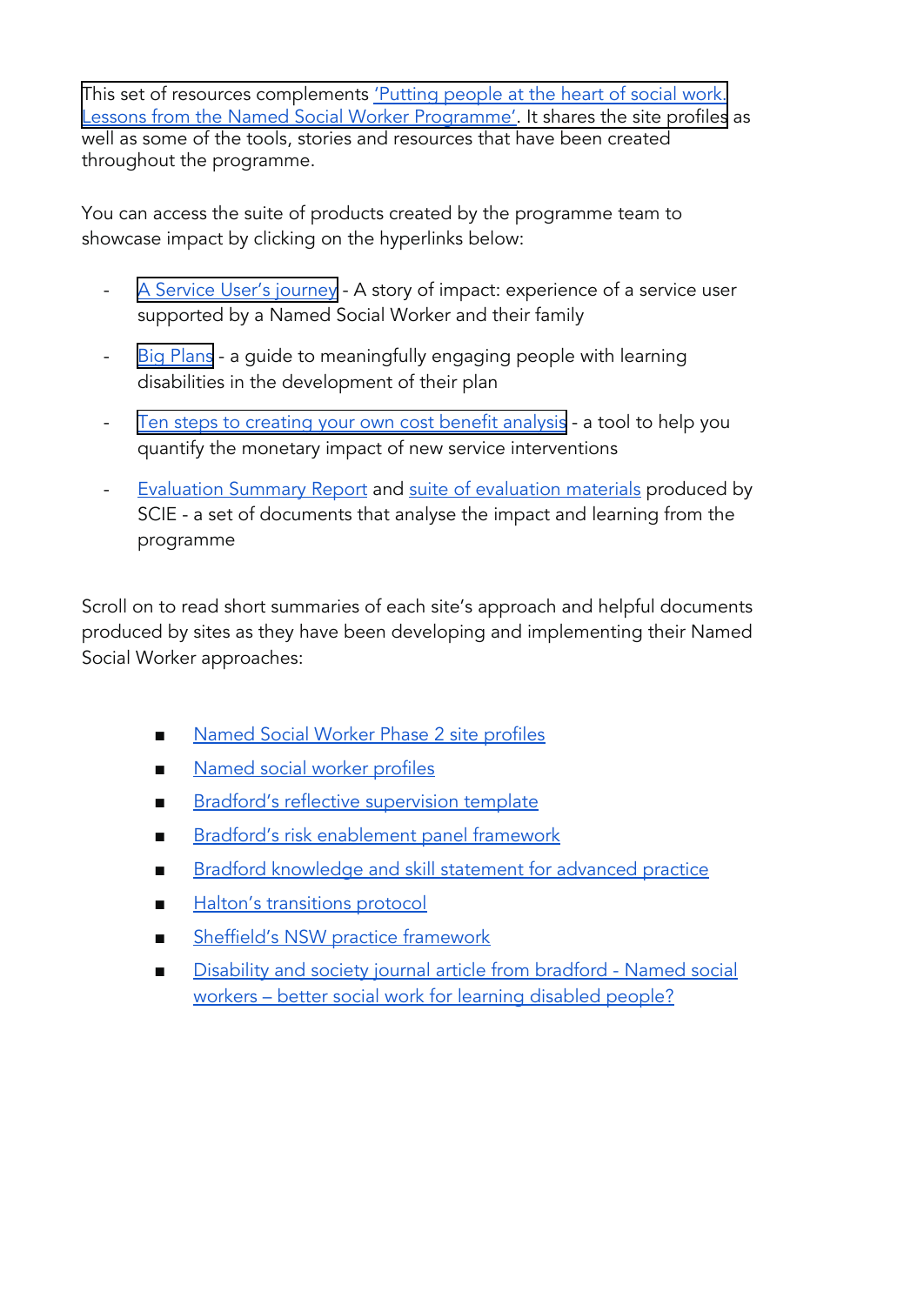# <span id="page-2-0"></span>Site profiles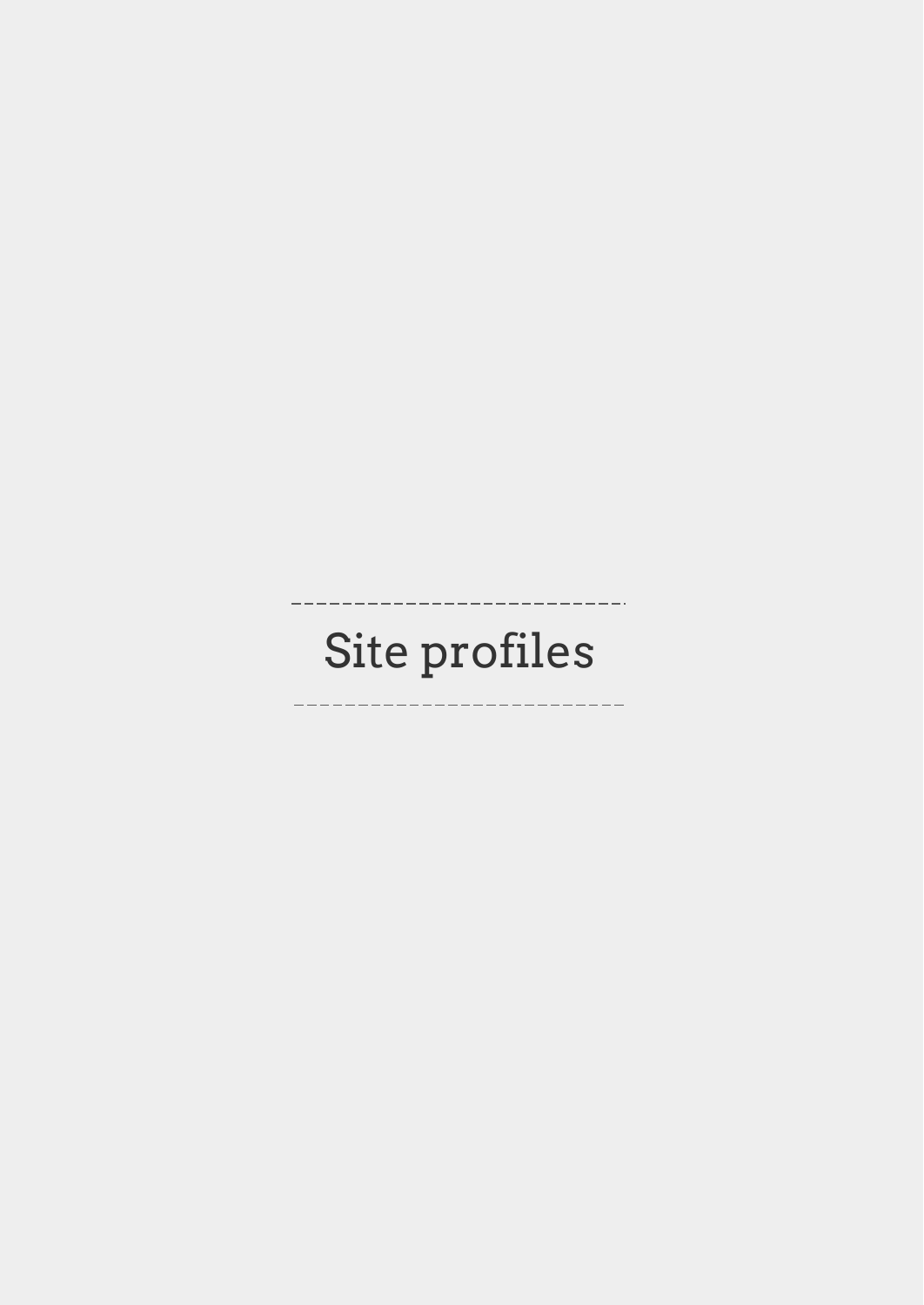## Bradford



Our Vision is… citizens and social workers being side by side, with citizens having the power to say how they want their lives to be led. A human rights-based approach that supports people to live independently in communities.

### In phase 2 of the Named Social Worker programme we aim to:

- Have five named social workers starting a process of culture change that makes citizens' human rights the focus of social work
- Promote independent living and minimise the use of settings that deprive a person of his or her liberty
- Work alongside citizens every step of the way
- Develop a competency framework for advanced social work practitioners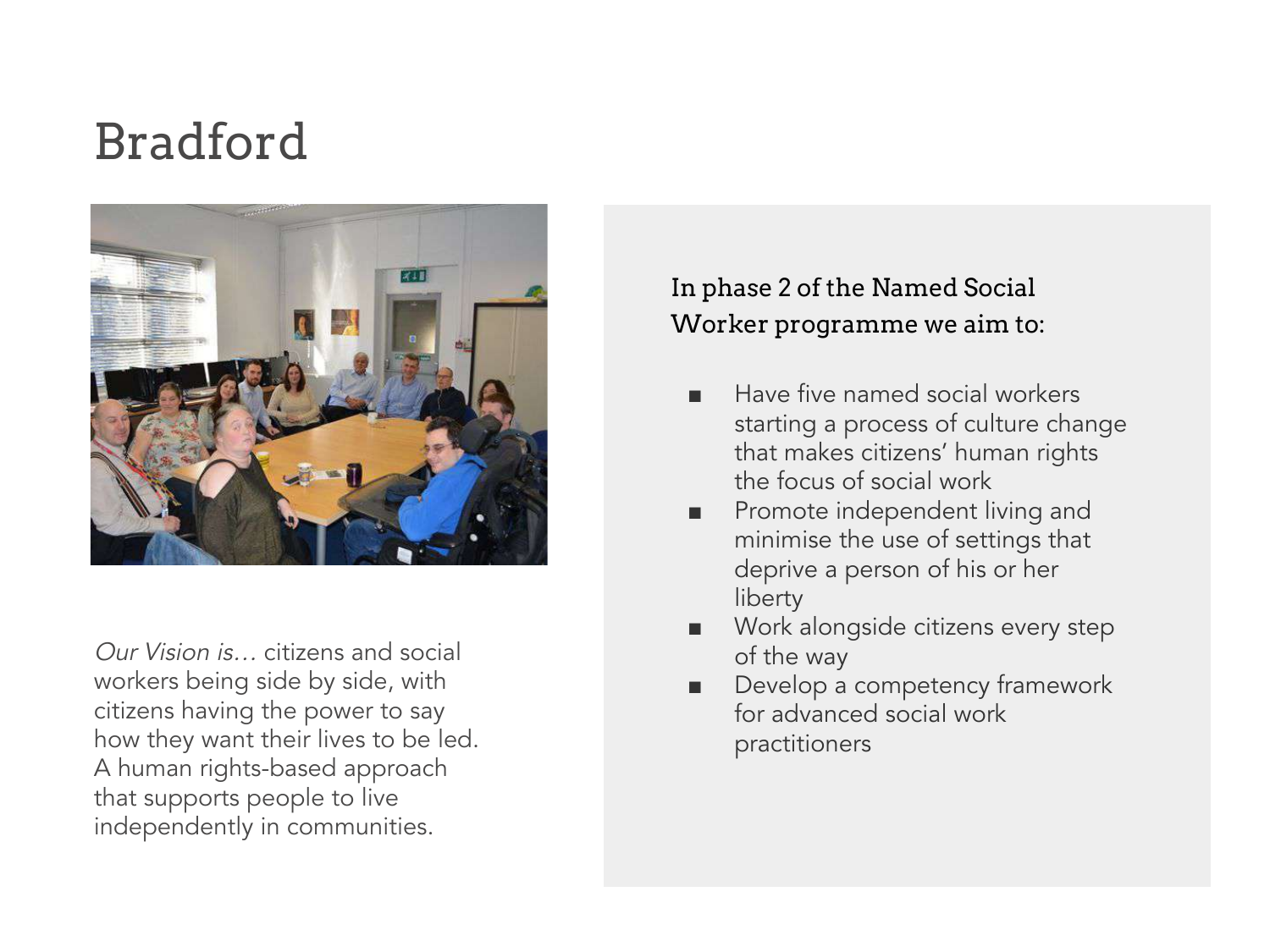## Sheffield

Our Vision is… to develop a professional and meaningful relationship between named social workers and individuals and their families that goes beyond support at crisis point, is proactive, tailored to clients' needs and circumstances and allows for flexibility.

3 key responsibilities of the NSW:

- Creating meaningful, professional and person-centered relationships with individuals and their families
- Ensuring a multidisciplinary approach and liaising with other professionals to enable it
- Taking accountability and responsibility for professional decisions whilst advocating for the individual

#### In phase 2 of the Named Social Worker programme we aim to:

- Spread the Named Social Worker approach to a wider team
- Continue to develop group supervision, channels for named social workers to share knowledge and resources to support named social worker practice
- Improve multi-disciplinary team working with colleagues in health
- Focus on creating more and better opportunities for users and carers to shape services
- Develop a better understanding of the impact and sustainability of the model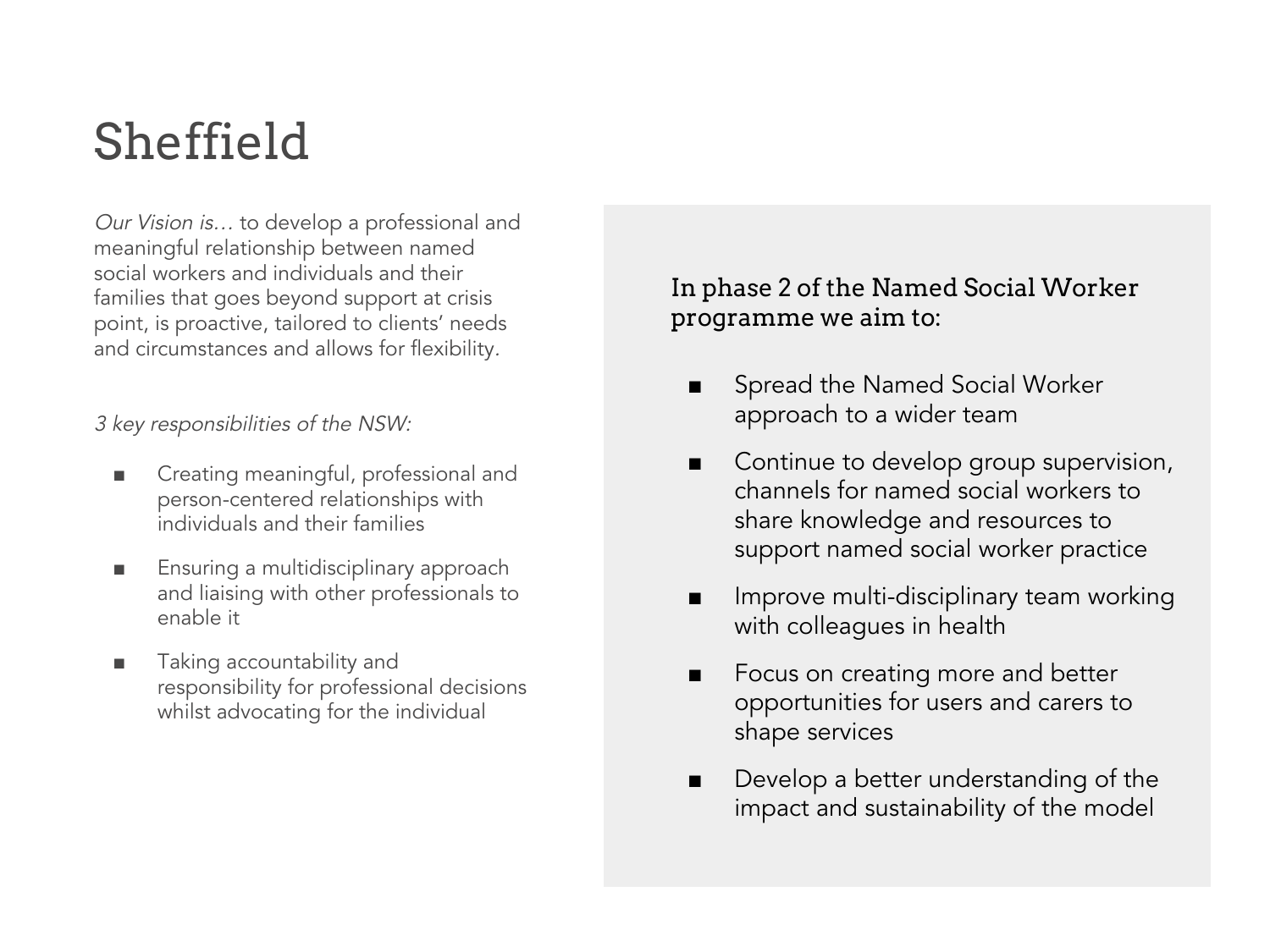## Hertfordshire



Our vision for the named social worker approach is that it…

- Situates named social workers as a lynchpin, connector between the individual and other professionals
- Uses a shared collaborative plan (not duplicated in each profession) to create consensus between services
- Makes room for creativity in finding person-centred asset-based solutions
- Is about being open to input and challenge from professionals, individuals and families, it actively seeks feedback and uses it to influence decisions and experience

In phase 2 of the Named Social Worker programme we aim to…

- Spread the NSW approach beyond phase 1 practitioners and grow the NSW culture across the service
- Co-design the NSW service offer and experience with service users, carers and frontline staff
- Work more closely in partnership with colleagues in health for more integrated delivery
- Codify the NSW approach in a 'scrapbook' of practice and develop a deeper understanding of its impact and sustainability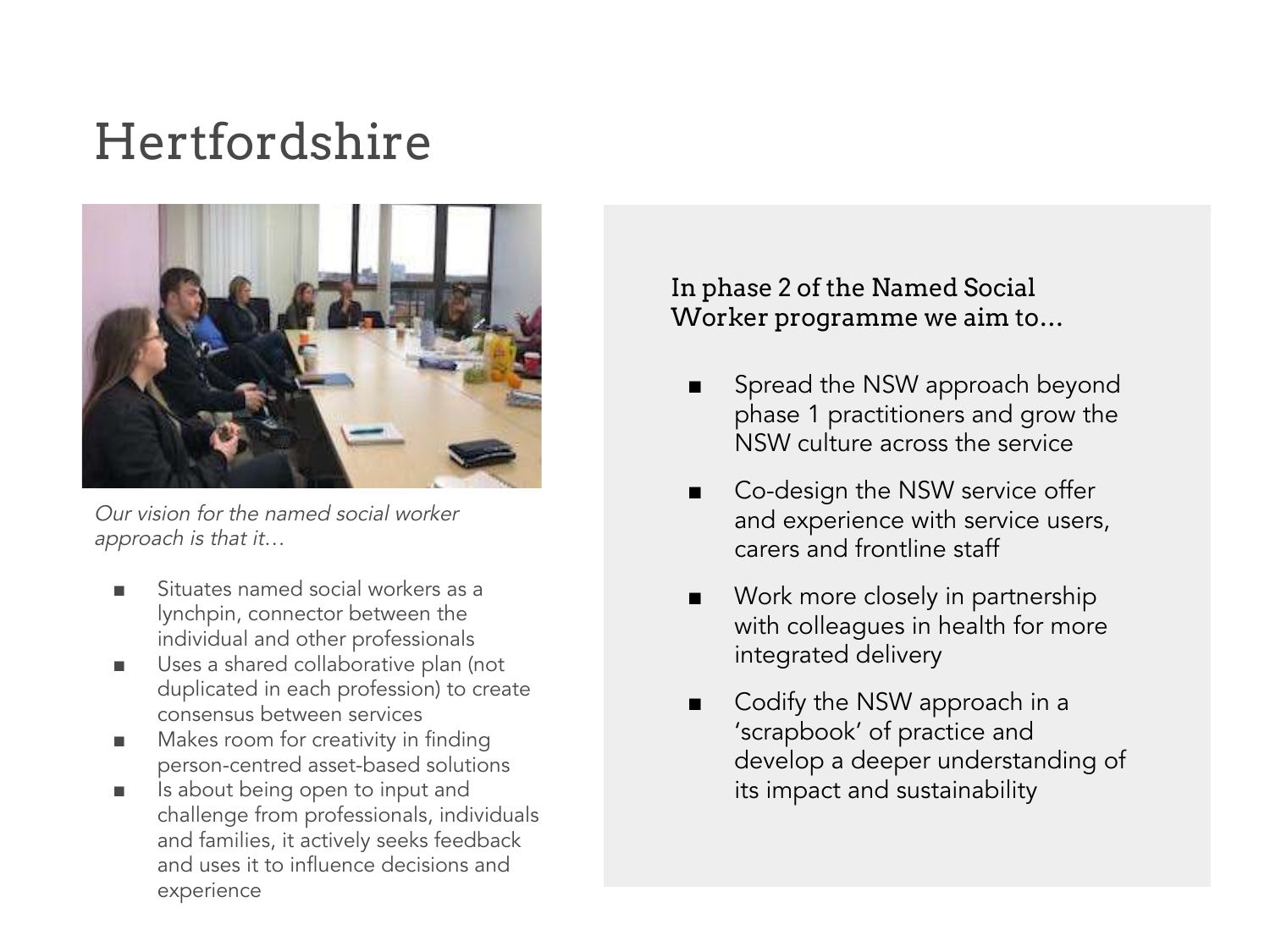## Shropshire







Our Vision is… to develop a more transparent and accessible transition process in Shropshire that ensures that young people and their families:

- Have consistent and trusting relationships with their social worker and other service professionals at the point of transition
- Have a clearer understanding of the process of transition and who is involved
- Get transition information earlier and trust the system is going to work
- Are involved in conversations to shape a tailored transition plan so that their needs and aspirations are understood and met

In phase 2 of the Named Social Worker programme we aim to…

- Develop confidence and competence of social workers
- Develop and prototype a new assessment process for young people that meaningfully involves them as active contributors
- Create training materials and resources that can be used to scale up this new process to all social workers working with young people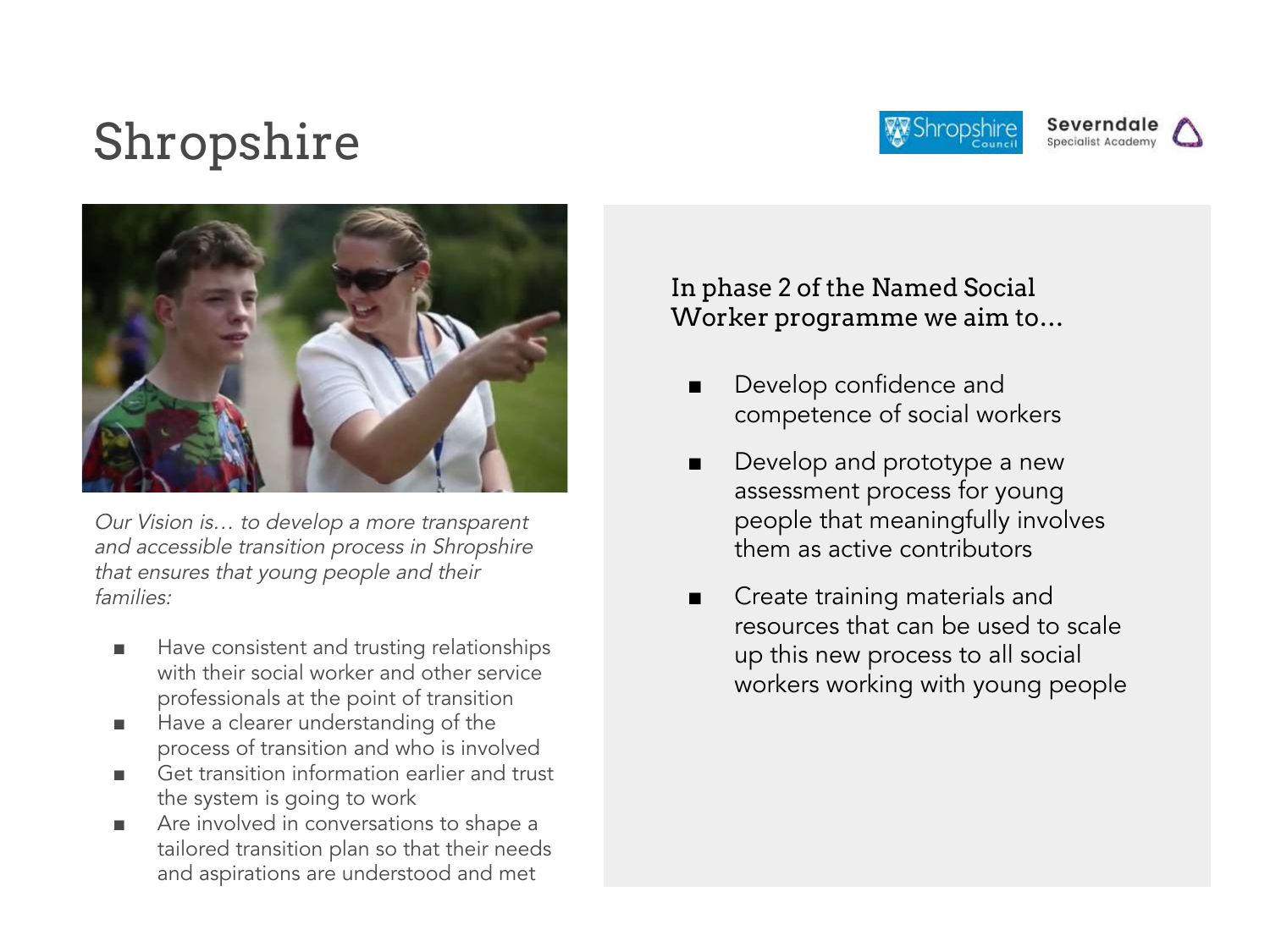## Halton



Our Vision is... to develop a new transition service that gives young people, from the age of 14, the best chance of a positive journey into adulthood. The named social worker will build long term relationships with these young people using creative and person-centered approaches to help them map their goals and support them to achieve them.

#### In phase 2 of the Named Social Worker programme we aim to:

- Involve young people and families to understand what works already (and what doesn't) in order to develop a new approach to working with the young people who are often seen as most challenging and who often end up in out of area residential placements
- Work with young people and those that support them to develop plans that are true to the strengths and needs of individuals and that help them to thrive within their communities
- Support social workers to reflect together on their practice and to develop a better understanding of the skills and behaviours that enable relational working
- Build on a strong foundation of integrated health and social care services in order to ensure that future planning is seamless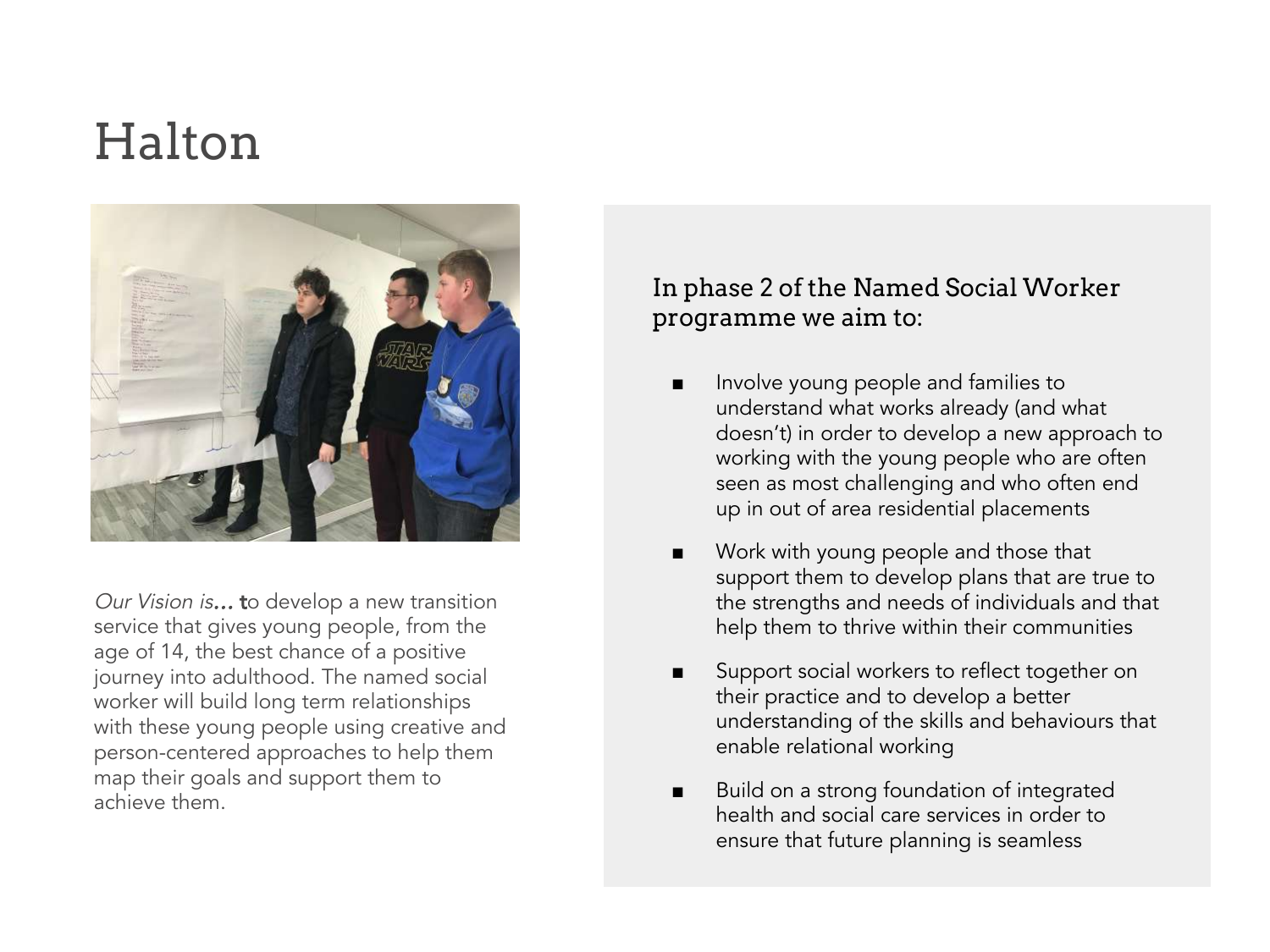## Liverpool



Our Vision is… to develop a new 'transition journey' from children to adult services, building on their strengths and aspirations, promoting their independence, wellbeing and choice. The principle of the Named Social Worker embodies the foundations of best social work practice. Acting as a key 'connector' across multiple agencies and systems, named social workers will build a meaningful assessment to facilitate an effective transition journey to adult life.

#### In phase 2 of the Named Social Worker programme we aim to:

- Ensure that the learning and best practice from phase 1 is embedded in the wider neighbourhood teams
- Extend the learning outcomes from phase 1, to work with young people with complex needs that are transitioning to adult services
- Work in collaboration with young people, parents/carers, social workers, other professional partner agencies/services to develop an effective assessment tool that is co-produced, designed to facilitate a positive journey to adult services and adult life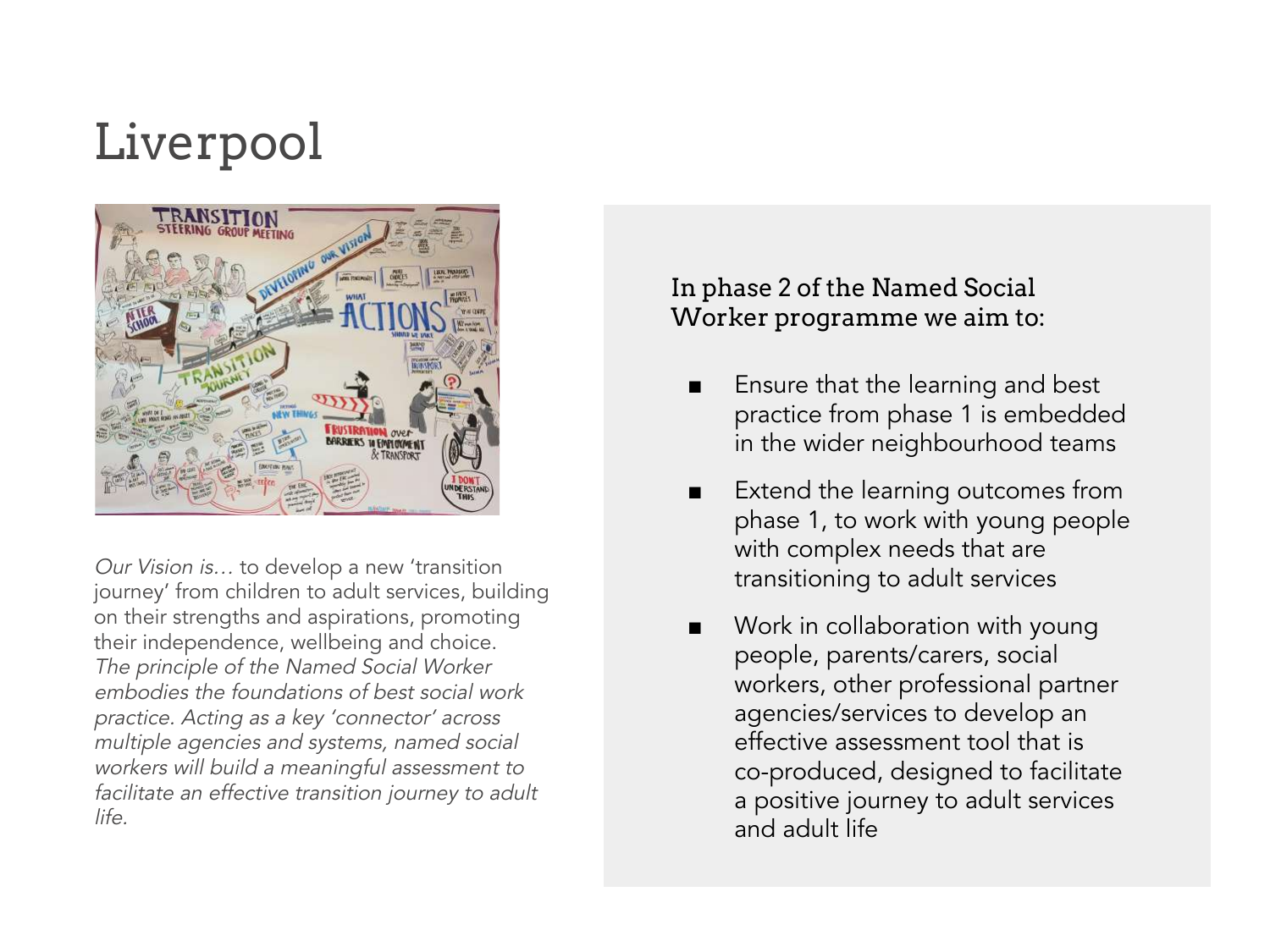# <span id="page-9-0"></span>Named social worker profiles

------------------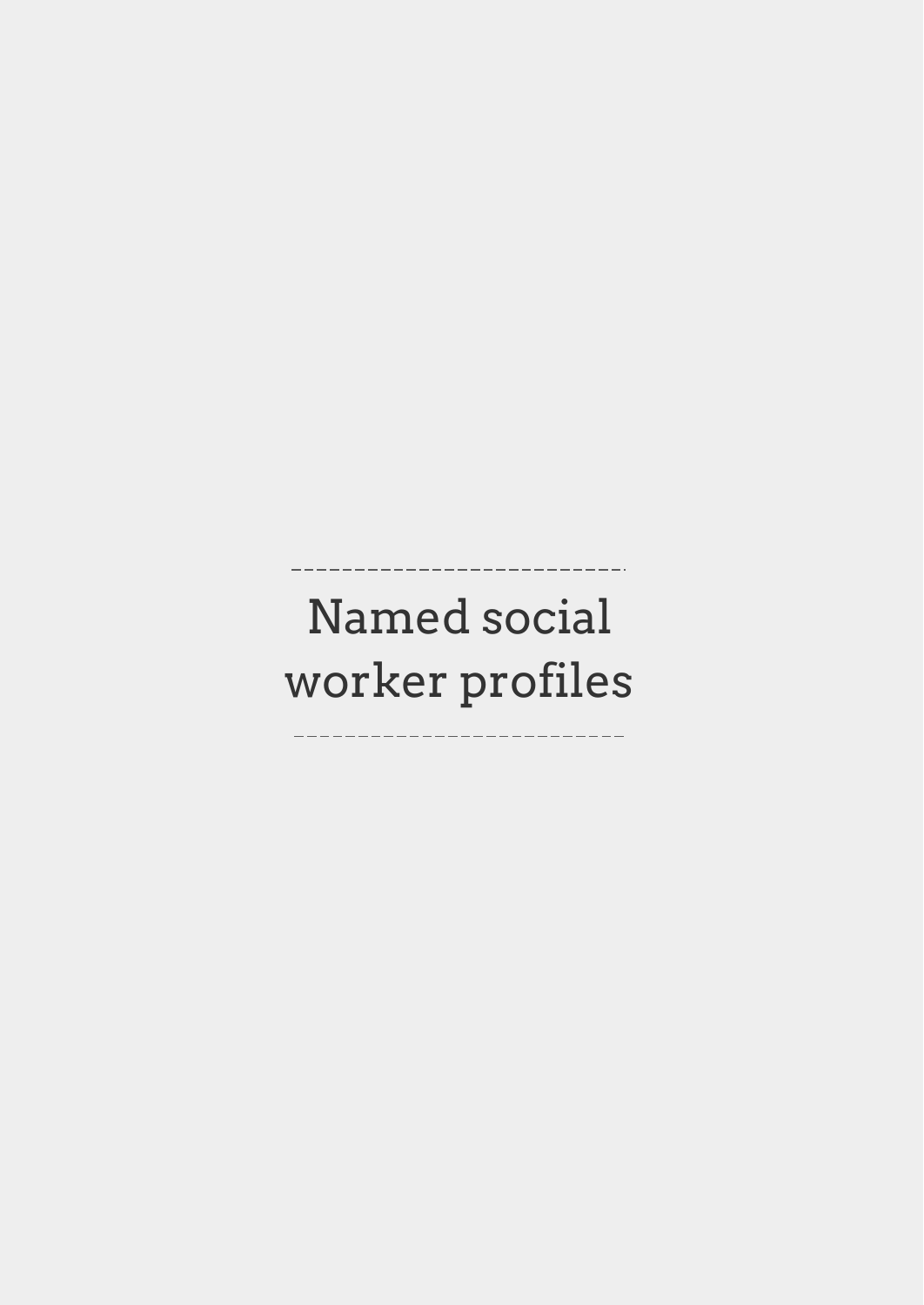#### Femi - Hertfordshire

#### What made you want to be a social worker?

I was previously a teacher and I had seen and admired the work of SEN staff. I wanted to work in a slightly different way with people and so I decided to retrain as a social worker.

I have always mainly worked in learning disability teams. I trained in an NHS assessment and treatment unit - a hospital setting where people were detained. This helped to build my experience in dual diagnosis (learning disability and mental health issues) and severe cases. It was a difficult but very rich experience.

I also spent time when training within a supported living environment with people with mild learning disabilities as well as work out in the community.

These experiences combined have given me a rounded experience of both ends of the learning disability spectrum.

#### What is your favourite part of the job?

As a social worker, you're there solely to support someone and ensure their voice is heard and I get a lot of fulfillment from this. I might be the only person who they talk to and ask for help.

I enjoy working to empower people I'm working with. For me seeing the people I've worked with in hospital and then out in the community gives me a boost of good feeling. I remember one woman, who I had been working with for a while, when she

came out of hospital and was settling in the community, said "thank you for not giving up on me". I think that says it all really.

#### What are some of the hardest aspects?

There is a real skill in the art of negotiating with other professionals around what is best, and what risks should and shouldn't be taken to make that person's life better. There are lots of very important conversations to be had, and you need to be able to stand up for that person's best interests. You need to know when to compromise, and when to hold on to what you think.

#### What do you think you need to be a great social worker?

I think the most important social work values are: empathising with people, having excellent communication skills with all types of people (professionals, families and individuals), and good organisation.

These allow you to make sure the people you're working with are empowered, and that their voice is heard.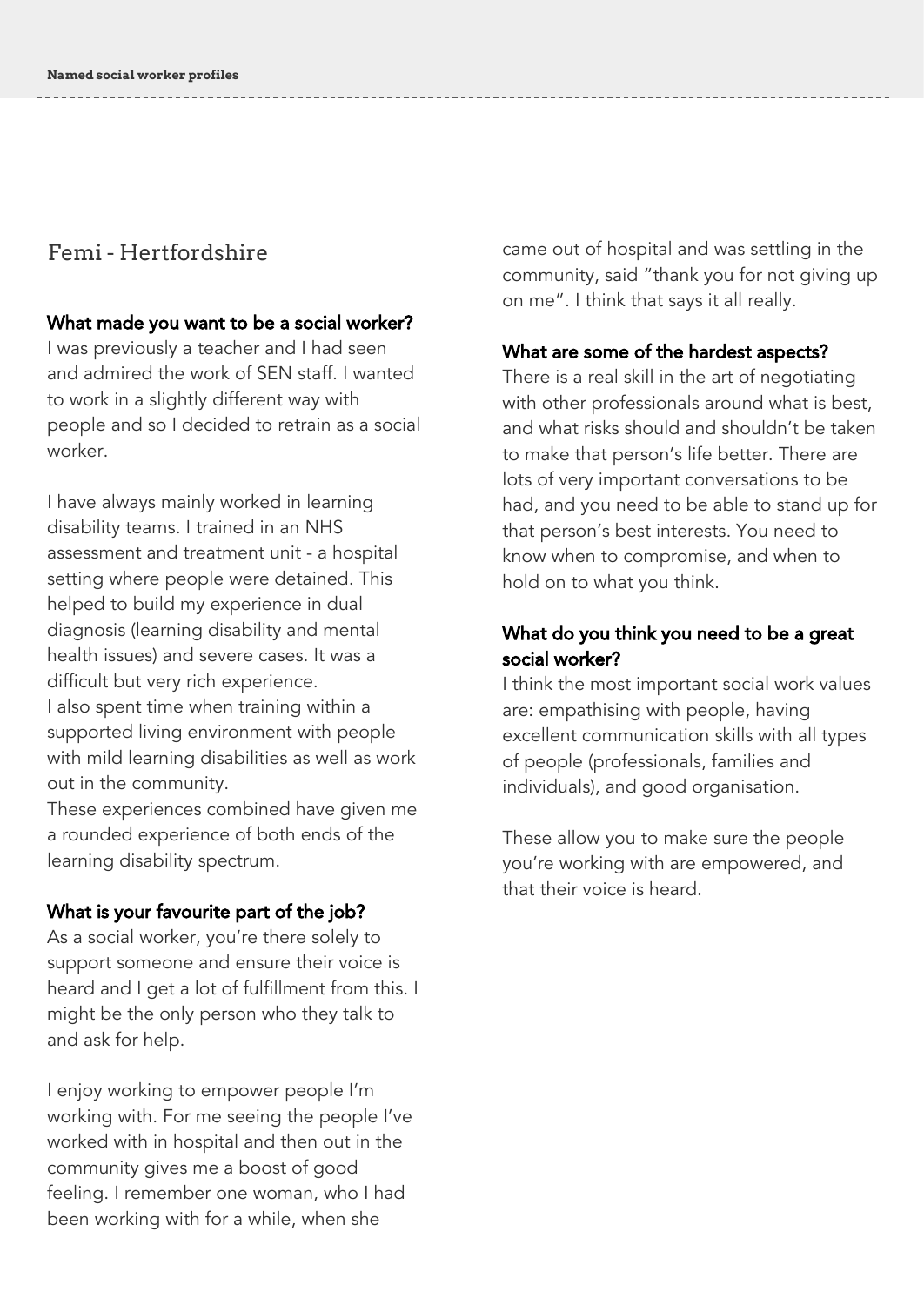#### Beth, Shropshire

#### What made you want to be a social worker?

I'd never had contact or knew very much about social work before, but when I finished my undergraduate degree I took a year out and spent much of it working with homeless people. Doing this I realised that that's what I wanted to do: I wanted to help adults, and social work seemed like the way forward.

#### What is your favourite part of the job?

Working as a social worker, I've always found people interesting and the job has never been boring! I really like having a challenge where you can see that what you've done has made something better for someone. You can see your achievements, even when it takes time to get there.

Since I qualified in 2011, I have always worked under austerity measures and working in 3 different local authorities in this time, I've seen how different teams cope and adapt to this. The reason I wanted to work on the Named Social Worker Pilot was because it demonstrates the type of social work I'd like to be doing all of the time: working alongside people, getting to know them and doing what's best for them, but in normality, there isn't always the luxury of the space and time to do it.

#### What are some of the hardest aspects?

It's particularly difficult to work with people who are non-verbal, and I'm learning lots about this. We are doing some Makaton training, and working with the co-production team from the Pilot to learn about and try new and creative methods of communication.

Working in transitions, this means that I can spend more time with young people themselves to find out what they want. I'm trying to not just talk to the parents, but engage with the young person as much as possible. Parents want the best for their children, but sometimes the parents' and the child's versions don't match. Ultimately it's about striving to do what the young person wants, and what's best for them.

#### What do you think you need to be a great social worker?

Be a good listener - it's something that I'm learning to do: listening, really listening. Not just to what people are saying, but also to what they aren't.

Honesty and openness - you have to recognise that you're not the expert here, you're learning. You're not necessarily going to get it right all the time, but you have to be open about that with everyone: young people, parents, teachers and other social workers.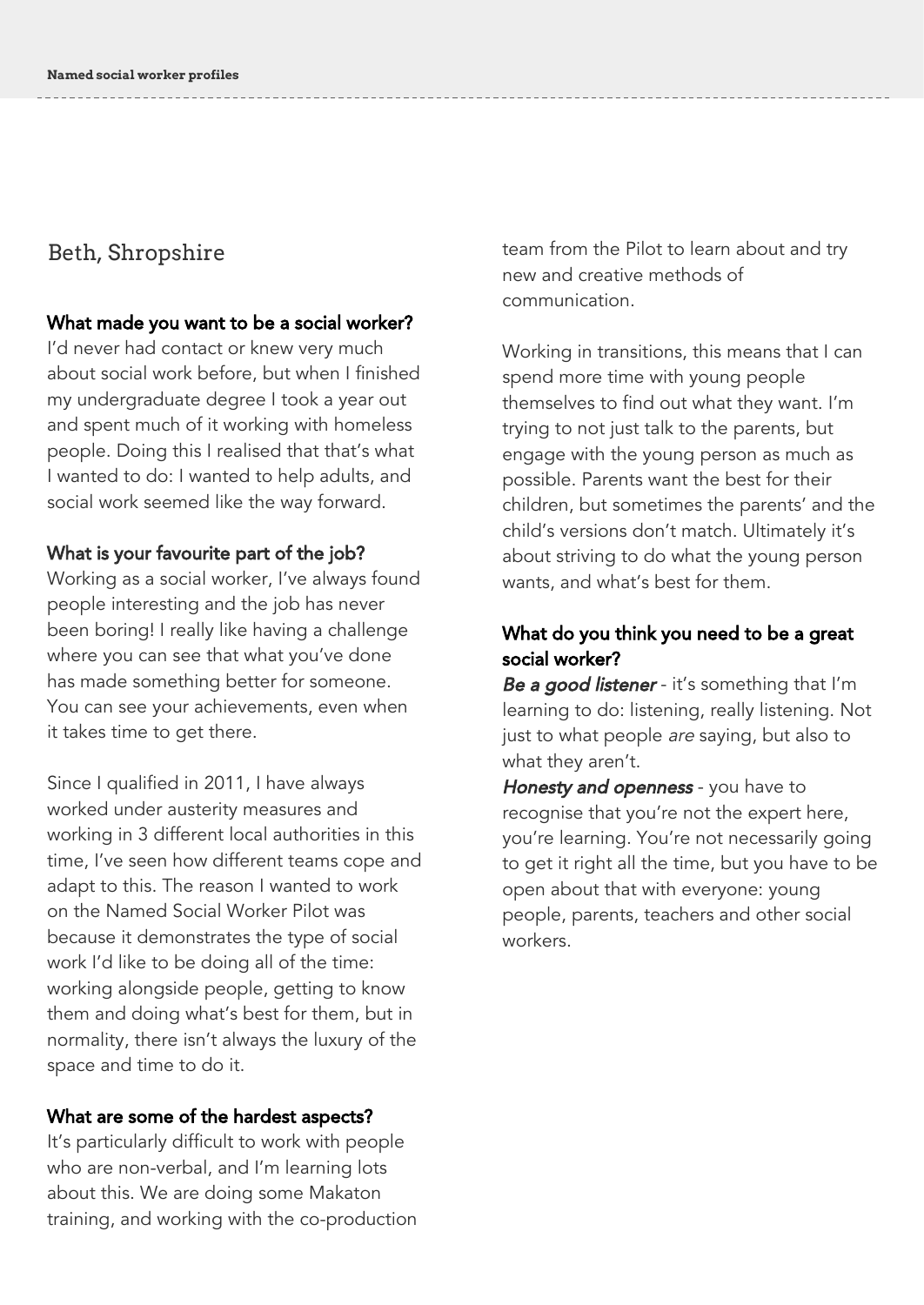#### Helena, Sheffield

#### What made you want to be a social worker?

I'm not from a social work background, in fact I started out doing a chemistry degree. When I graduated, I was taking the caring role for my grandparents and when they passed away I felt that something was missing and chemistry wasn't filling this.

I became a carer (home help) and did some voluntary work to try and figure what I wanted to do and then from that I found out that I liked to care for older people and so I did a masters in social work. My last placement was with the adult mental health team. They offered me a job and I stayed there for 4 years, before moving to work in mental health and dementia.

After that I worked in generic adults teams, but I didn't felt that I was achieving anything for anyone or that was what social work was supposed to be like. It felt very process driven, and was focused around dealing with crisis. So now I work on discharge from mental health units, mainly with learning disability, transforming care cohorts and case management.

Although it might not seem very relevant, my chemistry background does help with problem solving and logical decision making. It helps me think outside the box and make arguments as to why I think a certain solution might be the best one.

#### What is your favourite part of the job?

I really enjoy long-term case management and really getting to know people.

If you don't know someone, the amount of time you spend solving the small issues is really big, but if you know them you already have a good starting point and it means you can do things quicker and better for them when there is a problem.

#### What are some of the hardest aspects?

Social work can be very process driven. There might be 4 or 5 different documents to fill in and it feels like a bit of bureaucracy at times, so that does get frustrating.

Currently, funding is also an obvious issue. It puts constraints on the way we work as social workers: sometimes discharges are delayed because of a lack of appropriate placements or care support and this is very hard for everyone. Funding in the community has also suffered so it's difficult to have people feel safe there. It's at a point where we are expecting carers and support workers on minimum wages to do really difficult jobs and this creates a lot of pressures. It means people leave and the person they're working with sadly then loses that relationship.

For me, I work with some out of area placements. This is really difficult, because you are often trying to work to bring them back to the area, and so you have to be very linked in to what is available and who they are working with in both the area they are living in, and the one they're moving to.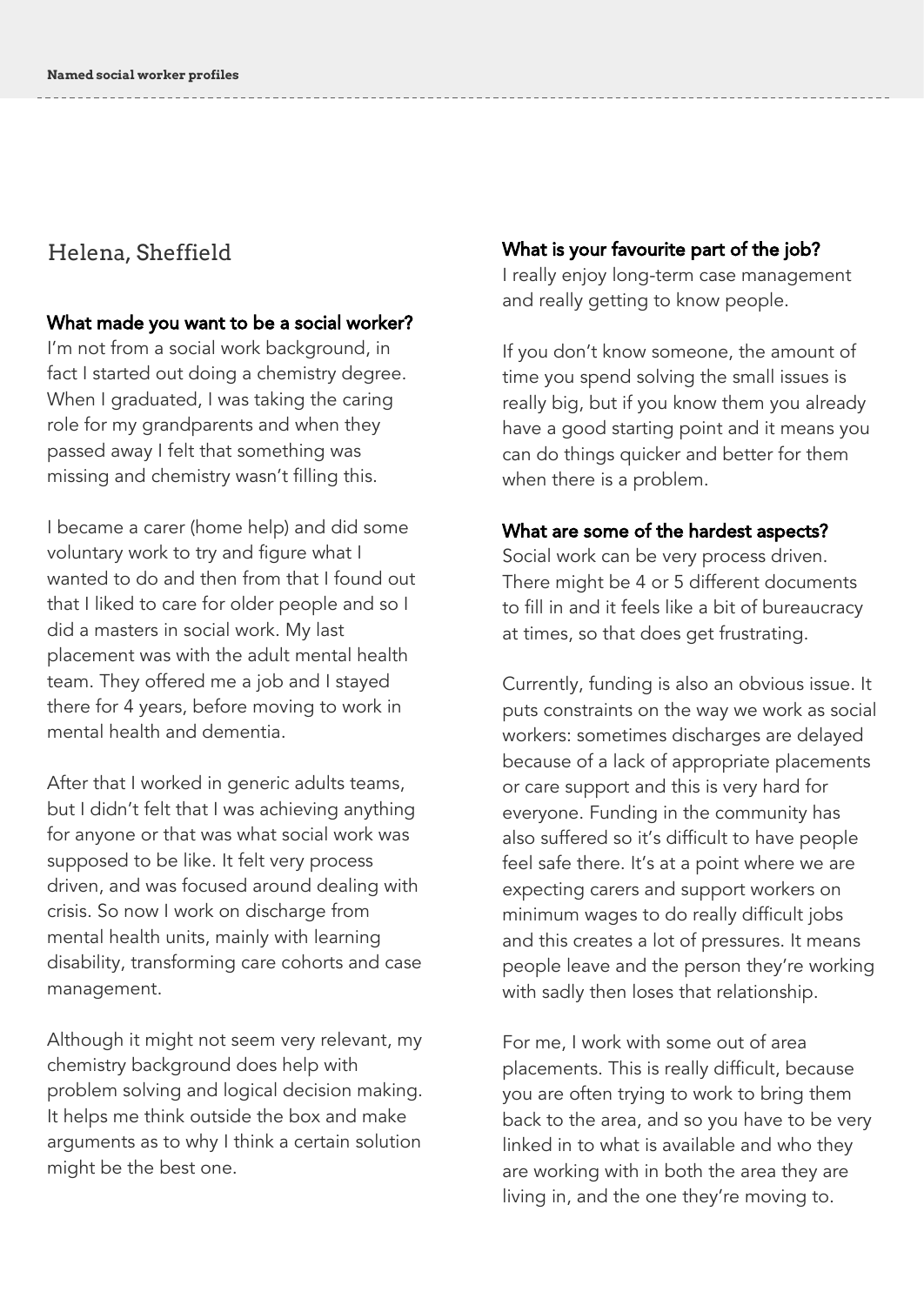#### What do you think you need to be a great social worker?

Good communication skills are essential: listening and communicating is vital. This is how you empathise with people, and it takes time so you have to be patient.

I really like the problem solving aspect of social work, and I think this is important. You need to be able to think outside the box to help someone, because everyone is different, so you always need to work in different ways. This way you can make sure that they are the core reason for doing everything, not because of assessment processes.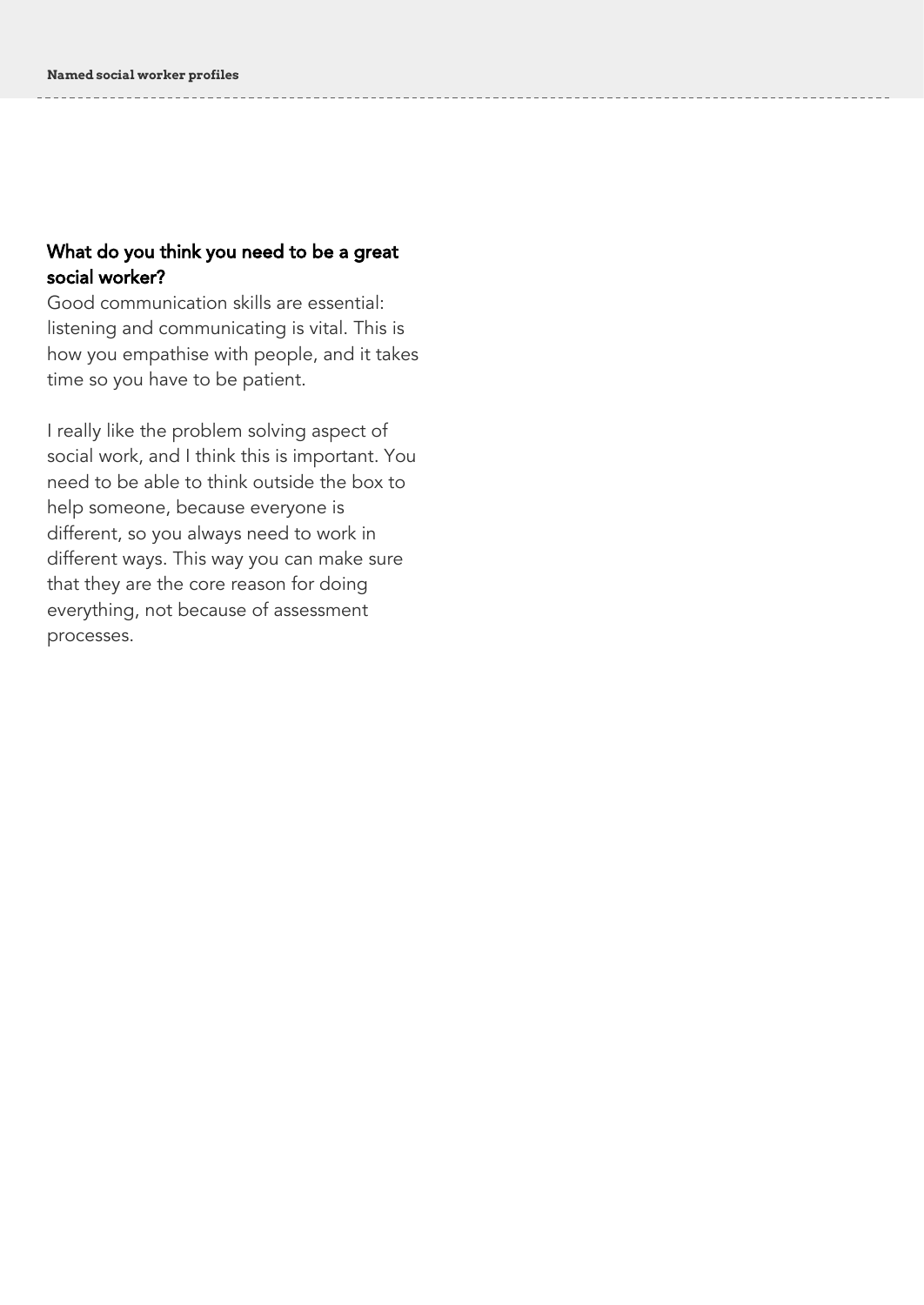# <span id="page-14-0"></span>Bradford's reflective supervision template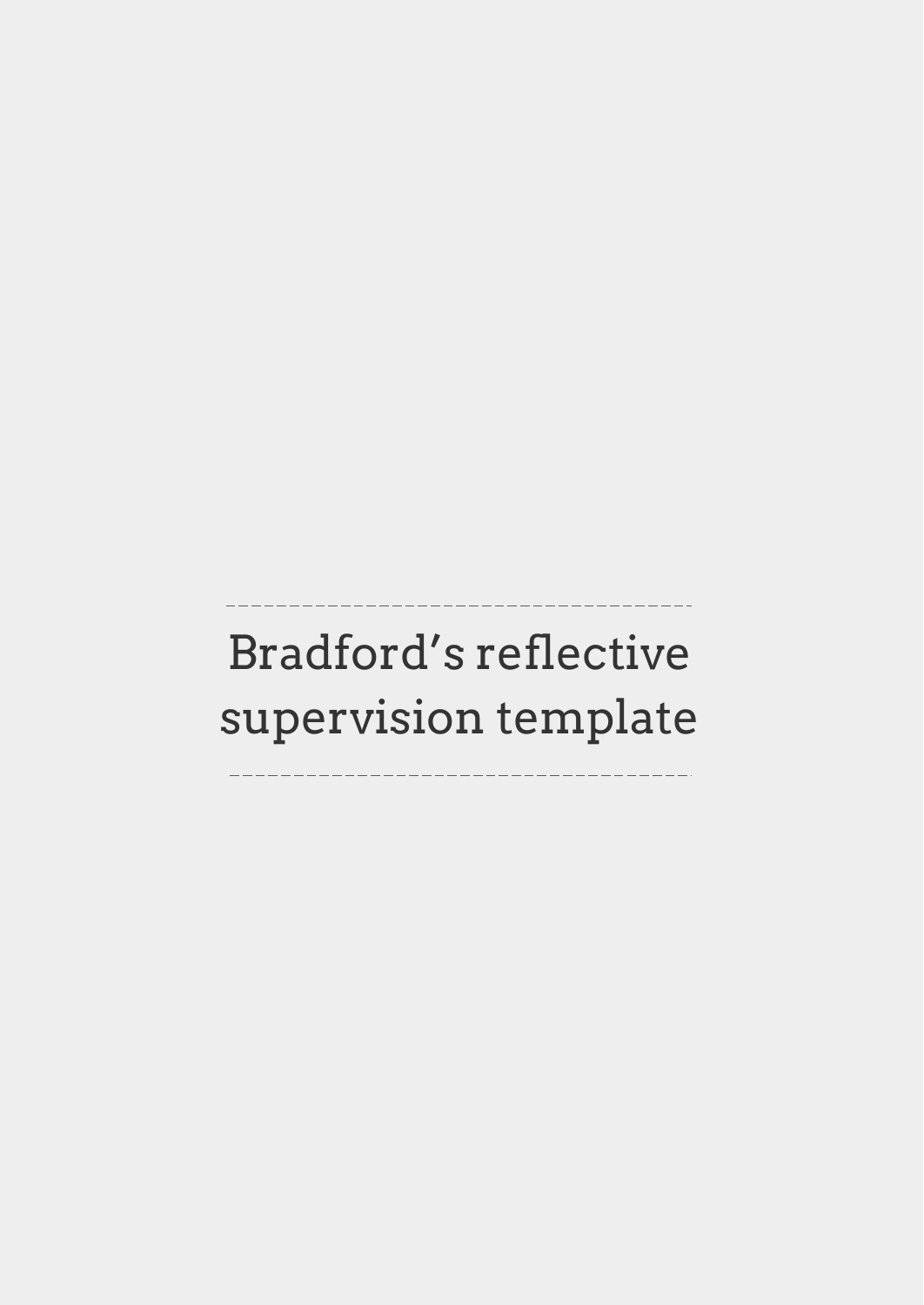|                                                               | <b>Score</b><br>$(1 = no issue$<br>$2 = some$<br>$issues -$<br>minor<br>actions may<br>be needed<br>$3 =$<br>important<br>issues) | Evidence to support score | What actions do you need to<br>take |  |
|---------------------------------------------------------------|-----------------------------------------------------------------------------------------------------------------------------------|---------------------------|-------------------------------------|--|
| <b>Mental Capacity</b>                                        |                                                                                                                                   |                           |                                     |  |
| Enabling<br>$\bullet$                                         |                                                                                                                                   |                           |                                     |  |
| Open honest discussion                                        |                                                                                                                                   |                           |                                     |  |
| Realistic options                                             |                                                                                                                                   |                           |                                     |  |
|                                                               |                                                                                                                                   |                           |                                     |  |
| <b>Human Rights</b>                                           |                                                                                                                                   |                           |                                     |  |
| Private and family life - how is this respected<br>$\bullet$  |                                                                                                                                   |                           |                                     |  |
| Article 5<br>$\bullet$                                        |                                                                                                                                   |                           |                                     |  |
| Decision making/unwise decisions                              |                                                                                                                                   |                           |                                     |  |
| Is the person free to make their own decisions<br>$\bullet$   |                                                                                                                                   |                           |                                     |  |
| Are they supported to do so/need to be supported<br>$\bullet$ |                                                                                                                                   |                           |                                     |  |
| What are the barriers?                                        |                                                                                                                                   |                           |                                     |  |
| <b>Positive Risk Taking</b>                                   |                                                                                                                                   |                           |                                     |  |
| Is the person supported to take positive risks?<br>$\bullet$  |                                                                                                                                   |                           |                                     |  |
| What are the risks and are they real?                         |                                                                                                                                   |                           |                                     |  |
| Whose risk is it? (where does the concern come<br>$\bullet$   |                                                                                                                                   |                           |                                     |  |
| from?)                                                        |                                                                                                                                   |                           |                                     |  |
| Autonomy                                                      |                                                                                                                                   |                           |                                     |  |
| What is important to the individual?                          |                                                                                                                                   |                           |                                     |  |
| How is autonomy reflected in their life                       |                                                                                                                                   |                           |                                     |  |

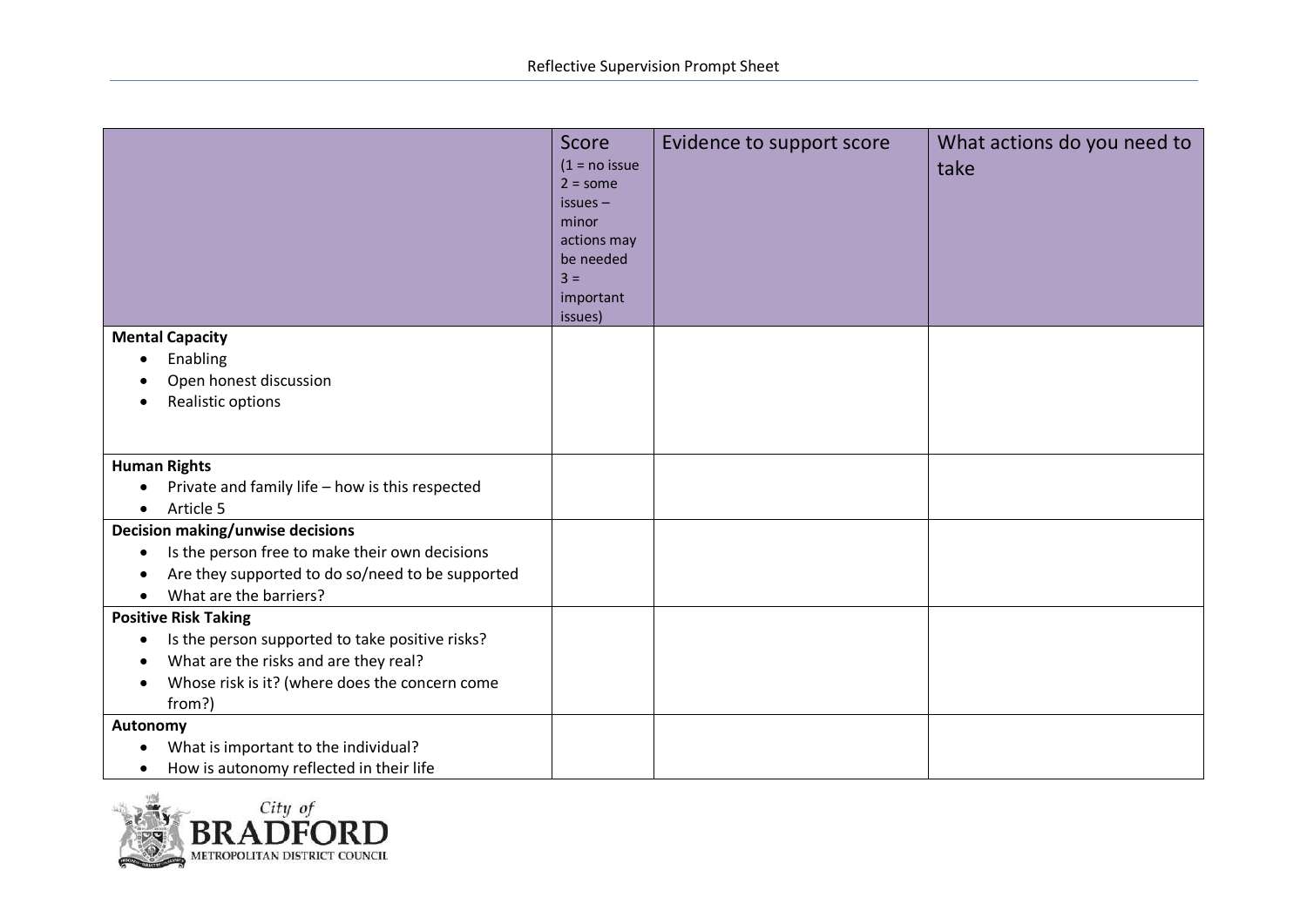| <b>Rights and Choice</b>                              |  |  |
|-------------------------------------------------------|--|--|
| What support is needed for the individual to exercise |  |  |
| their rights?                                         |  |  |
| How are their rights upheld?                          |  |  |
| Do the need support?                                  |  |  |
| Do they want support?                                 |  |  |
| What choices are available?                           |  |  |
| What are the parameters of the available choices?     |  |  |
| <b>Power</b>                                          |  |  |
| Power imbalances                                      |  |  |
| Abuse of power                                        |  |  |
| Other professionals input/views of their role         |  |  |
| <b>Legal Literacy</b>                                 |  |  |
| <b>Understanding MCA</b>                              |  |  |
| Understanding Human Rights Act                        |  |  |
| <b>Understanding Care Act</b>                         |  |  |

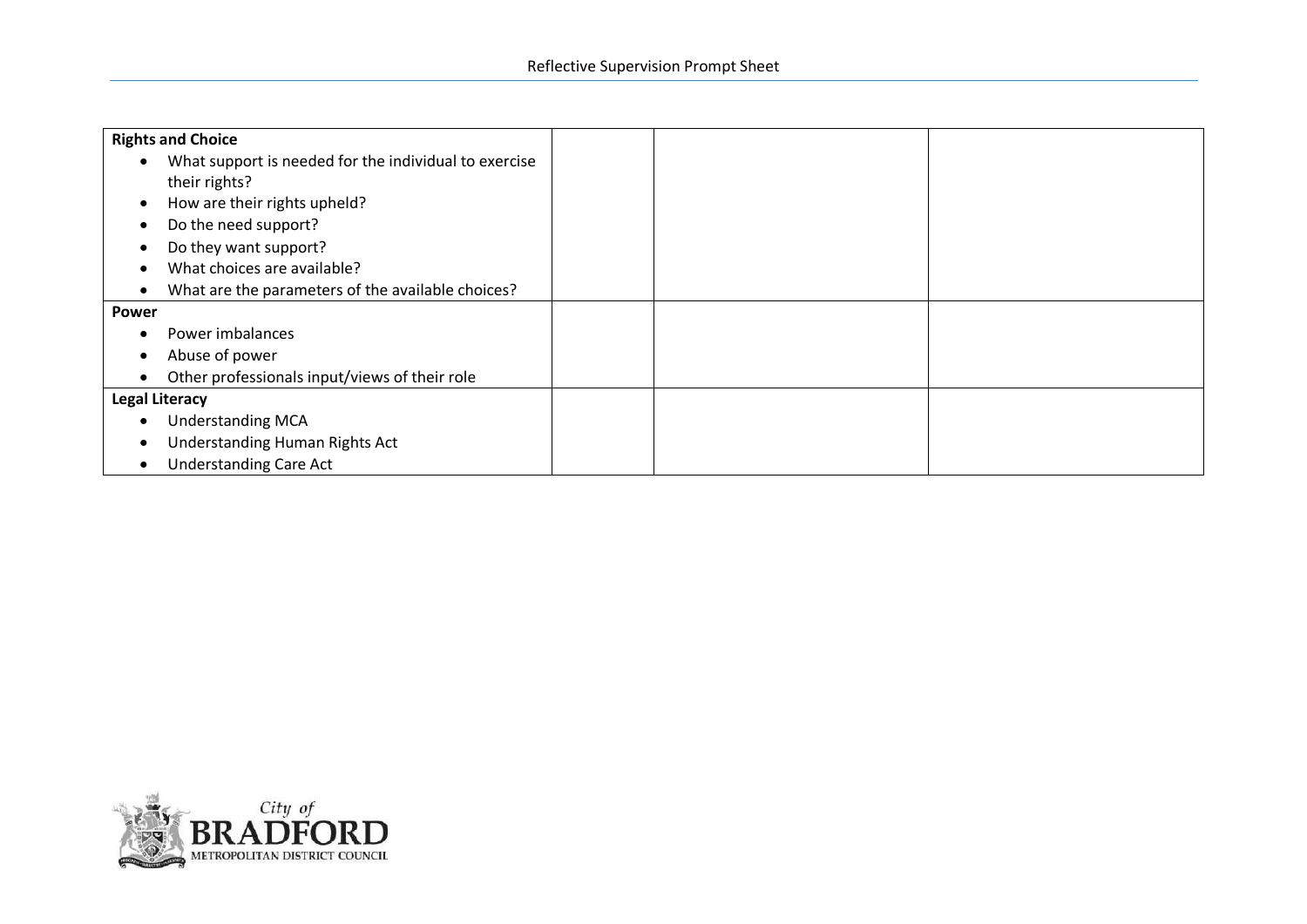<span id="page-17-0"></span>Bradford's risk enablement panel framework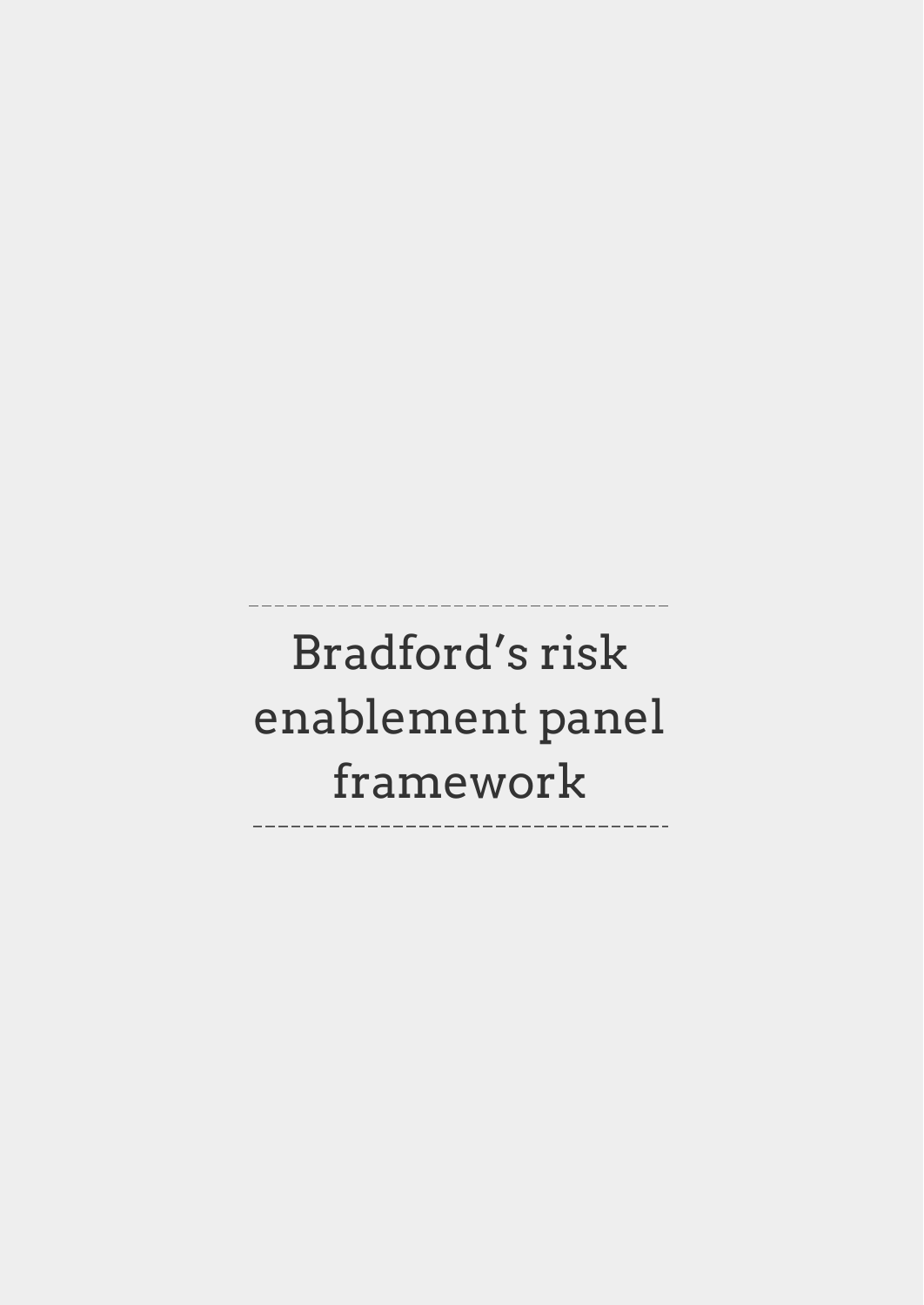

#### **RISK ENABLEMENT PANEL FRAMEWORK**

#### **PURPOSE OF DOCUMENT**

To establish a framework for positive risk management within Bradford MDC, in partnership with the individual, carers and external organisations.

#### **1. INTRODUCTION**

- 1.1.Risk is part of everyday life, inherent in everything that we do and it is often through taking risks that people learn and develop. Fear of supporting disabled and older people to take reasonable risks in their daily lives and focusing on risk as what can potentially go wrong, can limit opportunities for trying something new or different, and in turn limit positive outcomes for individuals.
- 1.2.Decision making in relation to risk is a difficult and complex process. There is no guarantee that even the clearest set of decision-making guidelines will yield simple solutions to complex problems. Even the most thoughtful and reasonable practitioners may disagree about the best course of action. In this respect decisions concerning risk are no different from complex clinical or other social work decisions.
- 1.3.This framework for supporting decisions is useful and helps to guide the practitioners' decisions; however, it does not guarantee clear-cut solutions or consensus. What it does is ensure systematic, thorough analysis and reflection—essential elements of competent practice.
- 1.4.The Risk Enablement Panel will form part of the Positive Risk Assessment and Action Planning process when identified risks are greater than expected in ordinary life and are perceived as unable to be managed in a manner agreed by all concerned.
- 1.5.Positive Risk Taking has been defined as:

*'…weighing up the potential benefits and harms of exercising one choice of action over another. Identifying the potential risks involved, and developing plans and actions that reflect the positive potentials and stated priorities of the client. It involves using available resources and support to achieve the desired outcomes, and to minimise the potential harmful outcomes. It is not negligent ignorance of the potential risks…it is usually a very carefully thought out strategy for managing a specific situation or set of circumstances.'*

*(Steve Morgan, 2004, Positive risk-taking: an idea whose time has come. Health Care Risk Report, 10 (10):18-19.)*

Before accessing the panel therefore, workers should follow usual Positive Risk Assessment and Action Planning processes.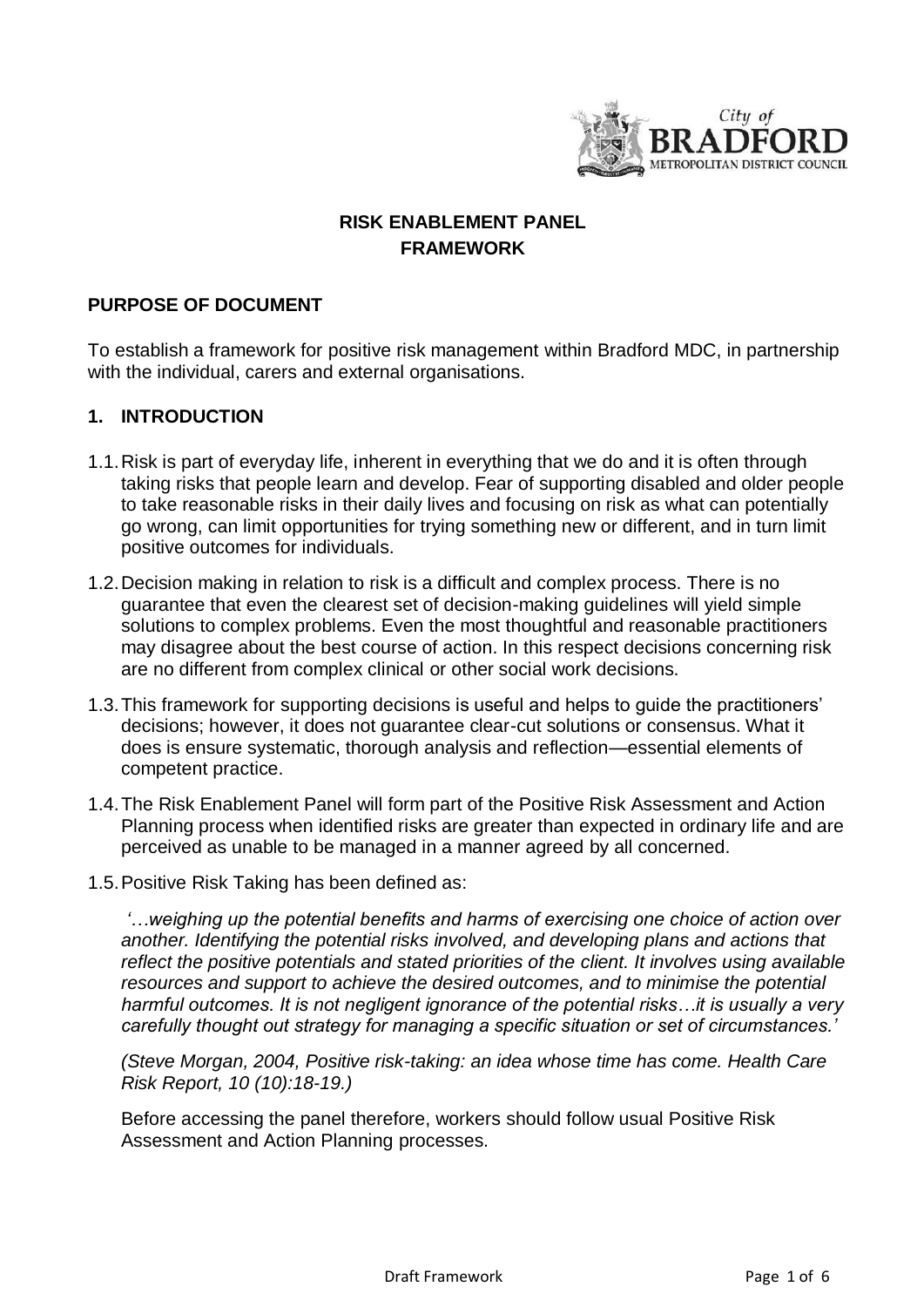#### **2. POLICY & LEGISLATION**

- **2.1.** Government Policies have responded to people's need for more control over their lives and the ability to make real choices about the support that they require and the way it is delivered.
- **2.2.** The Government have produced a White Paper on Social Care, Caring for our Future – **Reforming Care and Support**, HM Government (July 2012). The White Paper is built on the premise that 'people (we) all want to live a full and active life, to live independently and to play a full part in our communities'.
- **2.3.** The following key documents are also directed at achieving greater personalisation and dealing with risk:
	- *Think Local Act Personal: New sector-wide partnership agreement for transforming adult social (2011)*
	- *Making it Real: Marking progress towards personalised, community based support (2012)*
	- *Enabling risk, Ensuring Safety: Self-directed support and personal budgets (Social Care Institute for Excellence 2010)*
	- *The Care Act 2014*
	- *The Care Act 2014 Statutory Guidance*
	- *Mental Capacity Act 2005*
	- *CMBC Mental Capacity Act 2005 Policy (Ref: MCA01)*
	- *Safeguarding Adults West and North Yorkshire & York Multi Agency Policy and Procedures 2015*

#### **3. LOCAL CONTEXT**

- **3.1.** In response to the national agenda, Bradford Council has strategic priorities for Social Care which include:
	- i. Support for individuals and communities will focus on building their resilience and independence.
	- ii. Adults will have their rights promoted, for some this will include protecting them from all forms of abuse or discrimination.
	- iii. We will enable people to take appropriate risks and balance this with the duty of care.
- **3.2.** As we support people to have the greatest degree of choice and control over their lives whilst ensuring that we follow safeguarding procedures, the appropriate assessment and management of risk inevitably becomes more apparent and important.

#### **4. GUIDING PRINCIPLES**

**4.1.** *"The governing principle behind good approaches to risk is that people have the right to live their lives to the full as long as that does not stop others from doing the same." (Independence, choice and risk: a guide to best practice in supported decision making – DH, May 2007.)*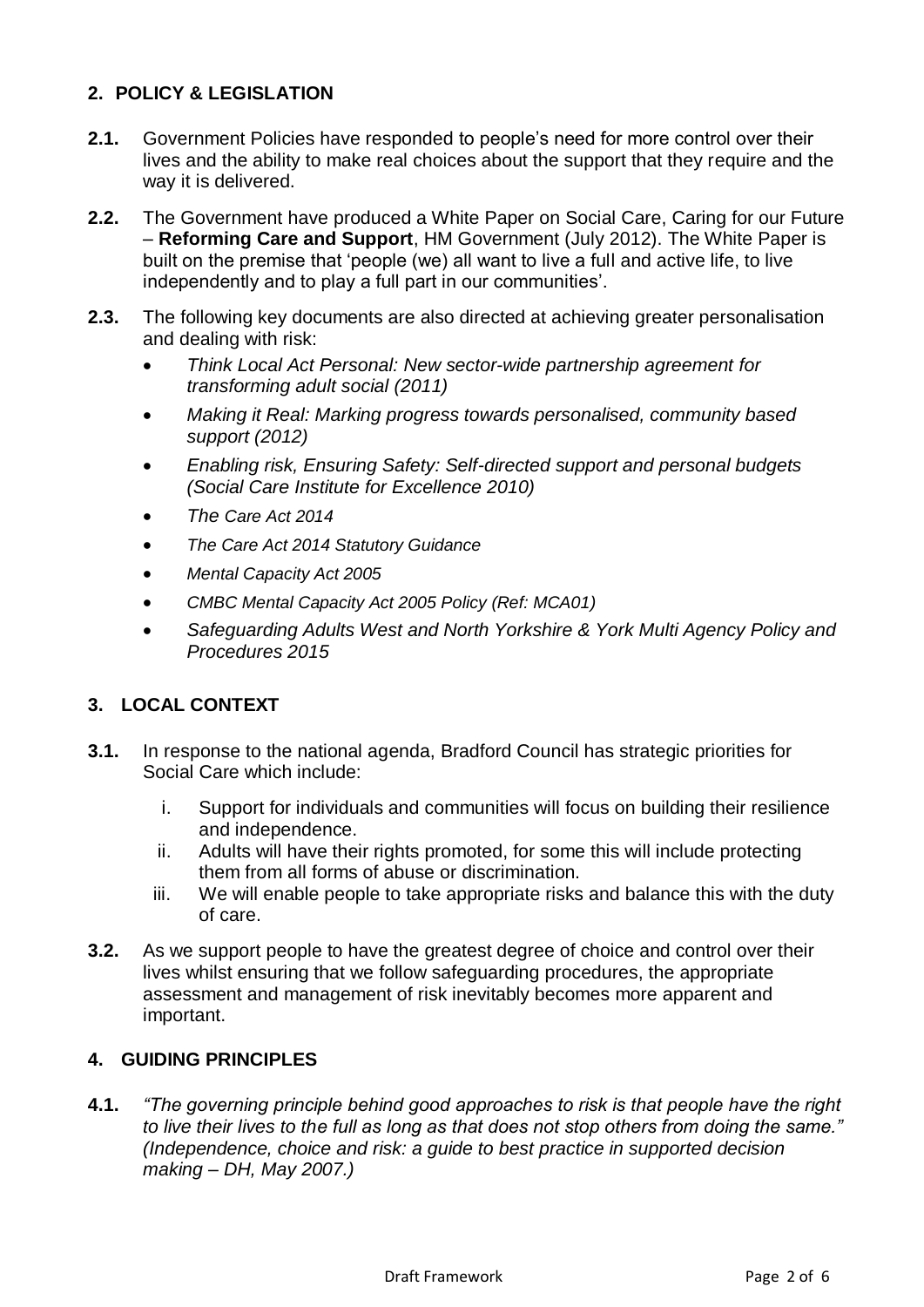- **4.2.** Promoting Self-Directed Support and empowering individuals to have more choice and control over their lives and to manage their own risk is central to achieving better outcomes for people. By taking account of the benefits in terms of independence, well-being and choice, it should be possible for a person to have a support plan which allows them to manage identified risks and to live their lives in a way that makes sense to them.
- **4.3.** The principles underpinning the Mental Capacity Act 2005 that an individual must be assumed to have mental capacity to make certain decisions unless it is established that they do not, is core to the way we work. Every effort will be made to support the individual with decisions. If an individual has the mental capacity to make an informed decision and chooses to live with that level of risk they are entitled to do so. The law will treat that person as having consented to the risk and so there will be no breach of the duty of care by professionals.
- **4.4.** The local authority remains accountable for the proper use of public funds and is entitled to set limits whilst ensuring that the individuals assessed needs are appropriately met and that human rights are upheld.

#### **5. RISK ENABLEMENT PANEL**

#### **5.1. Aim.**

The aim of the Risk Enablement Panel is to ensure that individuals and staff feel confident in seeking positive solutions while demonstrating that no one individual is left to make difficult decisions alone. When there is a significant or perceived substantial risk, it will provide a clear process for discussion and shared decision making. The process will ensure that the individual is listened to, has a voice and is fully involved in any decision making with regards to their life.

#### **5.2. Objectives.**

- To ensure that all processes support Bradford's priorities for Adult Health and Social Care; with a focus on building individual's and communities' resilience and independence.
- To ensure that people have the right to live their lives to the full as long as that does not stop others from doing the same.
- To ensure that a consistent approach is taken when balancing independence and choice against the risk of harm.
- To provide a forum for discussion and decision making when dealing with difficult decisions regarding risks to the local authority, the individual, their carers, providers and staff.
- To provide a framework for staff to feel supported in their decision making and promote a culture of positive risk management.
- To ensure there is a written record of discussions and the decision making process.

#### **5.3. When Panel should be used.**

- The worker must show they have firstly considered risk ordinarily as part of the assessment process.
- Where there is no agreement as to how the risk can be managed in a positive way a referral can be made to the Risk Enablement Panel.
- Panel will only be convened where all other attempts to fully discuss the issues of concern and reach a mutually acceptable agreement with the individual and/or their representative have been explored without a successful conclusion.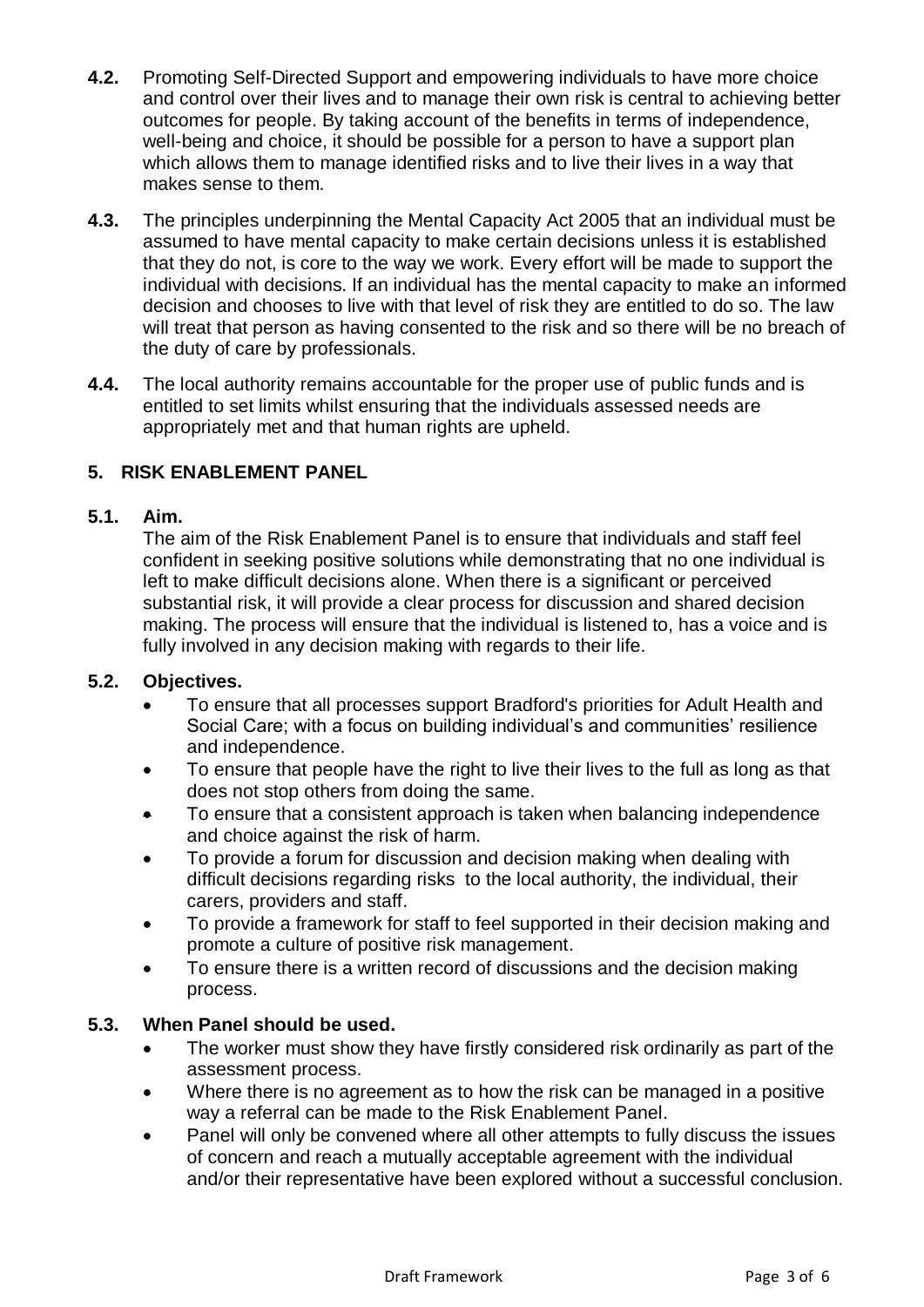#### **5.4. Risks that should be considered**

Any type of risk should be considered. This could include the following:

- Risk to the individual
- Risk to paid carers
- Risk to informal carers
- Risk to the public
- Risk to the reputation of the organisation
- **•** Environmental risks
- Financial or budgetary risk
- Risks around the individual employing

#### **5.5. How the referral is made**

A referral to the Risk Enablement Panel can be made by CBMDC staff from any Adults Care and Social Work services by completing the Referral Form and sending to the Risk Panel email address as soon as possible.

#### **5.6. Frequency and location of meetings**

- i. The Risk Enablement Panel will meet on a fortnightly basis at the minimum or as requested.
- ii. The meetings will take place at a time and in a venue which is acceptable and accessible to enable the individual and/or their carers or representatives to fully and meaningfully participate
- iii. Staff attending the Panel will need to complete the REP1 document prior to the meeting.

#### **5.7. Risk Enablement Panel Responsibilities**

#### **a) The Panel will:**

- Provide a forum to support individuals and staff to consider the potential consequences of any decisions based on pertinent legislation and the guiding principles of this Framework, to arrive at an informed conclusion.
- If a decision regarding risk management is reached, agree the specific course of action to be taken following Panel.
- Make decisions about monitoring arrangements and the frequency of reviews required as part of an ongoing risk enablement strategy**.**

#### **b) The Panel will not:**

- Replace or act in cases where Adult Safeguarding Procedures or Multi-Agency Protection Panel Arrangements (MAPPA) take precedence.
- Replace the decision making process that sits with the worker or their Team Manager/Leader and any cases presented to the Risk Enablement Panel by workers must evidence that they have followed a clear process in arriving at Panel.
- Authorise the amount or replace the usual sign off process for funding the arrangements.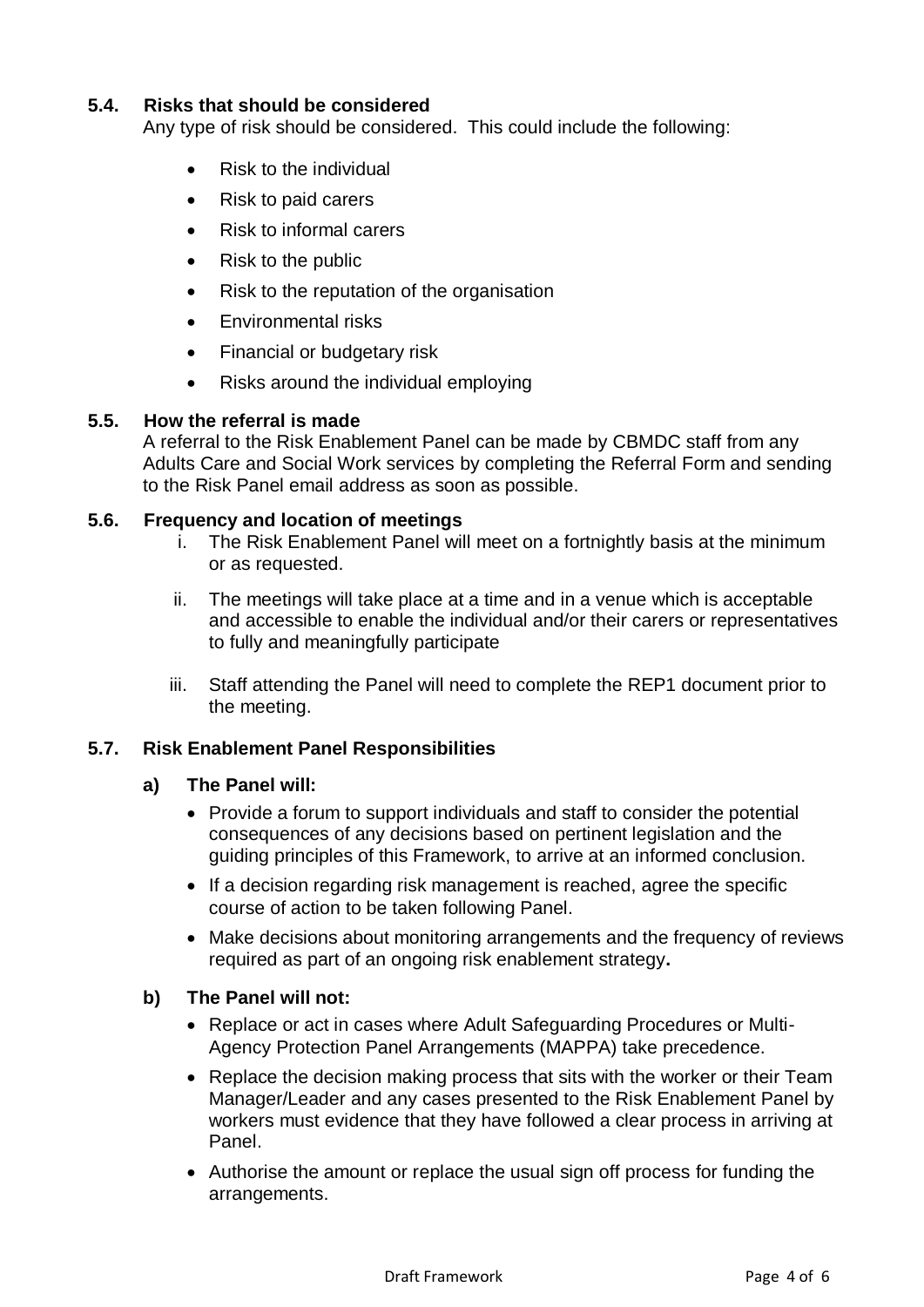#### **5.8. Membership**

The Risk Enablement panel will consist of:

#### Core Members

- Chairperson: Principal Social Worker
- Safeguarding Adults Lead
- MCA Lead
- Minute taker

Note: Core members may nominate another manager to attend on their behalf when necessary.

#### People to be invited

- The individual concerned
- Any family, carer or advocate requested by the individual to represent them
- Any family or carer who the panel consider to be affected directly by the decision being considered.
- Others involved in management of the case (e.g. Operations Managers) may be invited to attend and contribute, but would not be Panel decision makers.

#### **Worker**

- The worker responsible for the case and/or their Team Manager/Leader
- Relevant multi-disciplinary representation or specialist as needed

#### **Training**

Opportunities for observation (training function)

#### **5.9. Quoracy**

In order for decisions to be made there should be a Chair, Minute Taker, and at least one other Panel member in attendance.

#### **5.10. Prior to the Meeting**

The person presenting the case to the Risk Enablement Panel must ensure that all relevant parties are informed of the impending panel discussion. This must be done using a method of communication appropriate in the individual circumstance.

#### **5.11. During the Meeting**

- i. All attendees will be made aware of the nature of the case and summarise all steps taken so far to resolve the issue.
- ii. Each party, starting with the individual or their representative, will be invited to present their view of the situation along with their suggested resolution.
- iii. An open discussion will then be facilitated by the Chair to explore and understand the issues and for potential consequences of any decision to be identified.
- iv. The individual and/or their representative will be able to describe their preferred outcome, followed by the views of other parties affected by the decision.
- v. Any decision taken will be agreed in line with statutory requirements and the guiding principles of this Framework.
- vi. The consequences of any actions that are not consistent with the decision taken must be clearly communicated at the meeting and recorded fully.
- vii. The review time scales will also be decided within the meeting.
- viii. All discussions and any agreed actions arising from the meeting must be documented in the Panel minutes.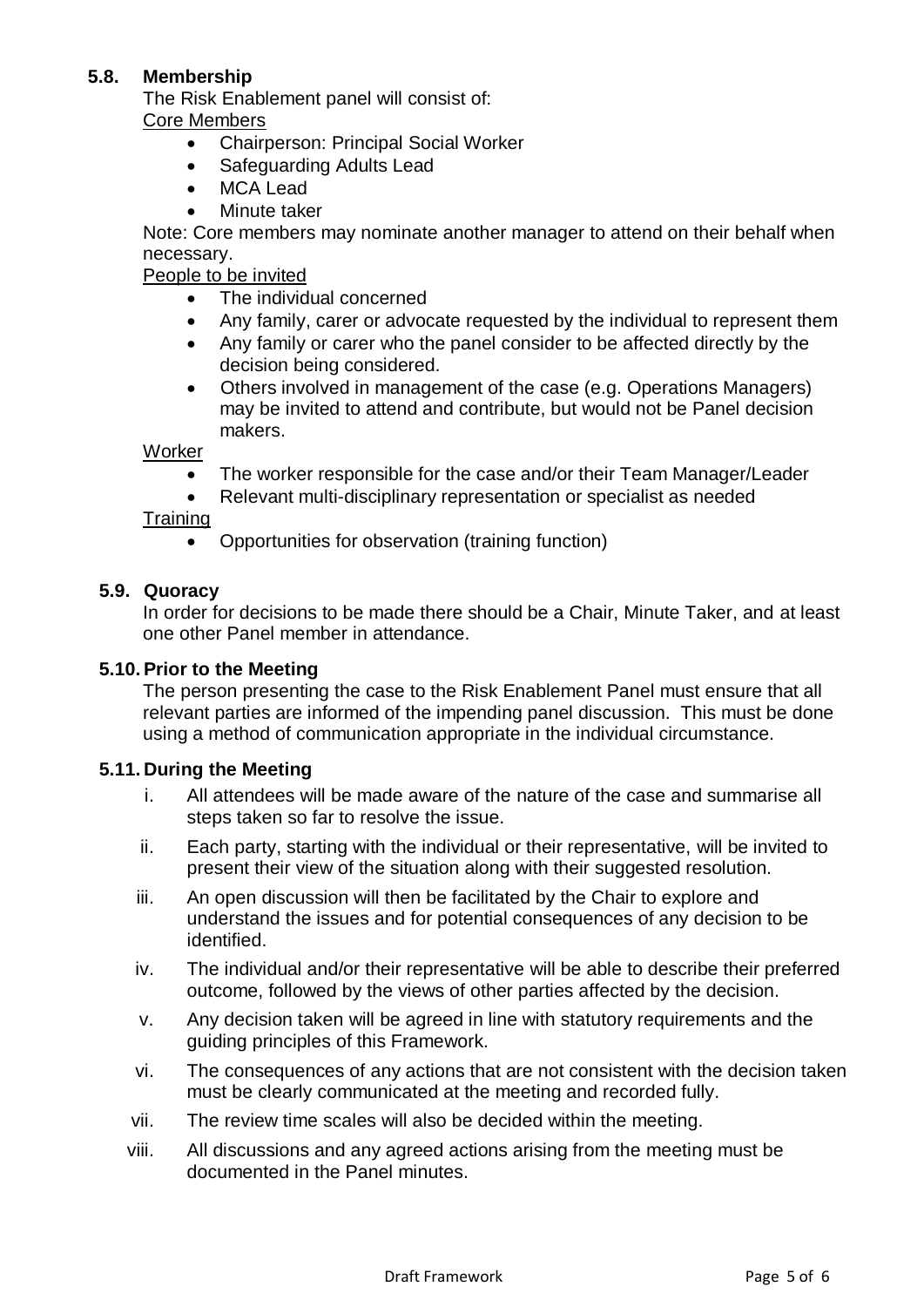#### **5.12. After Panel**

- i. Following the meeting, the Minute Taker will complete the Decision Form to record the decision of the Panel.
- ii. The decision and the right to complain will be communicated to all parties within three working days of the meeting in writing or using an appropriate communication method for the individual. This may mean someone is required to visit to explain the panel's decision in person if this is the only way to ensure the decision is adequately communicated.
- iii. The decision must be documented in the individual's case records by the allocated worker.
- iv. Copies of relevant documents will be distributed to all involved where appropriate.

#### **5.13. Monitoring of Risk Enablement Panel**

The core members of the Risk Enablement Panel will be responsible for monitoring and reviewing the effectiveness of the Panel in conjunction with the relevant Heads of Service.

This will help to:

- Assess the number of cases being presented and the appropriateness of the cases
- Identify knowledge and skills gaps within the organisation and training needs in regard to promoting a positive risk culture.
- Assess whether staff feel more supported in the decision making process around risk
- Highlight the need to update processes and procedures

#### **5.14. Governance.**

The Risk Enablement Panel reports through the Performance Board and is accountable to the Directorate Management Team (DMT)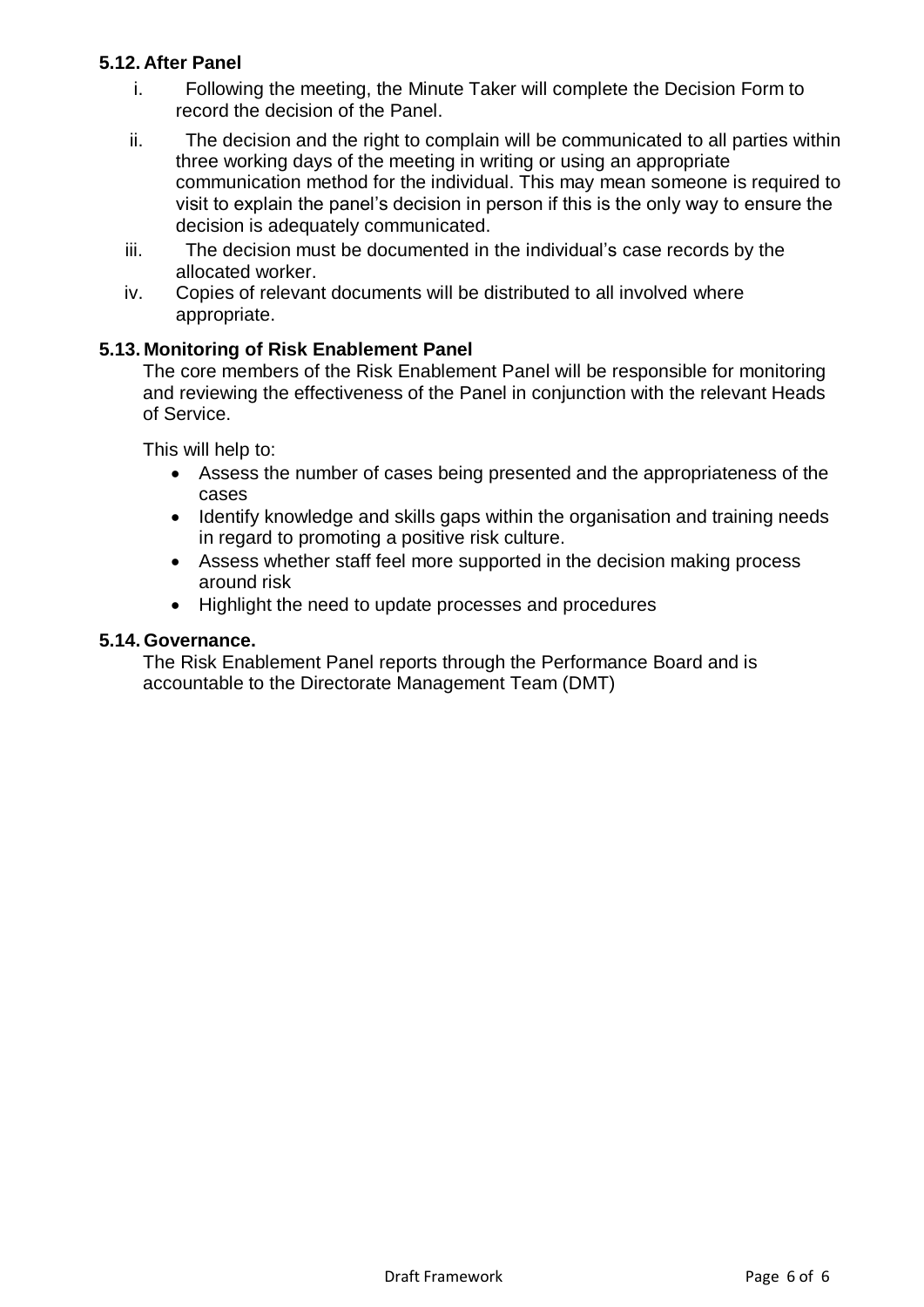# <span id="page-24-0"></span>Bradford knowledge and skill statement for advanced practice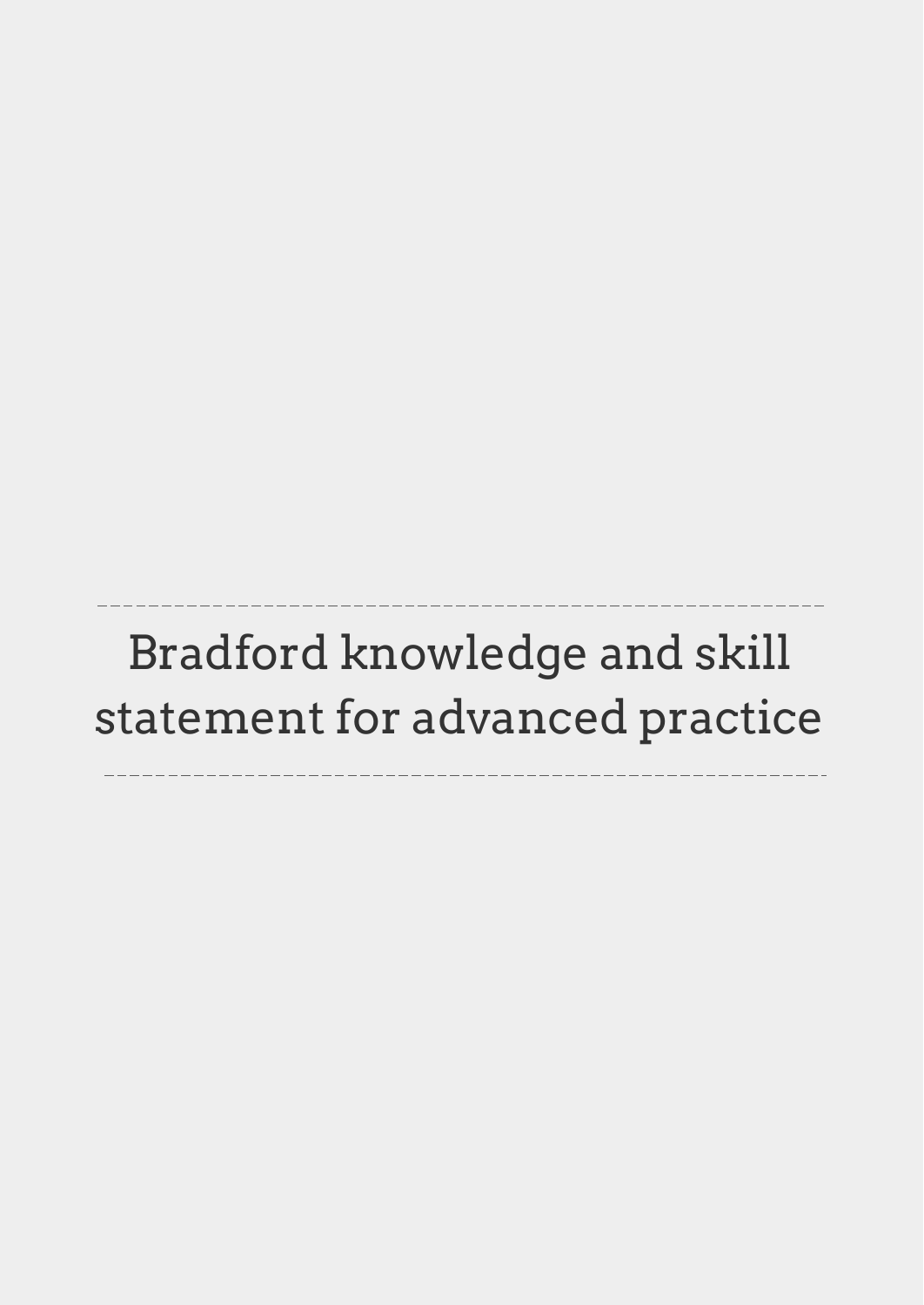

### Key Knowledge and Skills Statement for Named Social Workers supporting Adults with Learning Disabilities

#### Introduction

This Knowledge and Skills Statement (KSS) sets out what a named social worker supporting adults with learning disabilities should know and be able to do to ensure that effective support is provided which upholds the person's human rights, maintaining their dignity and autonomy.

The statement was co-produced by social workers and managers in partnership with selfadvocates from Bradford Talking Media.

The statement is informed by the Department of Health's (DH) KSS for practice supervisors in adult social work, as well as the Professional Capabilities Framework (PCF).

This document includes:

- An overview of the role and attributes of a named social worker
- The Knowledge and Skills Statement / KSS

#### The Named Social Worker Role and Attributes

The role of a Named Social Worker to support people with learning disabilities was proposed in UK policy since the early 1970s. During 2017 and 2018 the UK Government piloted the role across 9 Local Authorities in England. The pilots built on the current body of knowledge about the role of social work in improving the quality of life of learning disabled people.

The Named Social Worker has been described as:

• A dedicated caseworker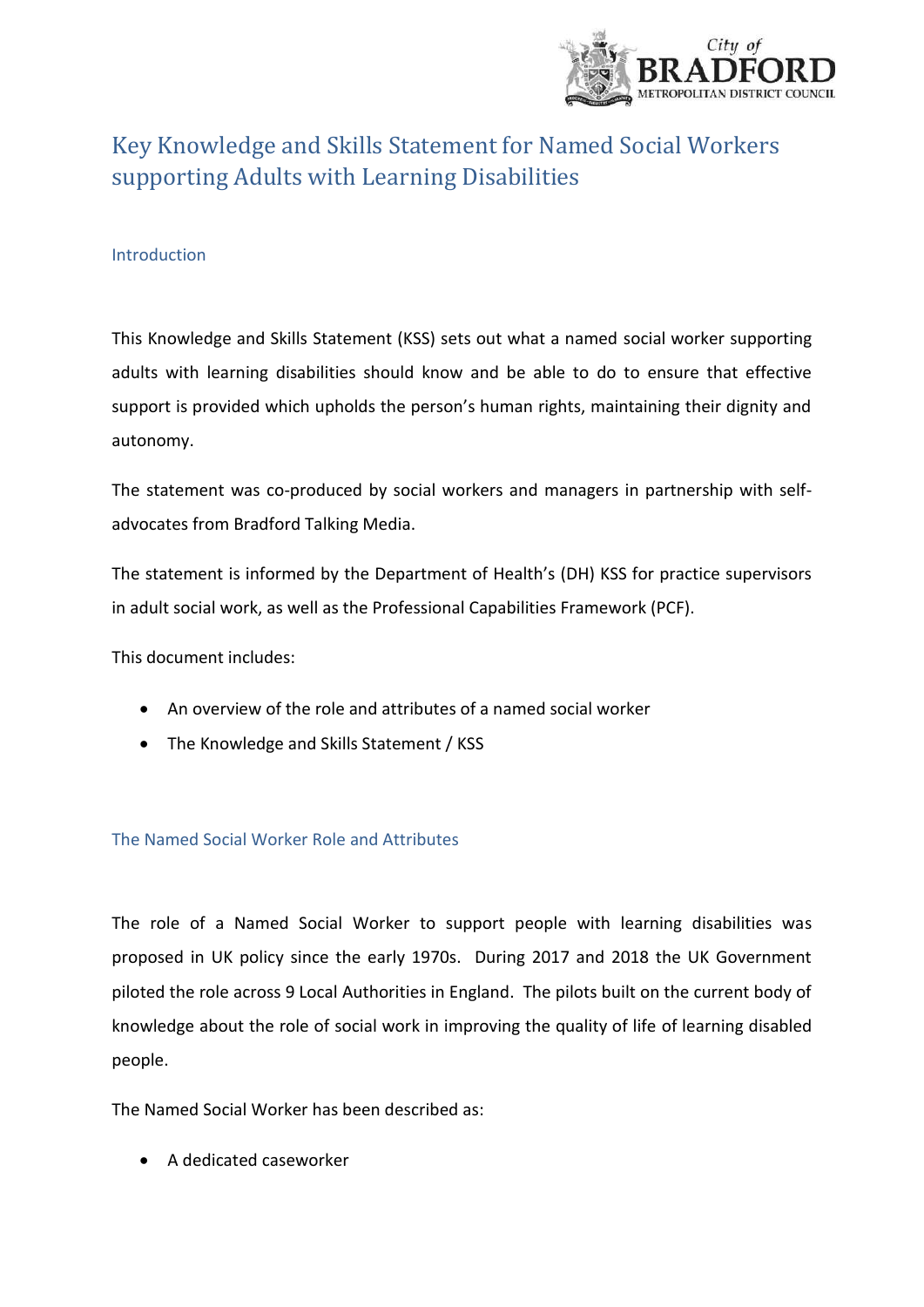

- The main point of contact for people and their families
- Professional voices of challenge across the system
- Someone who could advocate and coordinate care and support in a more coordinated way

A Named Social Worker is a registered social worker whose role includes supporting adults with a learning disability and/or autism. The role includes integrating human rights law into practice by being an expert in mental capacity and the social model of disability. This statement is aimed at those who are actively supporting adults with learning disabilities in social work roles across a range of settings which employ social workers.

Named Social Workers in learning disabilities can be performed by those operating at different levels of the Professional Capabilities Framework (PCF), 'experienced social worker', 'advanced social worker' and 'consultant social worker'. The KSS has been informed by capability statements across the domains of the PCF at these levels.

#### • **Values and Ethics**

Named Social Workers should understand that people are entitled to choose their place of residence and where and with whom they live on an equal basis with others in keeping with their rights under Article 19 United Nations Convention on the Rights of Persons with Disabilities. They should understand that people are not obliged to live in a particular living arrangement otherwise than in accordance with the Mental Capacity Act 2005 or the Mental Health Act 1983. They should understand that the role of a social worker is to enable people to remain in control, feeling safe and empowered by having a professional who is knowledgeable about their individual needs, and the legal framework for decision making where the person lacks the capacity to make the specific decision about their place of residence and/or need for care and treatment.

Named Social Workers should understand and uphold values and ethics that embody antioppressive and anti-discriminatory practice. They should understand equality, in particular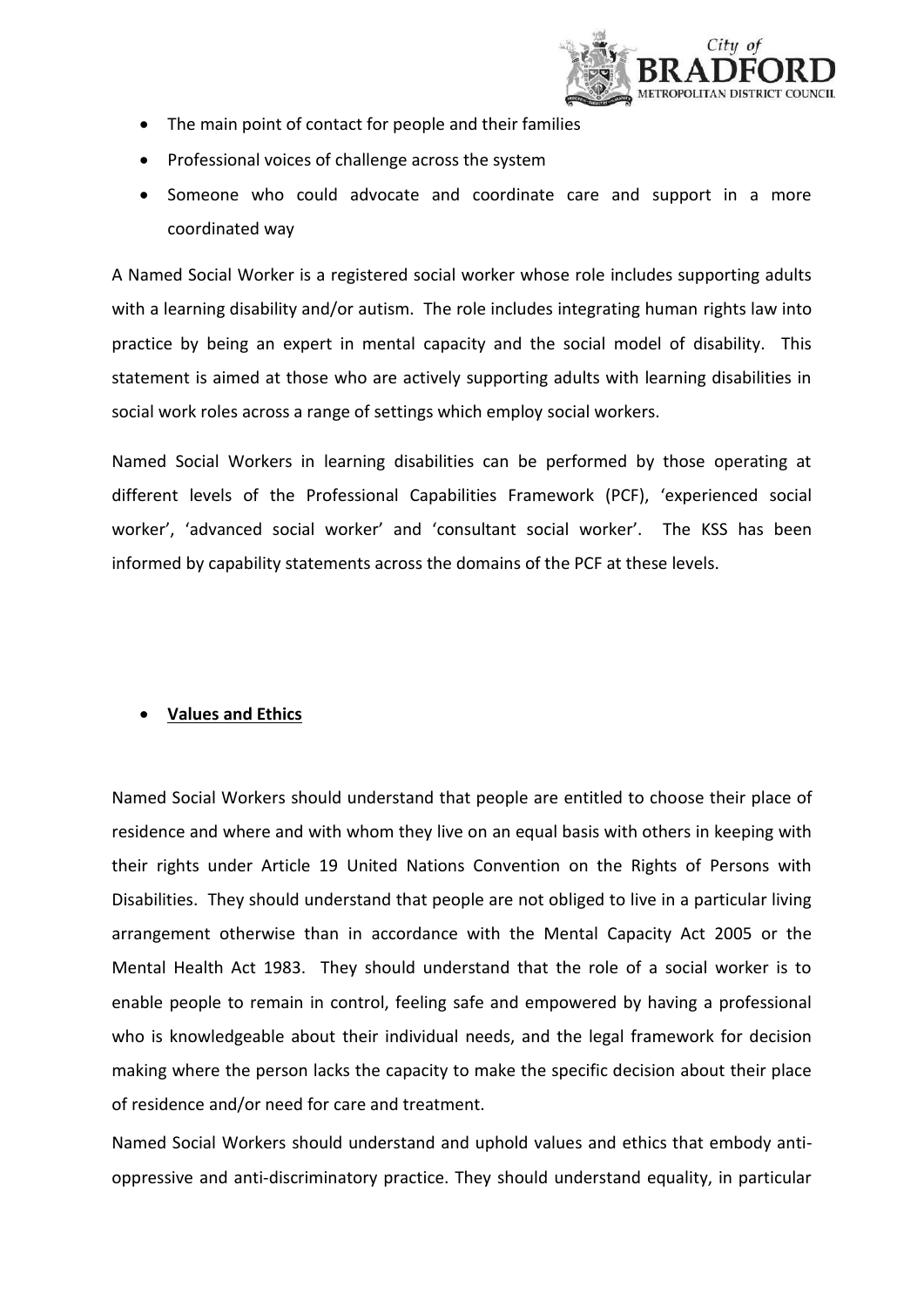

the application of protected characteristics in relation to learning disability. Continuous positive regard is integral to all interactions with individuals and Named Social Workers should seek to re-define negative views and stereotypes, challenging societal norms that disable the people we work with.

#### • **Rights Based Practice**

Rights based practice should underpin all work undertaken by Named Social Worker's with people with learning disabilities. They should understand that Human Rights are universal, using the CRPD as well as the Human Rights Act to advocate, uphold and embed rights based practice.

Rights based practice extends to notions of citizenship and social justice and Named Social Worker's should understand these concepts in relation to work they undertake, seeking to support individuals to understand and explore their lives and rights as citizens and what this means to them.

Named Social Worker's need to understand and apply the social model of disability to their work, understanding the disabling nature of people's situations and experiences, exploring the impact of these on people's lives and seeking to address these through their work. Strengths based practice should allow Named Social Worker's to focus on the ways in which people can maintain choice and control over their lives, exploring positive, protective factors that can be built upon.

To implement rights based practice, Named Social Workers need to consider and analyse the role of power in relationships, structures and systems, understanding the impact this has on the experience of people with learning disabilities and seeking to re-dress power imbalances in favour of the rights, experience and expertise of the individual.

#### • **Legal Literacy**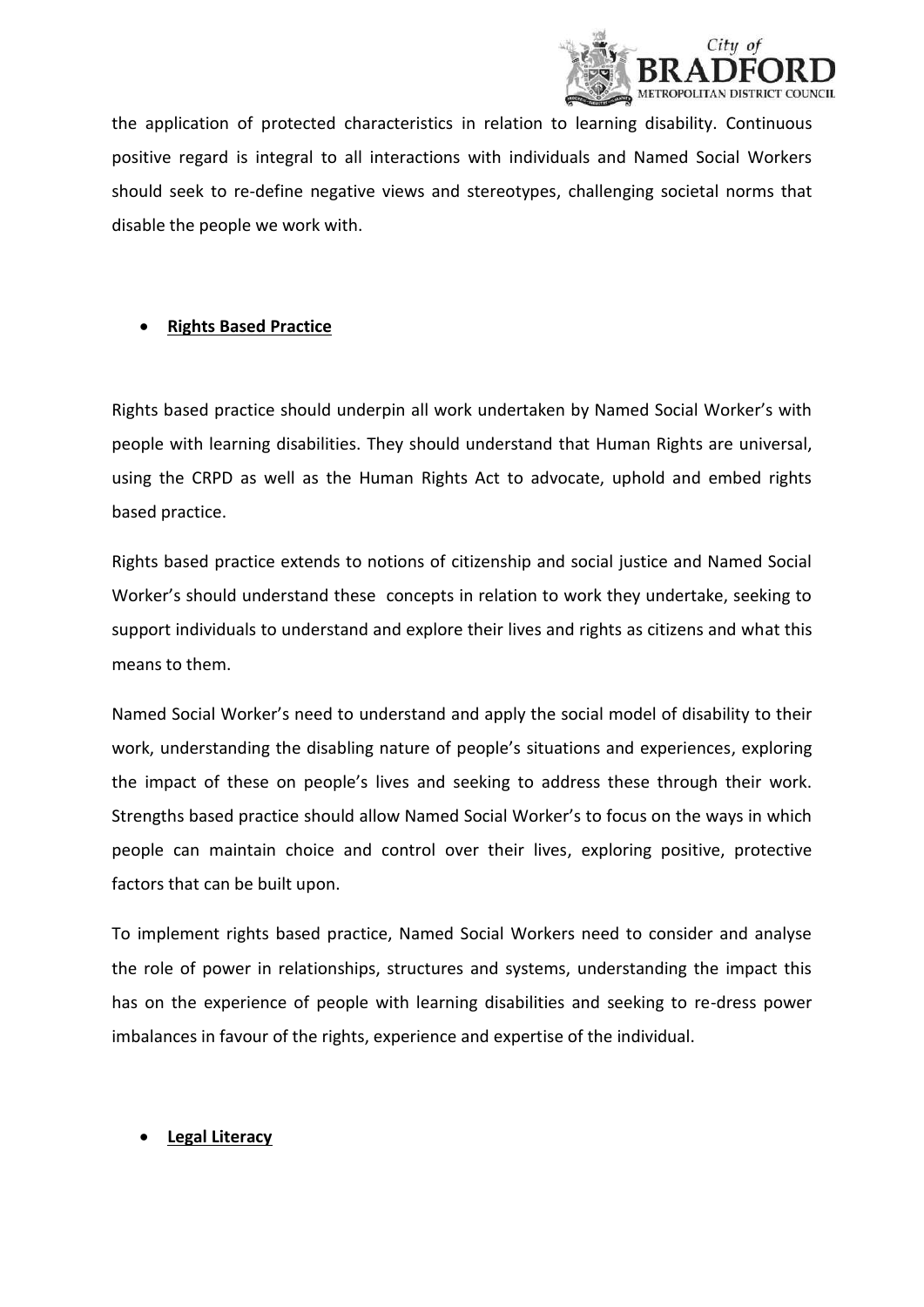

Named Social Worker's must possess a high level of legal literacy and understand its integral role in everyday practice. This should include in-depth knowledge of the MCA, the practical application of the 5 principles and the role of case law in defining and shaping the MCA. An in depth knowledge of the process of Best Interests decisions is integral, upholding and promoting the importance of factors such as happiness and past and present wishes and feelings.

The Human Rights Act should be a fundamental piece of legislation for Named Social Workers, in particular Articles 5 and 8 need to be understood and applied in relation to people's right to independence, privacy, choice, control and least restrictive options.

Named Social Worker's need to understand the role and function of the Court of Protection in practice, being able to identify when legal advice needs to be sought and the Court of Protection engaged.

Named Social Workers should continuously update their legal knowledge, ensuring they are aware of any relevant case law judgements, guides, supporting documents and changing and emerging areas.

They should also commit to informing individuals of their rights within the law, for example, the right to seek legal advice, the right to challenge decisions and access advocacy.

Named Social Workers should actively support the use of easy read guides and work collaboratively with user led organisations in the promotion of legal rights in all areas of life, including subjects such as voting.

#### • **Risk Enablement**

Named Social Workers should be able to make use of risk enablement processes, to be the space where the person, their family and/or carer, their advocate and other members of the MDT can work collaboratively to agree the least restrictive approach towards meeting care and support needs and enabling risk.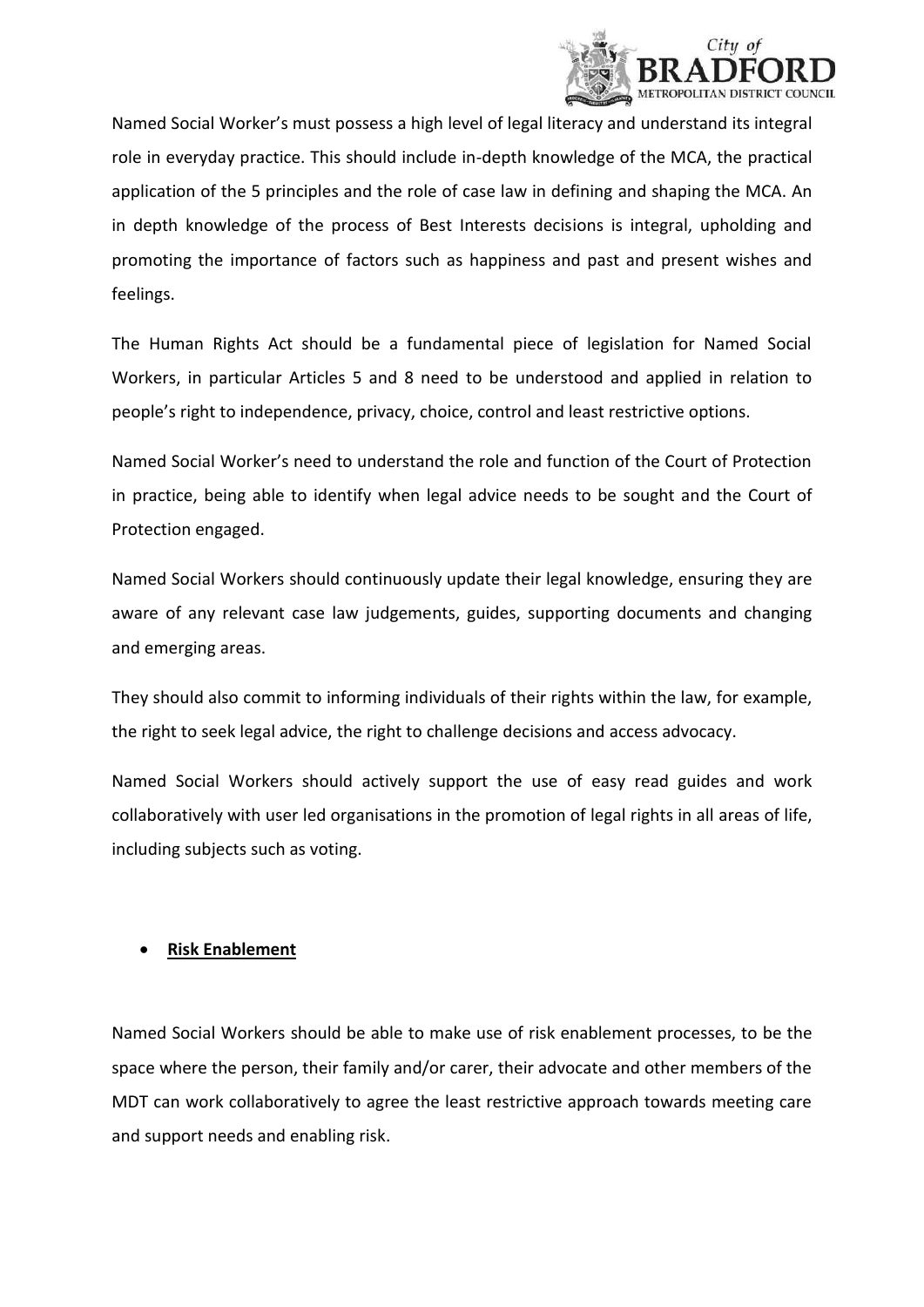

They should actively encourage and be involved with the implementation and continuation of resources such as Risk Enablement Panels, seeking a wider discussion of risk, encompassing a rights based approach.

They should promote and engage with positive risk assessment and positive risk taking which involves a sophisticated understanding and exploration of the notion of risk, seeking to clarify the views of those involved, exploring the ownership of risk and separating out professional anxieties from actual risks. This includes understanding and balancing the need for support and intervention with individual's Human Rights, state interference and social control.

#### • **Case Based Reasoning**

Named Social Workers should be able to provide clear and concise reasoning that evidences the decisions they have taken, including how the person has been involved, use of legal frameworks to inform decision making, and reasons for any decisions made in a person's best interest. Named Social Workers should also understand the changing lives and subsequent needs of individuals and be respectful of their right to independence, choice and control, highlighting how they will uphold this.

Named Social Workers should understand how social work with adults with learning disabilities can contribute towards reduced health inequalities by improving access to services. They should understand how higher quality care and support can be achieved through providing professional challenge and quality assurance of how support plans contribute towards meeting people's outcomes.

Named Social Workers should understand how upholding people's human rights can lead to reduced risk of poor treatment or abuse within hospital, inpatient and care and support settings. They should contribute towards achieving parity of esteem between mental and physical health by enabling person centred support planning which integrates housing, health, care and support around the person in keeping with their wishes, feelings and preferences.

Named Social Workers should be able to evidence delivery of a more personalised approach towards planning support which upholds people's rights to have their wishes, feelings and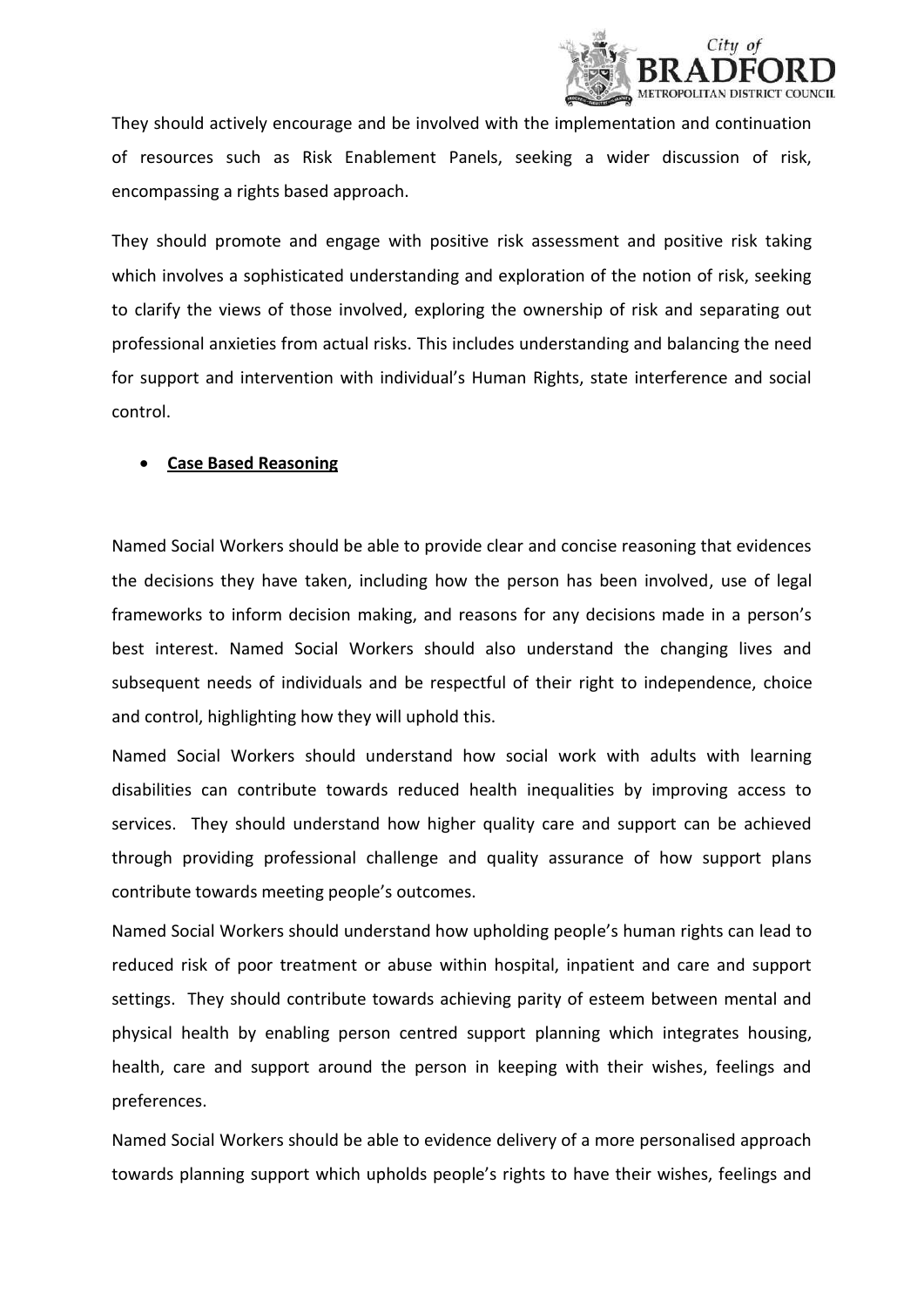

beliefs central to decision making. They should be able to work with providers of support to increase their awareness of the circumstances which would constitute a deprivation of liberty in hospital or for a person living in a supported housing or residential setting.

#### • **Leadership**

Named Social Workers should be at the forefront of shaping and influencing practice. This should include work with user led organisations to ensure that the views of individuals remain central to and continue to shape adult social work.

Named Social Workers should incorporate creative and flexible ways of working into practice, considering the role of things such as assistive technology, grass roots and charitable organisations and therapeutic approaches that challenge the status quo, offering opportunities to collaborate and work in partnership with people to achieve the life they want.

Named Social Workers should provide supervision, mentoring and training to staff, students, providers and other partner organisations. They should seek to create confident workers who understand their role, have permission to challenge and change and keep pace with a fast moving, dynamic profession.

#### • **Critical reflexivity and professional challenge**

Named Social Workers should understand how to focus on power dynamics in relationship. They should understand that relationships with individuals are central to their practice and provide critical challenge to other professionals in relationship. They should be confident to do so.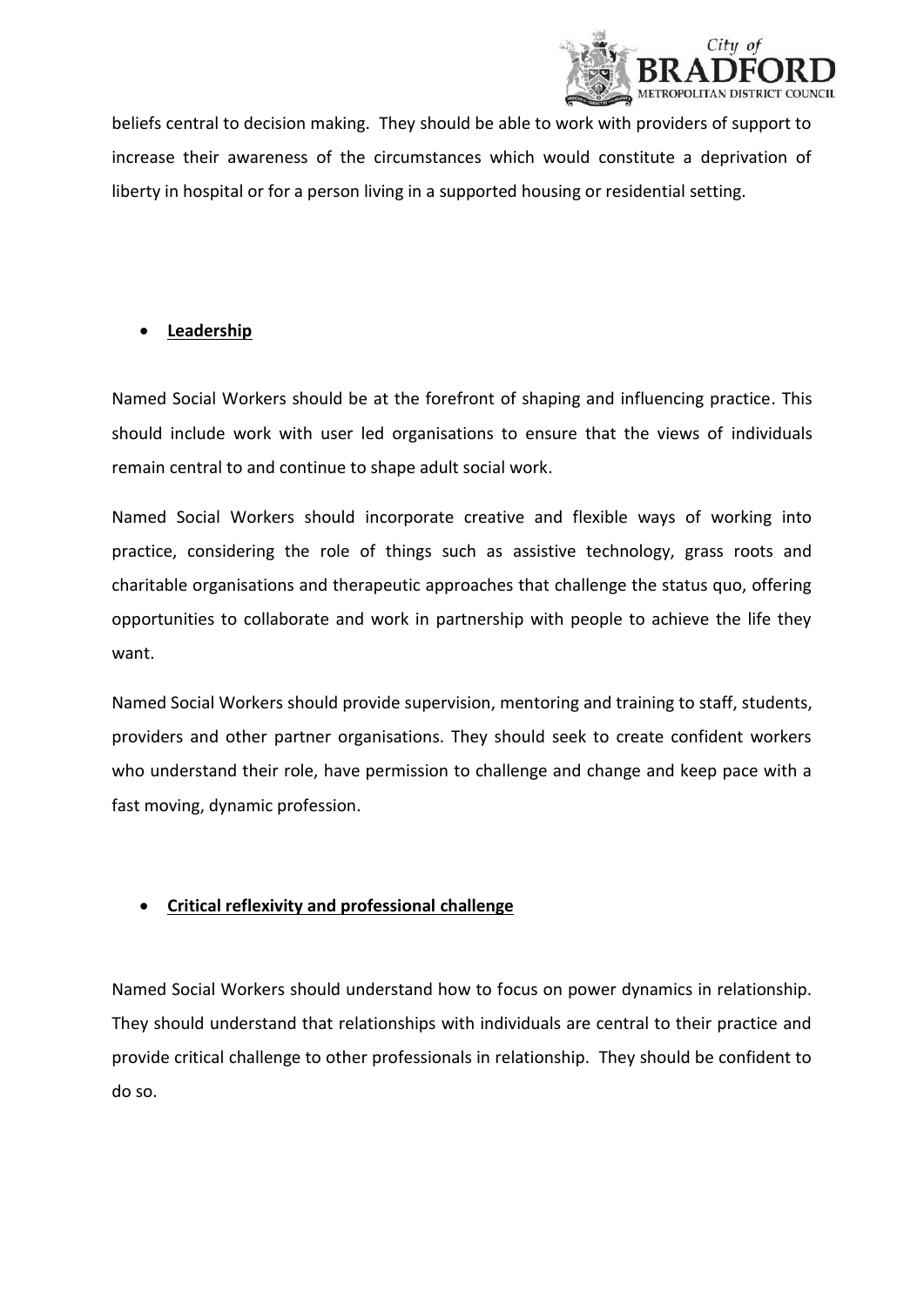

Named Social Workers should be able to offer challenge to professionals through clear understanding of social work as a rights based profession and the role of a social worker to promote and uphold rights, choice and control.

They should utilise critically reflective supervision, incorporating theory, academic literature and CPD to inform and explore both individual case and wider practice and societal issues, seeking to find alternatives that promote choice, rights, autonomy, partnership and control.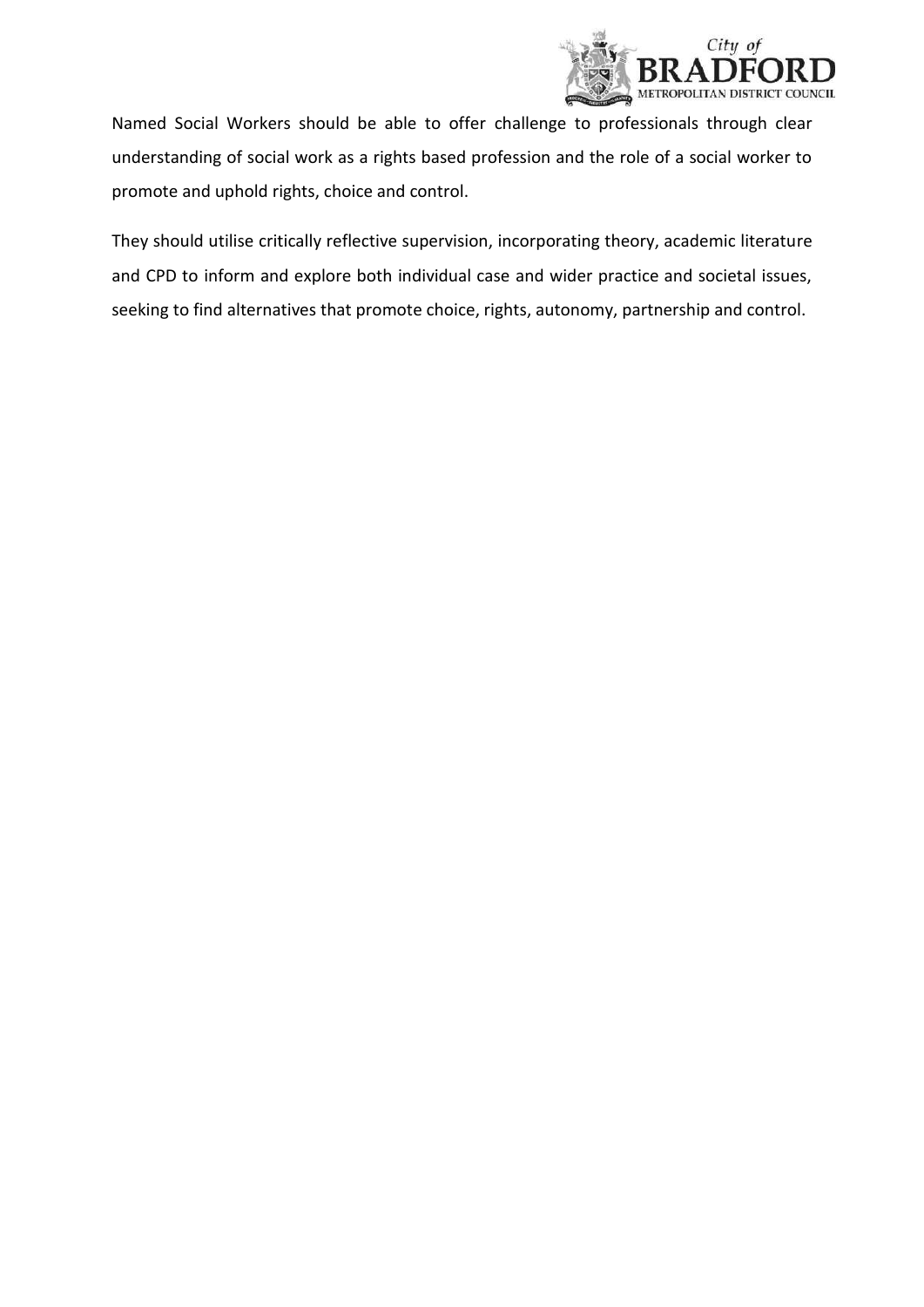# <span id="page-32-0"></span>Halton's transitions protocol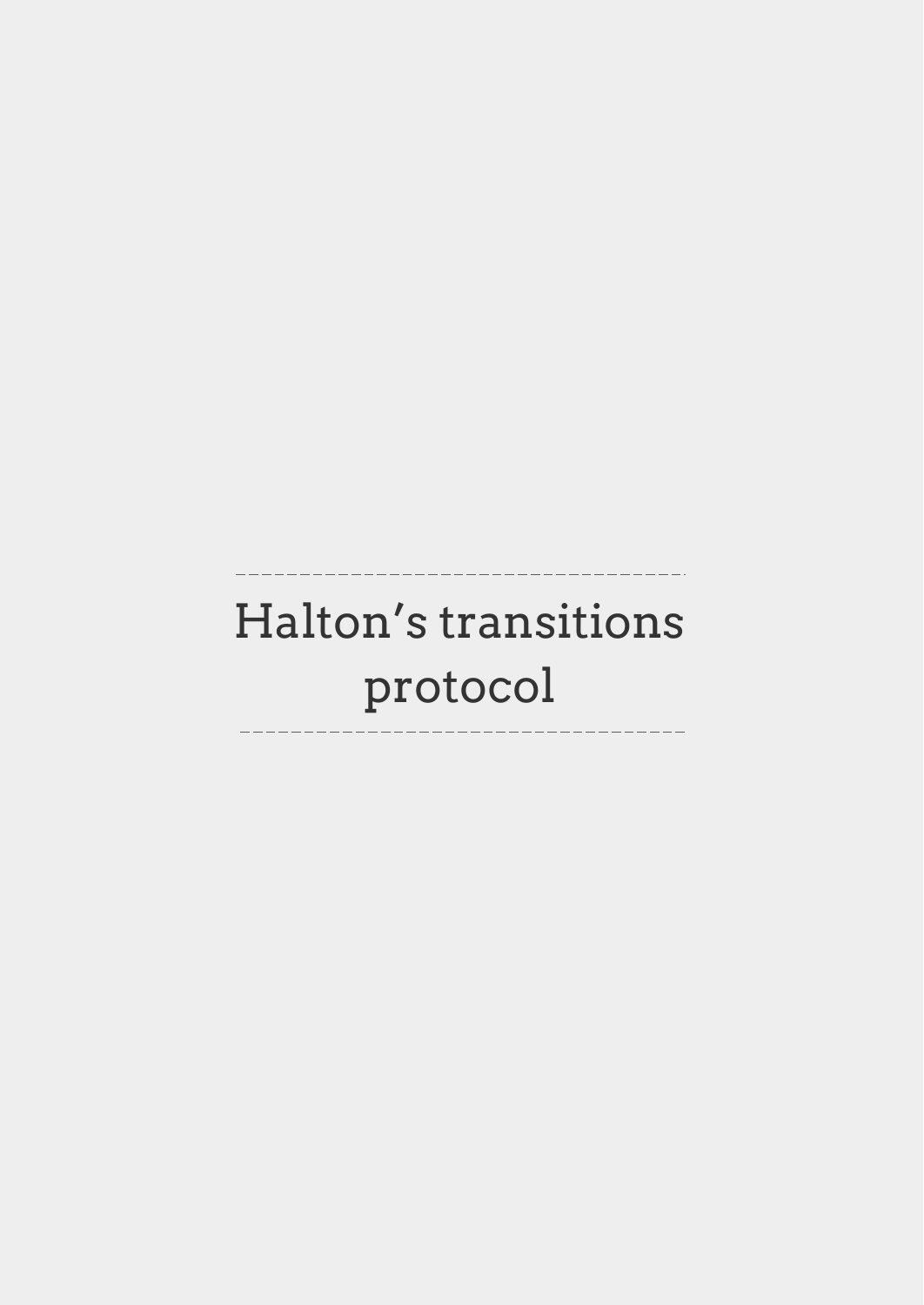

**Halton Clinical Commissioning Group** 

### **Transition Protocol**

For children and young people with disabilities and/or complex needs

**2017 to 2020**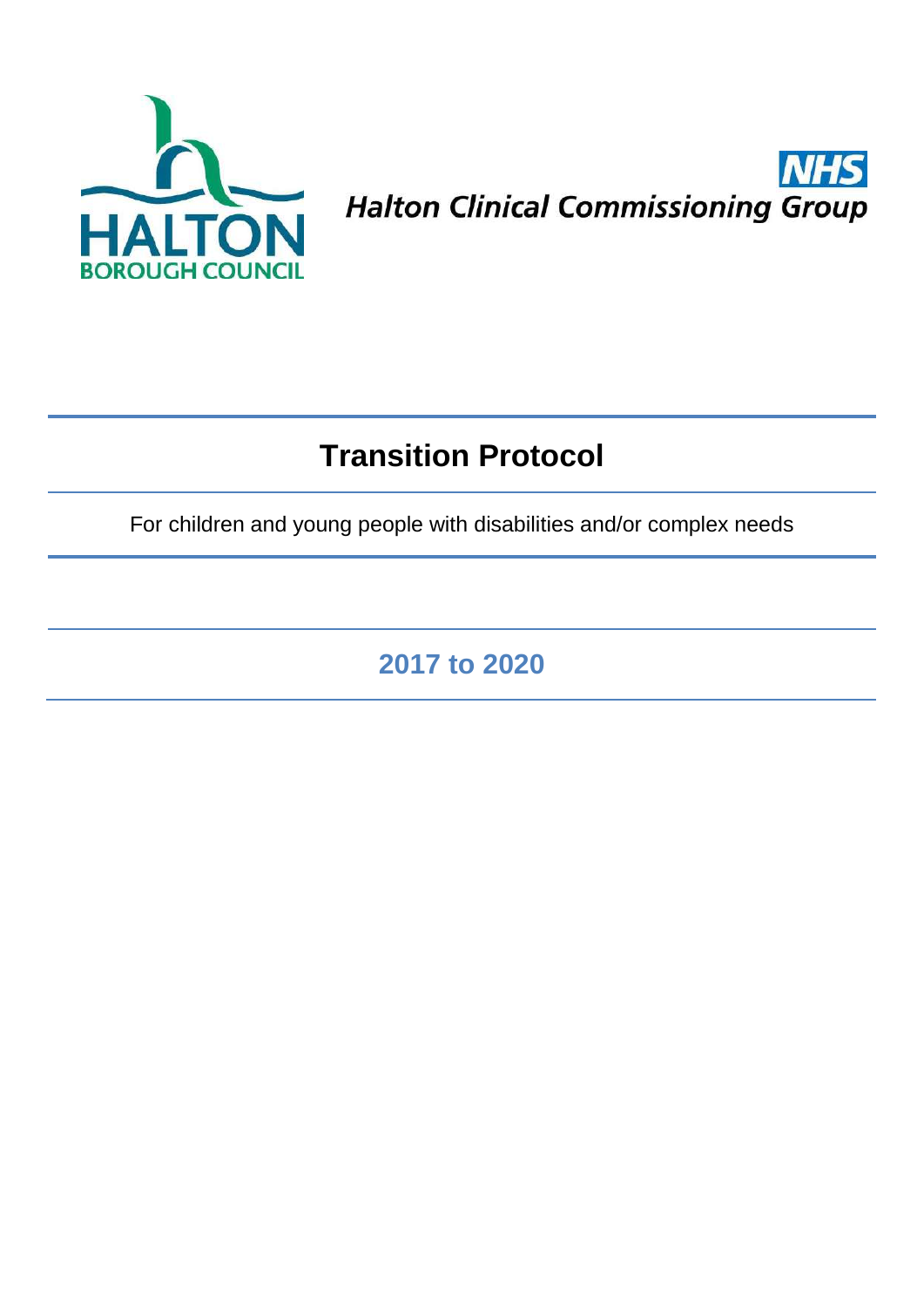#### **Contents**

| Appendix 6: National Framework for Children and Young People's Continuing Care and Adult NHS |  |
|----------------------------------------------------------------------------------------------|--|
|                                                                                              |  |

J

 $\{$ 

<u> 1980 - Johann Barbara, martxa a</u>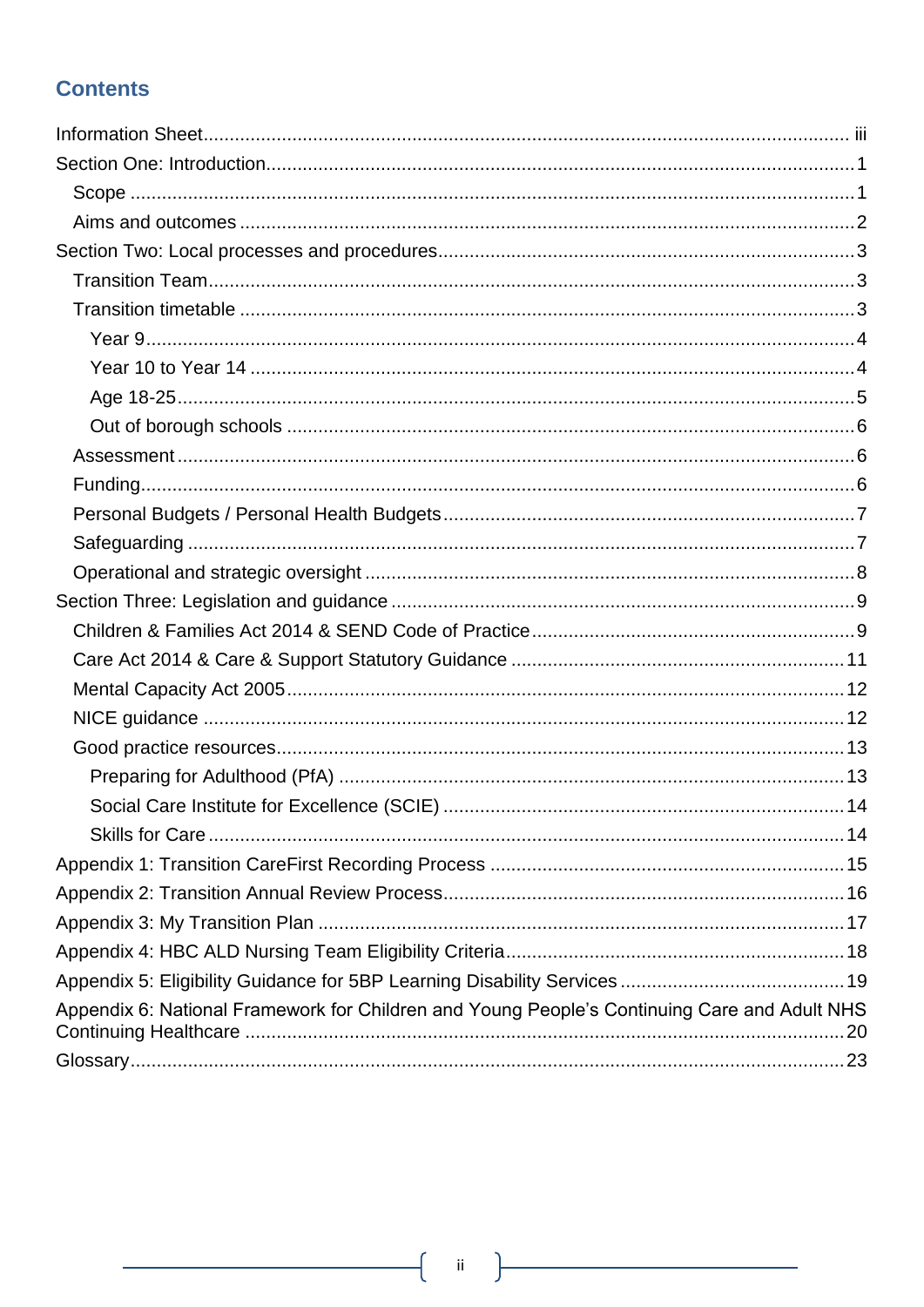### <span id="page-35-0"></span>**Information Sheet**

| Service area                                                                                                                                                 | Health, Education and Social Care Services                                                                                                                                                                                       |  |
|--------------------------------------------------------------------------------------------------------------------------------------------------------------|----------------------------------------------------------------------------------------------------------------------------------------------------------------------------------------------------------------------------------|--|
| Date effective from                                                                                                                                          | March 2017                                                                                                                                                                                                                       |  |
| <b>Responsible officer(s)</b>                                                                                                                                | Principal Manager, Transition Team, People Directorate<br>(Adult Social Care)<br>Programme Manager (14-19), People Directorate<br>(Education, Inclusion and Provision)<br>Policy Officer, People Directorate (Adult Social Care) |  |
| Date of review(s)                                                                                                                                            | <b>March 2018</b>                                                                                                                                                                                                                |  |
| Status:<br><b>Mandatory (all named staff must</b><br>$\bullet$<br>adhere to guidance)<br><b>Optional (procedures and practice</b><br>can vary between teams) | Mandatory                                                                                                                                                                                                                        |  |
| <b>Target audience</b>                                                                                                                                       | All professionals/agencies in Halton supporting young<br>people with disabilities/complex needs in their transition<br>to adulthood                                                                                              |  |
| Date of committee/SMT decision                                                                                                                               | Adult Social Care Senior Management Team: 1st March<br>2017<br>People Directorate Senior Leadership Team: 7 <sup>th</sup> March<br>2017                                                                                          |  |
| <b>Related document(s)</b>                                                                                                                                   | As referenced throughout the protocol                                                                                                                                                                                            |  |
| <b>Superseded document(s)</b>                                                                                                                                | <b>Inter-Agency Transition Agreement 2012</b>                                                                                                                                                                                    |  |
| <b>Equality Impact Assessment</b><br>completed                                                                                                               | 24 <sup>th</sup> February 2017                                                                                                                                                                                                   |  |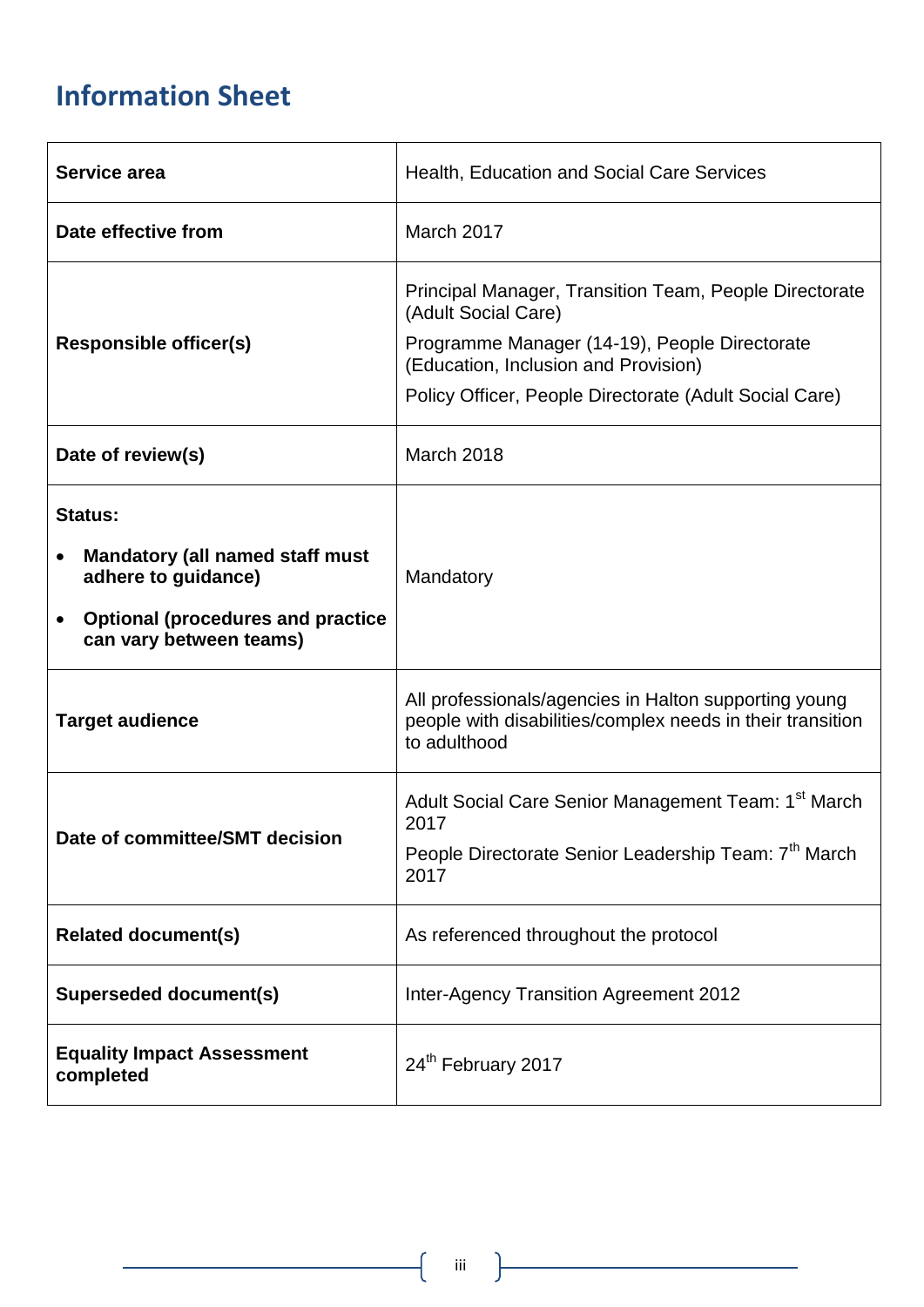# **Section One: Introduction**

**Transition** is a process or period of change. The term can be applied to all young people to describe the stage in their lives when they move from adolescence to adulthood. However, for the purposes of this protocol it refers to children and young people with disabilities and/or complex needs and their journey from children's to adults' health, education and social care services.

It can be a time of excitement and opportunity with young people perhaps leaving school and considering their plans for the future in terms of employment, training or further education. But it can also be a challenging time with feelings of anxiousness particularly for those who rely on support from health and/or social care services.

This protocol sets out Halton's commitment to supporting those young people who may have a need for care and support in adulthood. It describes how the Council will fulfil its duties and responsibilities under current legislation and guidance relating to transition.

In order for transition to be effective, it is vital that a multi-agency approach is taken rather than being restricted to services provided by the Council. It is equally important that young people and their families/carers are fully informed and involved in the process and enabled to have as much choice and control as possible. It is also essential that transition is seen as an evolving process and not a single event.

This protocol is set within the context of the following vision from the Halton Special Educational Needs and/or Disabilities (SEND) Strategy 2016-2020:

*"Our vision is for children and young people with SEND to be included in the planning and development of services; to be provided with information to enable them to participate as fully as possible in decisions so that the personalised support they receive helps them to achieve the best possible aspirational outcomes, preparing them effectively for adulthood, allowing them to be as independent, successful and healthy as possible."*

### **Scope**

This protocol applies to children and young people between the ages of 14 and 25 who have disabilities and/or complex needs, including the following distinct groups:

- Those who have an Education, Health & Care (EHC) Plan (or a Statement of Special Educational Needs);
- Those who are likely to meet the eligibility criteria for adult social care services (in line with the Care Act 2014);
- Those with Continuing Healthcare needs;
- Those with complex needs (e.g. challenging behaviour, learning disabilities, severe autism, acute or chronic medical conditions);
- Those who would benefit from support in planning for adult life but do not have an EHC Plan/SEN (e.g. those with high-functioning autism or social/emotional/mental health difficulties/ill health);
- Carers of young people preparing for adulthood and young carers who are themselves preparing for adulthood.

*This protocol does not apply to those young people with mental health conditions, i.e. those being supported by the Council's Mental Health Social Work Teams.*

It is intended that this protocol will provide professionals from all agencies involved in supporting young people through the transition process with information about what should happen and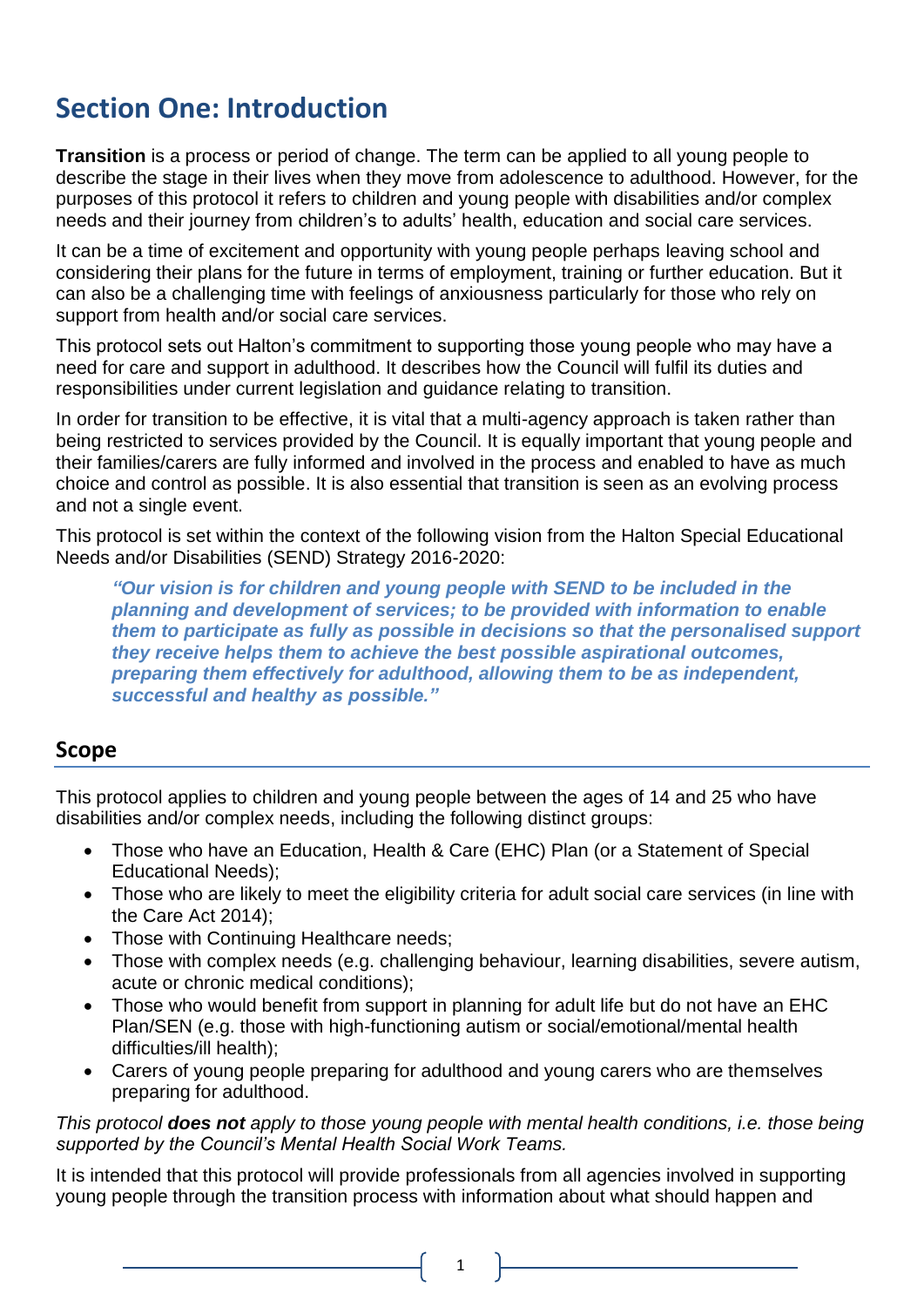when, who has responsibility and how agencies should work together. It is aimed at professionals from across education, health and social care, including the following services/organisations:

- Halton Borough Council Children's and Adults' Social Care and Education Services;
- NHS Halton Clinical Commissioning Group;
- Bridgewater Community Healthcare NHS Trust:
- 5 Boroughs Partnership NHS Foundation Trust;
- Schools, colleges and other education providers:
- Other partner agencies, e.g. information and advice providers and advocacy services.

### **Aims and outcomes**

Against the backdrop of relevant legislation and guidance outlined in subsequent sections, this protocol aims to ensure that in Halton all young people and their families/carers have a positive transition experience.

Success will be evidenced by the following outcomes of good transition:

- Young people making decisions and taking the lead or being supported by people who can advocate for them;
- Young people being supported to plan what they want to do and achieve;
- Young people with care and support needs being able to access the same opportunities as other young people;
- Young people being able to access services that help them;
- Young people being able to try things out and being free to change their mind;
- Young people and their carers telling their story only once:
- Young people and their carers being listened to and fully involved in planning and decisionmaking;
- Young people and their carers having one key point of contact through the transition process and receiving consistent messages;
- Young people and their carers feeling supported;
- Young people and their carers having access to understandable information;
- Professionals pursuing agreed plans but being flexible to accommodate change as required.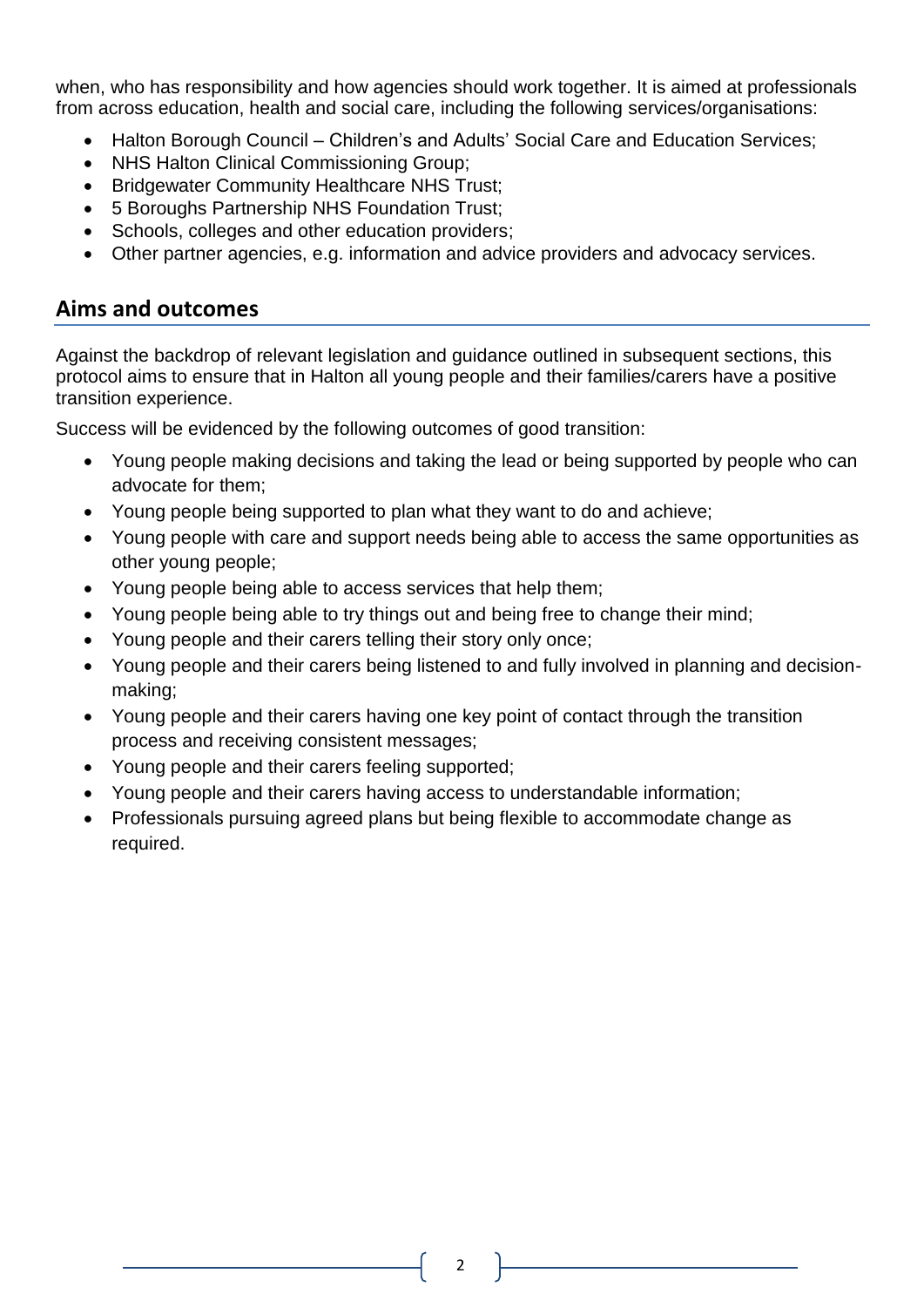# **Section Two: Local processes and procedures**

### **Transition Team**

In order to fulfil the obligations placed on local authorities under the legislation and guidance outlined in Section Three, Halton Borough Council has established a dedicated Transition Team comprising 3.5 full-time equivalent Social Workers and a Principal Manager.

The Team will facilitate a joined-up approach to transition from across education, health and social care with increased and targeted co-ordination and communication from all agencies starting from Year 9 (age 13/14) up to the age of 25 years or until appropriate to transfer into generic adult services.

The Team will work closely with a range of professionals from across a range of education, health and social care services.

Referrals into the Transition Team will usually be made by schools in preparation for involvement with the annual review meeting in year 9. Other referral routes will include the SEND Service, children's early intervention services, Complex Needs Panel, Transition Operational Group and family members. Referrals should usually be directed via the Council's Contact Centre. New and unexpected entries to the system may also occur (e.g. as a result of someone moving into the area or a young person acquiring an enduring injury during the transition phase) and would be highlighted via the monthly Transition Operational Group meetings or via a referral through the Contact Centre (either from a professional or the individual themselves/their family).

*See Appendix 1 for the CareFirst Transition Recording Process.*

### **Transition timetable**

As per the Children & Families Act 2014 (see Section Three for more information), every EHC Plan review from year 9 onwards must have a focus on preparing for adulthood. Transition planning for those young people with SEND takes place as part of the statutory annual review process, which is arranged by both mainstream and special schools and is monitored by the Council's SEND Service.

For those young people at a point of transition, who currently have a Statement of Special Educational Needs, the function of the review meeting will be:

- To discuss progress made by the young person;
- To look at the different options available and discuss the plan for transition;
- To transfer the Statement of Special Educational Needs to an Education, Health and Care Plan.

For those young people who already have an Education, Health and Care Plan, the function of the review meeting will be:

- To discuss progress made by the young person;
- To look at the different options available and discuss the plan for transition;
- To review the Education, Health and Care Plan and the outcomes.

**All reviews are to be conducted in a person centred manner.** Currently, Halton Speak Out is commissioned by the Council to provide a facilitation role in person centred reviews for those with a learning disability and/or complex needs; their involvement should be arranged by professionals as appropriate.

*See Appendix 2 for a flow chart of the Annual Transition Review Process.*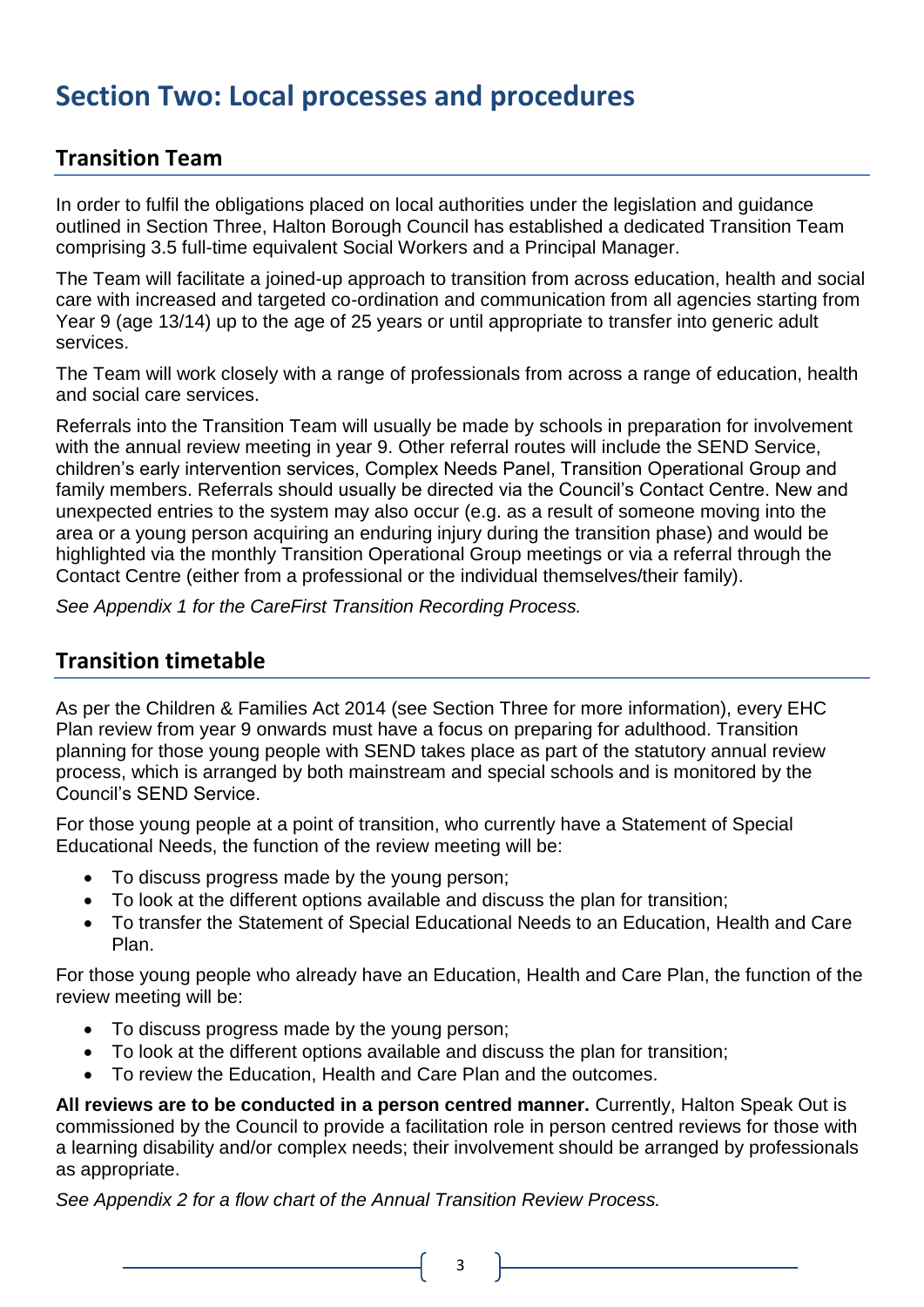#### *Year 9*

Year 9 (age 13/14) marks the start of the formal transition to adulthood process and at this point the Transition Team will become involved in planning for the transition to adult services.

The review meeting is called by school and the following must be in attendance:

- The young person and their family/carers or chosen representative;
- School staff:
- A member of the Transition Team (Transition Social Worker);
- SEND Team representative;
- Health professionals as relevant (e.g. school nurse and any therapists involved);
- Careers advisor (provided through school), if relevant;
- Person centred facilitator, if relevant.

In advance of the year 9 review, school will support the young person to complete the **'My Transition Plan'** document (see Appendix 3), which will be discussed during the review meeting and added to and updated as appropriate afterwards. The Transition Social Worker will support school staff with this process. The purpose of My Transition Plan is to capture the young person's aims and aspirations for the future, the options that may be available to them as they move towards adulthood and the care and support they may require.

To assist with transition planning, young people and their families should be referred to the [Preparing for Adulthood section of Halton's Local Offer](https://localoffer.haltonchildrenstrust.co.uk/preparing-adulthood/), which provides information, support and advice across education, health and social care covering ages 0-25 years. In addition, the [Care](https://careandsupportforyou.halton.gov.uk/home.aspx)  [and Support for You Portal](https://careandsupportforyou.halton.gov.uk/home.aspx) provides information, advice and signposting with regards to adult social care services (age 18+).

My Transition Plan sits alongside the Education, Health and Care (EHC) Plan and the Health Action Plan, which is initiated by the school nurse at year 9, as necessary. Some young people may also have an 'All About Me' book, which is produced by schools from year 7 onwards (schools are responsible for maintaining this). Each of these documents will be considered within the review and updated by the relevant professional as appropriate following the meeting. The Transition Social Worker, supported by the relevant school, takes responsibility for the My Transition Plan. The SEND Service has responsibility for the EHC Plan. Health staff in attendance at the review will give consideration to whether the young person needs any therapeutic involvement or if any further referrals need to be made.

#### *Year 10 to Year 14*

An annual review takes place each year and the process is the same as year 9; schools will arrange the review meeting and ensure that all relevant professionals are invited to attend along with the young person and their family/carers (see full list under year 9). The young person's My Transition Plan, EHC Plan and other documents will be reviewed and updated as appropriate.

There are some additional considerations in **year 11** and **year 14**, as at these times it is possible that the young person may change education provider or finish education. Schools have a statutory responsibility to ensure that young people have access to careers education, information, advice and guidance from year 9 onwards. In years 10 to 14 it is focussed on firming up the options when leaving statutory education. There should be taster sessions offered from the educational setting that the young person is looking to attend post-16 and these will be explored and confirmed by the current setting.

If leaving school or college (year 11/14), the young person's final School Health Review (to incorporate the Health Action Plan) should be completed by the school nurse or paediatrician and a copy given to the young person/their family and shared with their GP (if consent given). It should also be made available to adult services to inform future health needs.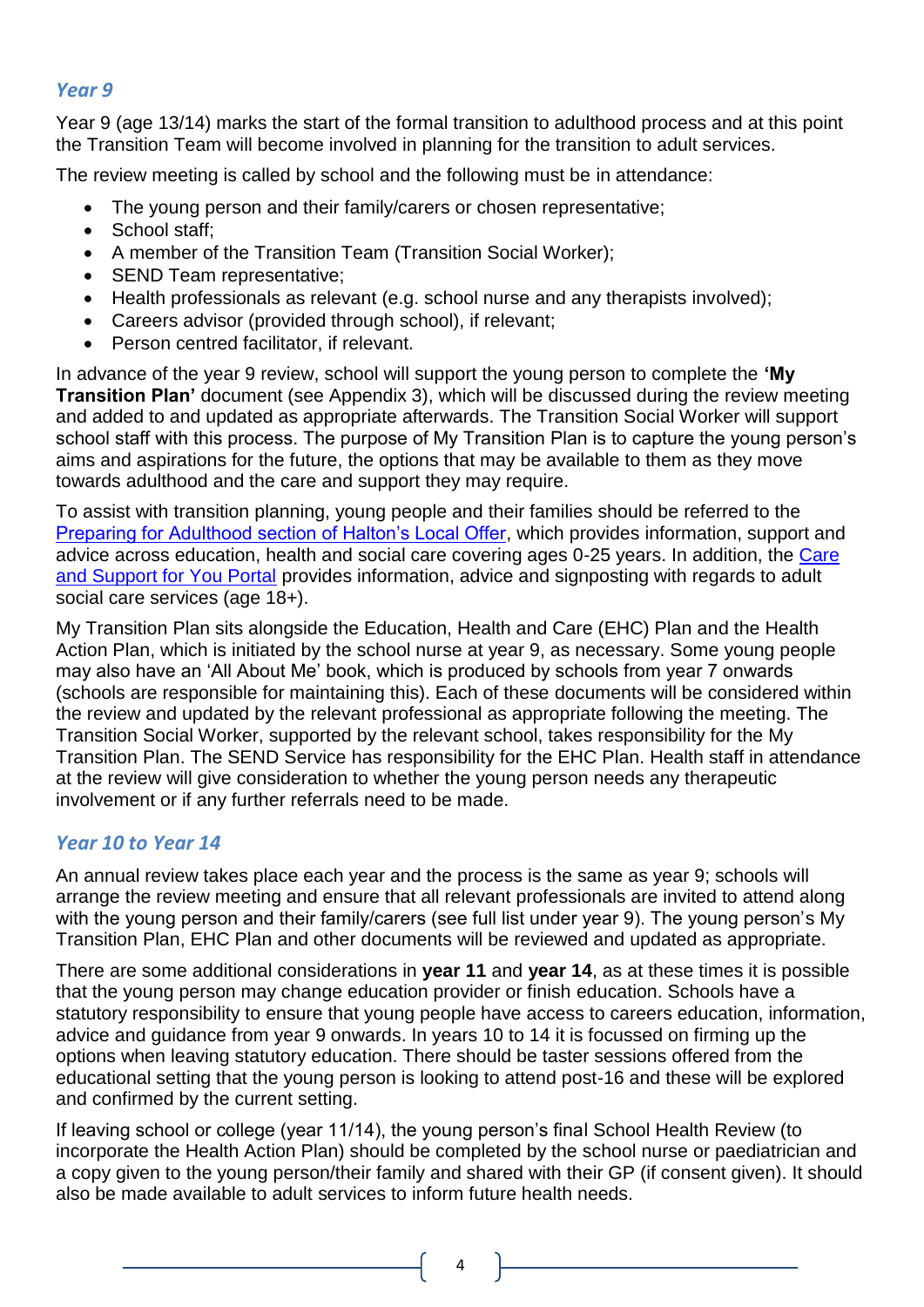Annual reviews, with involvement from the Transition Team and review/update of My Transition Plan, will continue to take place post-16 whether the young person remains within the same school or moves to another post-16 education provider. Schools/colleges will arrange review meetings and invite all relevant people as per the list provider under year 9.

#### *Financial considerations*

When a young person reaches age 16, their financial position may change in a number of ways depending on individual circumstances:

- If Personal Independence Payment (PIP, formerly known as Disability Living Allowance or DLA) is being claimed on a young person's behalf, they will be able to claim it in their own right from age 16;
- Some young people may be able to access Employment and Support Allowance and/or Income Support.

The Transition Team, school or other professional (as appropriate) should make a referral to the Welfare Rights Service in order to ensure that the young person is in receipt of the correct benefits.

It may also be necessary for a referral to be made to Welfare Rights as the young person approaches age 18 given the possible changes in income at this time and the fact that they may be required to make a financial contribution to the services they receive from adult social care.

#### *Referrals for those with learning disabilities*

Young people with a learning disability may be eligible for services from the Council's Adult Learning Disability Nursing Team from age 18 (in line with the eligibility criteria at Appendix 4). For those with more complex needs, the ALD Nursing Team may begin their involvement from age 17. The Transition Social Worker should make a referral at the appropriate time; the LD Nurses will then complete an eligibility assessment, Health Action Plan or an alternative piece of work, if required.

The Adult Community Learning Disability Nurse will liaise with child health and paediatric therapy services to establish if there are ongoing interventions that are likely to need to be transferred to adult health services' nursing and therapists. Where necessary, referrals will be made to the appropriate adult health service provider so that any joint working and phased transfer of ongoing intervention required can be facilitated.

Referrals may also be made to the 5 Boroughs Partnership (5BP) Halton Community Learning Disability Team, in line with the eligibility guidance outlined at Appendix 5. The Transition Social Worker should make a referral at the appropriate time.

#### *Equipment considerations*

For those young people who use specialist and adaptive equipment to enhance their function, independence or quality of life, child health services will review that equipment in preparation for early adulthood. This is crucial, as some specialist equipment that was funded for their needs as children is not subsequently funded in adult life.

#### *Age 18-25*

Some young people with special educational needs remain at a statutory school until they are age 19. As part of the review of their Education, Health and Care Plan, the outcomes under Preparing for Adulthood will be reviewed and if it is considered that they have not yet been achieved and further education is required to meet those outcomes, the young person may transition into a further educational placement. Links will also be made with other services such as Day Services and/or the Community Bridge Building Team to identify opportunities to build independence, maintain and improve health and access employment opportunities, if possible. The most appropriate provision should be identified according to the individual needs of the young person.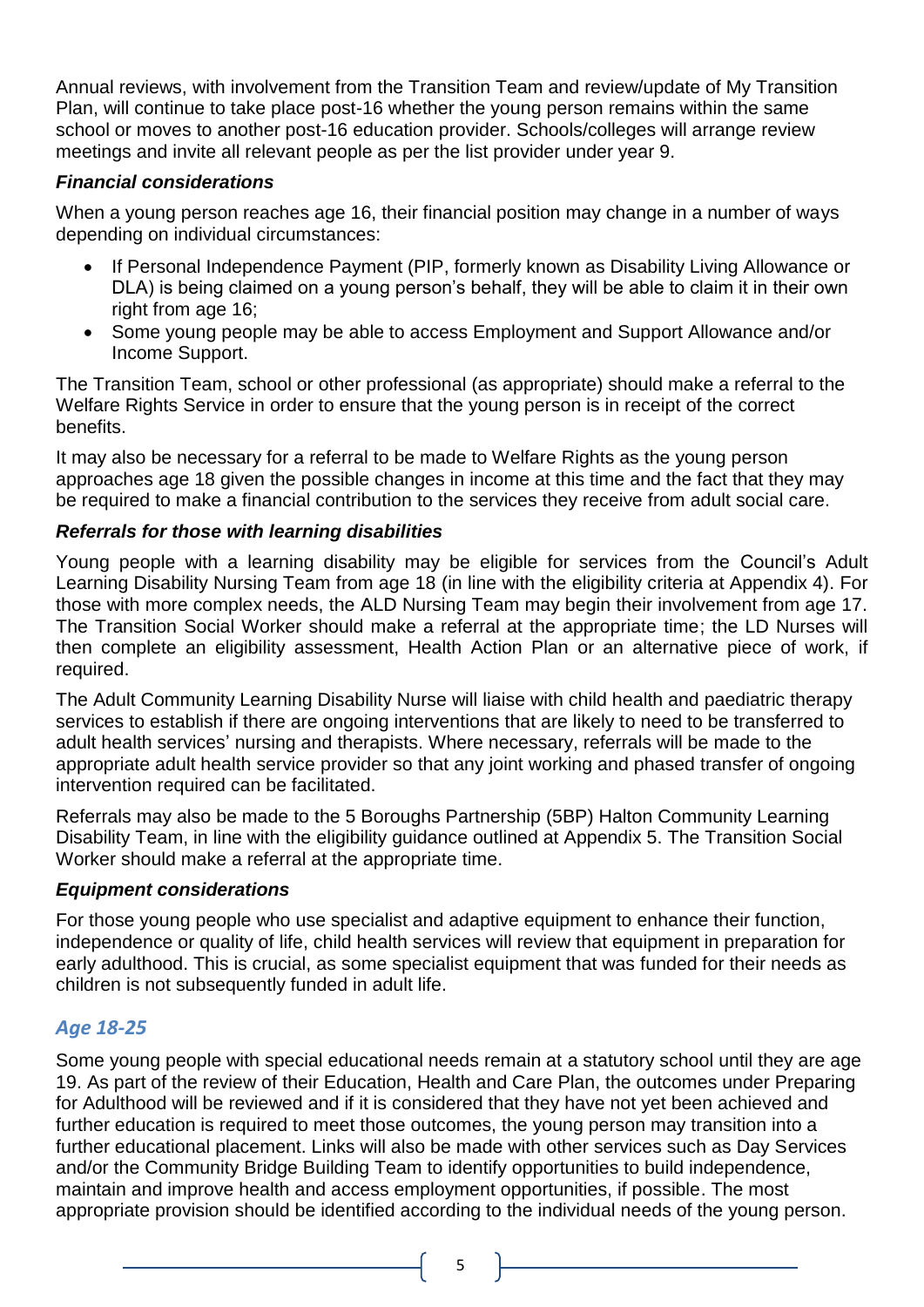All adults in receipt of a service from an adult social care team will have a minimum of an annual review to determine continued eligibility for a service.

If young people aged 18 or over have not been included in the transition process as described above for any reason and professionals/parents/young people feel they may meet the criteria for adults' services, they can refer them for an assessment through the Council's Contact Centre. If the outcome of the assessment is that someone is eligible for services from adult social care, they will be met by the appropriate adult social care team.

#### *Out of borough schools*

A number of young people attend schools outside the borough; the procedure outlined above applies in the same way with involvement in annual reviews from the Transition Team and monitoring via the SEND Service.

#### **Assessment**

In line with the Care Act, a **transition assessment** will be conducted for young people with care and support needs if they are likely to have needs when they reach age 18. Adult carers of young people preparing for adulthood and young carers who are themselves preparing for adulthood are also entitled to a transition assessment.

The assessment should be carried out when it is of **significant benefit** to the individual, which will differ according to personal circumstances; there is no set time when the assessment should be done and it can be done before the age of 18.

The assessment is separate to the My Transition Plan and looks at levels of need and eligibility for services but, as with transition planning, the assessment must be person-centred and outcomefocussed. It must also be strengths-based and focus on what the individual can do and achieve.

Assessment will be in line with the Care Act and completed as per the adults process through completion of the Supported Assessment Questionnaire (SAQ). Following assessment, application may be made to fund services.

Eligibility for community care services within adult social care will be in accordance with Care Act assessment and eligibility criteria. For more information, consult the Halton Borough Council [Adults Assessment and Eligibility Policy](http://hbc/services/policystrategy/Lists/Policy/DispForm.aspx?ID=555&Source=http%3A%2F%2Fhbc%2Fservices%2Fpolicystrategy%2FLists%2FPolicy%2FIntranet%2Easpx%3FView%3D%7B39797AC4%2DF095%2D46F4%2D8065%2D634611C2C459%7D%26FilterField1%3DLinkTitle%26FilterValue1%3DAdults%2520Assessment%2520and%2520Eligibility%2520Policy&ContentTypeId=0x0100CE0950F2ABD5A54B9644836EEC1F11A6&InitialTabId=Ribbon%2EListForm%2EDisplay&VisibilityContext=WSSTabPersistence) and [Carers Assessment and Eligibility Policy,](http://hbc/services/policystrategy/Lists/Policy/DispForm.aspx?ID=556&Source=http%3A%2F%2Fhbc%2Fservices%2Fpolicystrategy%2FLists%2FPolicy%2FIntranet%2Easpx%3FView%3D%7B39797AC4%2DF095%2D46F4%2D8065%2D634611C2C459%7D%26FilterField1%3DLinkTitle%26FilterValue1%3DCarer%2527s%2520Assessment%2520and%2520Eligibility%2520policy&ContentTypeId=0x0100CE0950F2ABD5A54B9644836EEC1F11A6) which are available on the Intranet (links are provided to the current version of each policy, which are due for review in April 2017; therefore, please ensure that you consult the most up-to-date version).

Adults who are assessed as eligible for services will also have a financial assessment to determine whether the person will need to make a financial contribution to the services they will receive. This assessment will be in accordance with Halton's [Charging for Residential Care](http://hbc/services/policystrategy/Lists/Policy/DispForm.aspx?ID=610&Source=http%3A%2F%2Fhbc%2Fservices%2Fpolicystrategy%2FLists%2FPolicy%2FIntranet%2Easpx%3FView%3D%7B39797AC4%2DF095%2D46F4%2D8065%2D634611C2C459%7D%26FilterField1%3DLinkTitle%26FilterValue1%3DCharging%2520for%2520Residential%2520Care%2520Services%25202016%252F17&ContentTypeId=0x0100CE0950F2ABD5A54B9644836EEC1F11A6&InitialTabId=Ribbon%2EListForm%2EDisplay&VisibilityContext=WSSTabPersistence)  [Services Policy](http://hbc/services/policystrategy/Lists/Policy/DispForm.aspx?ID=610&Source=http%3A%2F%2Fhbc%2Fservices%2Fpolicystrategy%2FLists%2FPolicy%2FIntranet%2Easpx%3FView%3D%7B39797AC4%2DF095%2D46F4%2D8065%2D634611C2C459%7D%26FilterField1%3DLinkTitle%26FilterValue1%3DCharging%2520for%2520Residential%2520Care%2520Services%25202016%252F17&ContentTypeId=0x0100CE0950F2ABD5A54B9644836EEC1F11A6&InitialTabId=Ribbon%2EListForm%2EDisplay&VisibilityContext=WSSTabPersistence) and [Fairer Charging for Non-Residential Services Policy](http://hbc/services/policystrategy/Lists/Policy/DispForm.aspx?ID=609&Source=http%3A%2F%2Fhbc%2Fservices%2Fpolicystrategy%2FLists%2FPolicy%2FIntranet%2Easpx%3FView%3D%7B39797AC4%2DF095%2D46F4%2D8065%2D634611C2C459%7D%26FilterField1%3DLinkTitle%26FilterValue1%3DFairer%2520Charging%2520for%2520Non%252DResidential%2520Services%25202016%252F17&ContentTypeId=0x0100CE0950F2ABD5A54B9644836EEC1F11A6) (links are provided to the current 2016/17 versions of the policies; please ensure that you consult the most up-to-date versions via the Council's Intranet. Please note that these policies are to be combined into one overall Charging Policy in 2017/18).

Continuing Healthcare assessments will be conducted in accordance with the National Framework outlined in Appendix 6.

### **Funding**

Throughout the transition process, funding applications will need to be submitted to the relevant funding panel according the age of the young person (i.e. under 18 or 18+).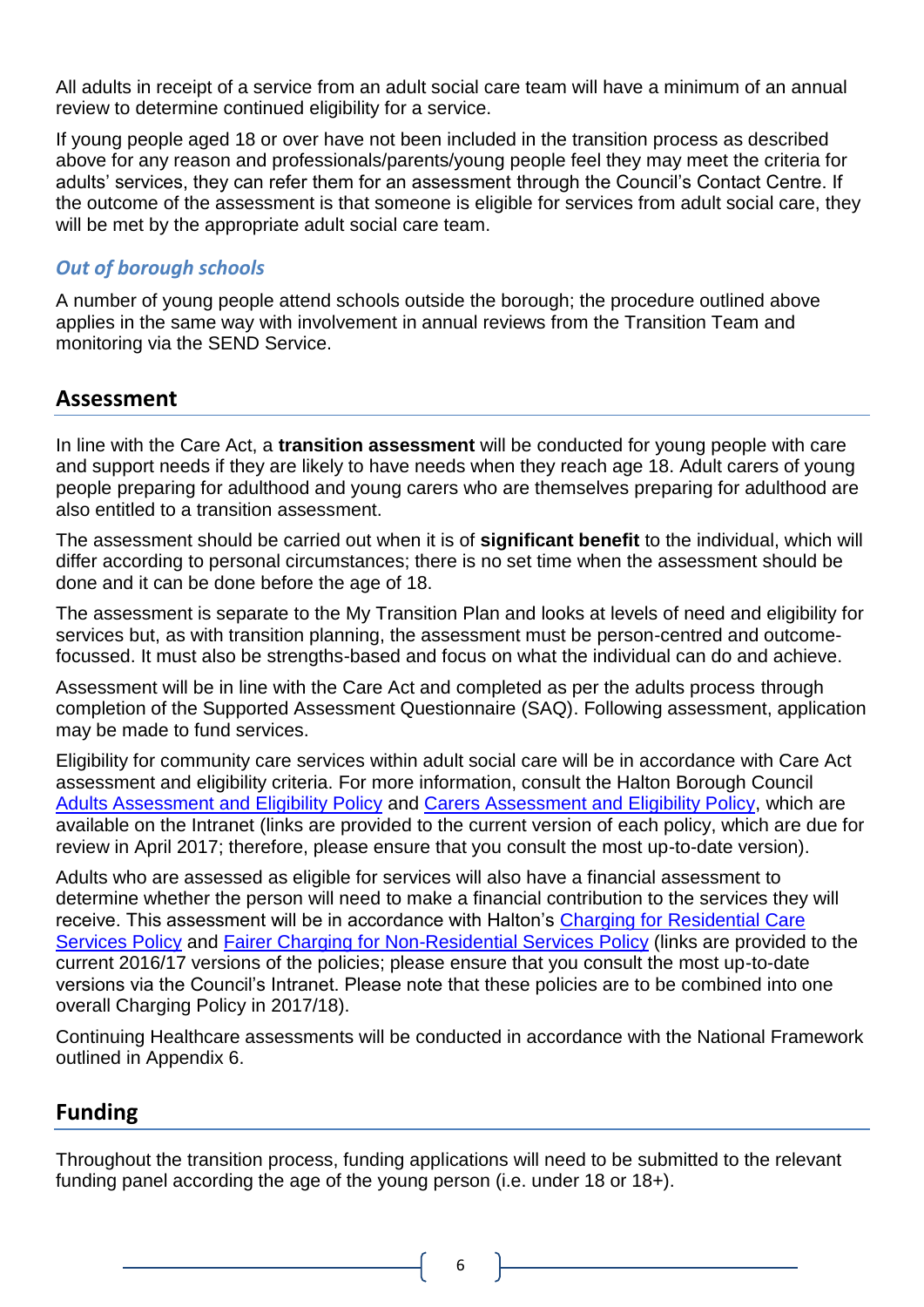If the young person has complex health needs, consideration should be given to Continuing Healthcare (CHC) funding, which will be in line with the National Framework outlined in Appendix 6. The Transition Social Worker should make a referral to the Adult Continuing Healthcare Team (see Appendix 5).

Decisions on funding of education will be aligned to the Education, Health and Care Plans.

# **Personal Budgets / Personal Health Budgets**

As per the SEND Code of Practice, young people and parents of children who have EHC plans have the right to request a Personal Budget, which may contain elements of education, social care and health funding. A Personal Budget is an amount of money identified by the local authority to deliver provision set out in an Education Health and Care Plan where the parent or young person is involved in securing that provision.

More information is available via the Local Offer using the links below (copy and paste them into your browser):

- Halton Guidance on Personal Budgets for Children with Special Educational Needs and Disability – (September 2014): [https://localoffer.haltonchildrenstrust.co.uk/wp](https://localoffer.haltonchildrenstrust.co.uk/wp-content/uploads/2014/08/Personal-Budgets-.pdf)[content/uploads/2014/08/Personal-Budgets-.pdf](https://localoffer.haltonchildrenstrust.co.uk/wp-content/uploads/2014/08/Personal-Budgets-.pdf)
- Children's & Young People's (0-25) Personalisation & Personal Budgets Policy (*including Personal Health Budgets and Direct Payments*) Special Educational Needs and Disability (SEND): [https://localoffer.haltonchildrenstrust.co.uk/wp-content/uploads/2016/06/Personal](https://localoffer.haltonchildrenstrust.co.uk/wp-content/uploads/2016/06/Personal-budgets-Policy-2016.pdf)[budgets-Policy-2016.pdf](https://localoffer.haltonchildrenstrust.co.uk/wp-content/uploads/2016/06/Personal-budgets-Policy-2016.pdf)

Information relating to Personal Budgets for adults is available via the following link:

<http://www3.halton.gov.uk/Pages/adultsocialcare/Budgets.aspx>

*"Personal Budgets are an allocation of funding given to users after an assessment which should be sufficient to meet their assessed needs. Users can either take their personal budget as a direct payment, or – while still choosing how their care needs are met and by whom – leave councils with the responsibility to commission the services. Or they can take have some combination of the two."*

Also, the adults Personal Budgets Policy can be found on the Council's Intranet:

 Personal Budgets – [Social Care & Health \(for Direct Payments\) Policy, Procedure &](http://hbc/services/policystrategy/Policy%20Documents/Policy%20and%20Strategy/Adult%20Social%20Care/Personal%20Budgets%20-%20Social%20Care%20and%20Health%20Feb%202016.doc)  **[Practice](http://hbc/services/policystrategy/Policy%20Documents/Policy%20and%20Strategy/Adult%20Social%20Care/Personal%20Budgets%20-%20Social%20Care%20and%20Health%20Feb%202016.doc)** 

# **Safeguarding**

Safeguarding is everyone's business. If there are any concerns that a young person is at risk of harm or abuse, a report should be made to Child Safeguarding if the person is under the age of 18 or Adult Safeguarding if they are aged 18 plus. More information on how to report a safeguarding concern is available via the following links:

- [Halton Safeguarding Children Board Procedures Manual December 2016](http://www.proceduresonline.com/pancheshire/halton/index.html)
- [Safeguarding Adults in Halton Inter-Agency Policy, Procedures and Good Practice](http://www3.halton.gov.uk/Pages/health/PDF/safeguard/Safeguardguidance.pdf)  [Guidance 2015-2018](http://www3.halton.gov.uk/Pages/health/PDF/safeguard/Safeguardguidance.pdf)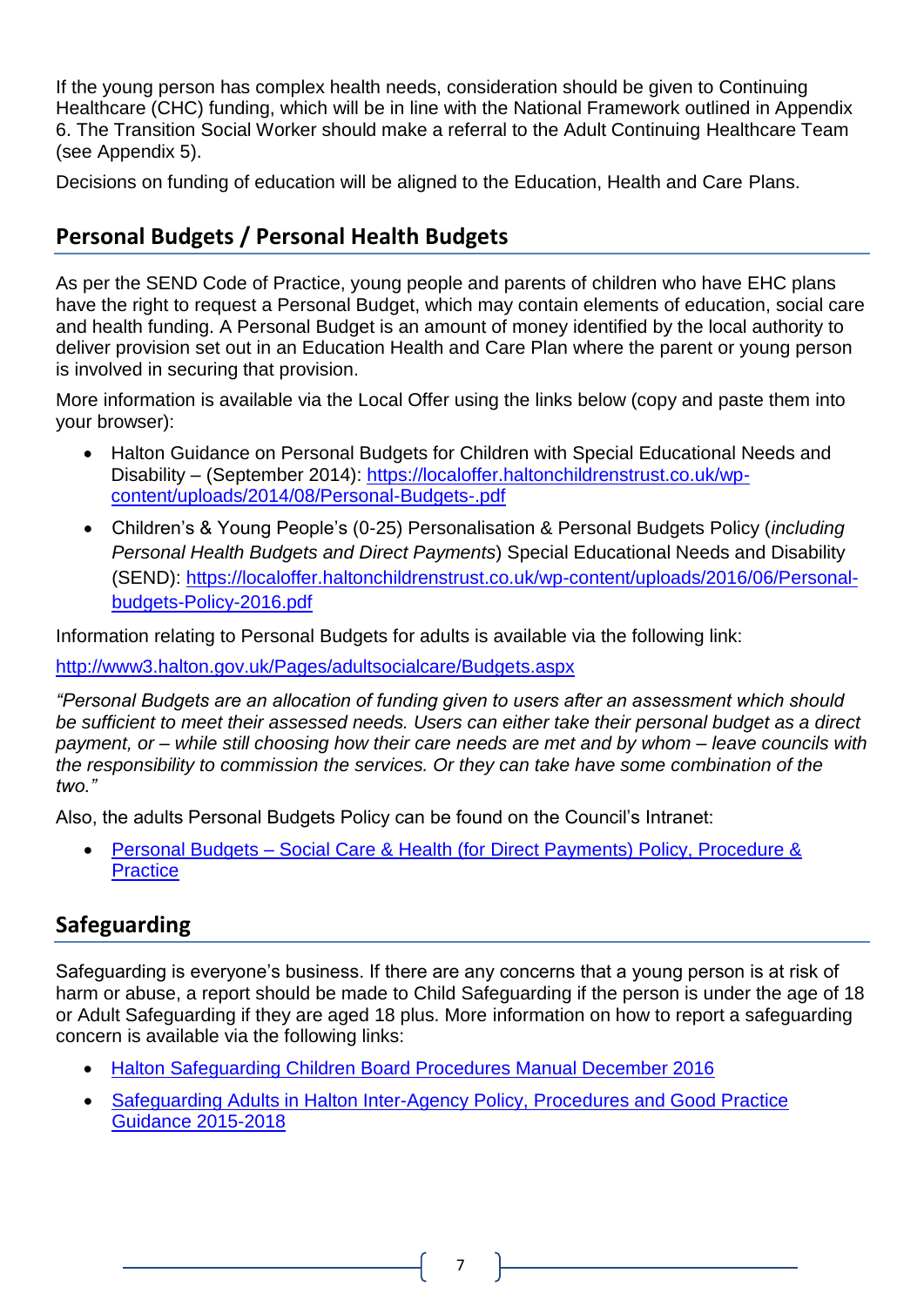## **Operational and strategic oversight**

There are a number of meeting groups that focus on transition of young people into adult life.

Operationally, transition is managed through the Transition Operational Group, which meets on a monthly basis to track progress of individuals going through transition in order to identify and plan for the needs of young people who are likely to meet the eligibility criteria for adults' social care/health services. The group facilitates referrals and multi-agency involvement and also helps to highlight any new/unexpected entries to the system in a timely manner.

Also at an operational level there is the Preparing for Adulthood Group and the SEND Commissioning Group; the three operational groups work together to feed through recommendations to the SEND Strategic Partnership, the Children's Trust and the All-Age Disability Partnership Meeting in order to effect changes at a strategic level.

Strategic and decision-making responsibility with regards to the Transition Team/matters arising from the Transition Operational Group sits with the Adults' Senior Management Team (SMT), which meets on a weekly basis.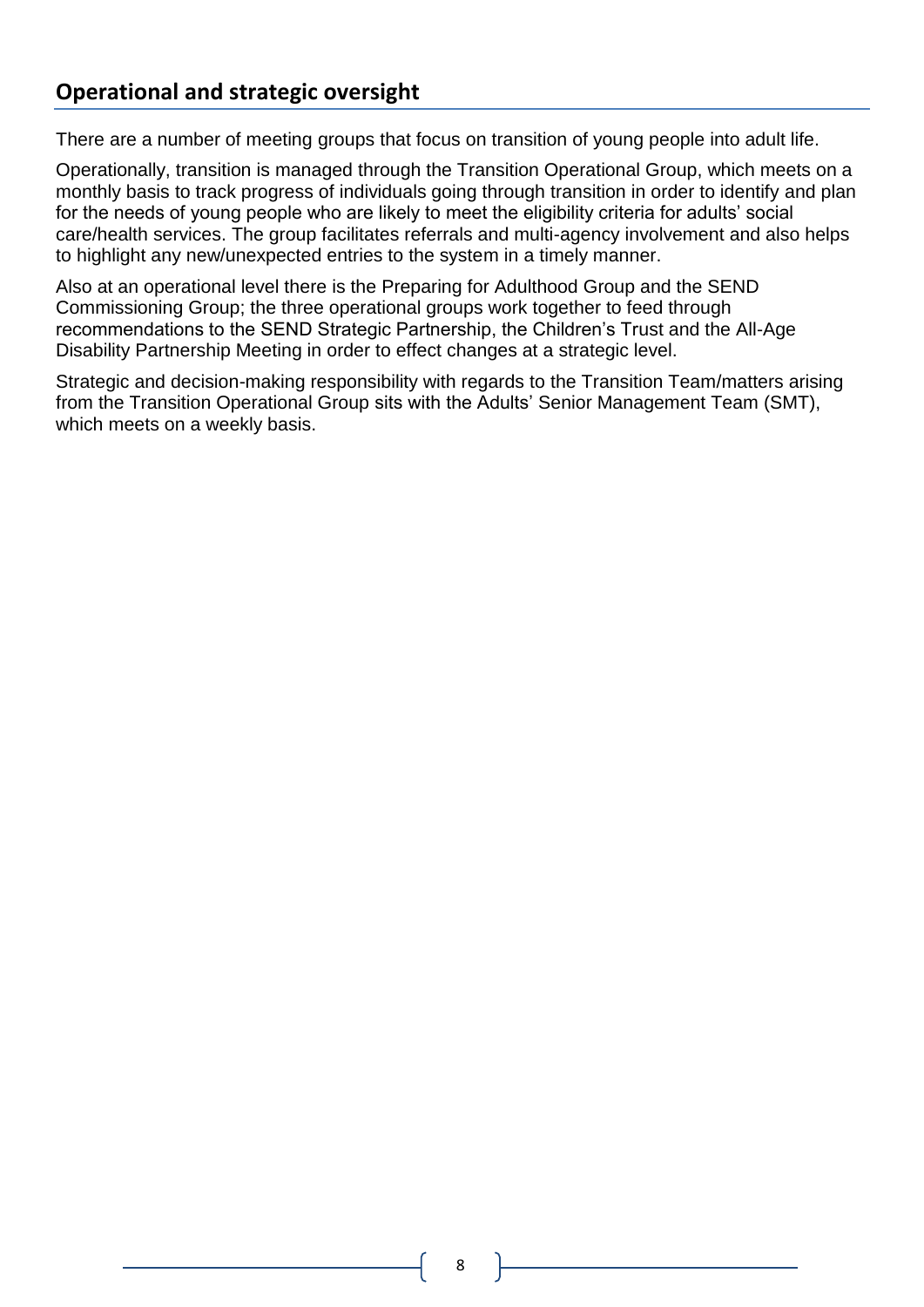# **Section Three: Legislation and guidance**

Together, the **Children & Families Act 2014** and the **Care Act 2014** provide a single, comprehensive legislative framework for the transition from children's to adults' services for those with care and support needs.

It is important to note that the Children & Families Act introduced a system of support from birth to 25 years and the Care Act is concerned with those aged 18 or over; therefore, there is a group of young people aged 18-25 who are entitled to support through both pieces of legislation.

The duties from both acts are placed on local authorities, not children's and adults' services separately; therefore, joint working is vital to ensuring smooth transition. Both acts have a shared focus on person-centred and outcome-focussed approaches that involve young people and their carers, recognising that transition is a process experienced as a family rather than an individual. It is also essential that transition is indeed seen as a process evolving gradually from ages 14 to 25, as opposed to a 'cliff-edge' at age 18.

It is also important to note that, with regards to safeguarding, although the Children & Families Act gives rights to young people from the end of compulsory school age, child safeguarding law still applies up to the age of 18. Similarly, the Care Act guidance states that if someone is 18 or over but still receiving children's services and a safeguarding issue is raised, the matter should be dealt with through adult safeguarding but with involvement of children's safeguarding and other organisations as appropriate (e.g. NHS, police).

Displayed below is summary information on the legislation and associated guidance plus links to the full information. There is also a range of good practice and guidance resources provided which will be of assistance to professionals in supporting effective transition from children's to adults' services.

# **Children & Families Act 2014 & SEND Code of Practice**

#### **Legislation:**

[http://www.legislation.gov.uk/ukpga/20](http://www.legislation.gov.uk/ukpga/2014/6/contents/enacted) [14/6/contents/enacted](http://www.legislation.gov.uk/ukpga/2014/6/contents/enacted)

Part 3 of the **Children & Families Act** relates to children and young people with special educational needs or disabilities (SEND); it creates a comprehensive 0 to 25 years SEND system with the aim of joining up education, health and care (through EHC Plans) so that services support the best outcomes for children and young people.

#### **Associated guidance:**

[https://www.gov.uk/government/public](https://www.gov.uk/government/publications/send-code-of-practice-0-to-25) [ations/send-code-of-practice-0-to-25](https://www.gov.uk/government/publications/send-code-of-practice-0-to-25)

The **SEND Code of Practice** provides statutory guidance on duties, policies and procedures relating to Part 3 of the Children & Families Act 2014. It relates to the SEND system for children and young people aged 0 to 25 years. Chapter 8 of the Code of Practice is concerned with 'Preparing for adulthood from the earliest years.'

#### *Key points (consult the legislation/guidance in full for further information):*

- Local authorities must publish a 'Local Offer', which should include advice/information on preparing for adulthood;
- Help should be offered at the earliest possible point good transition planning starts before age 14 and should include raising aspirations and supporting children to make decisions;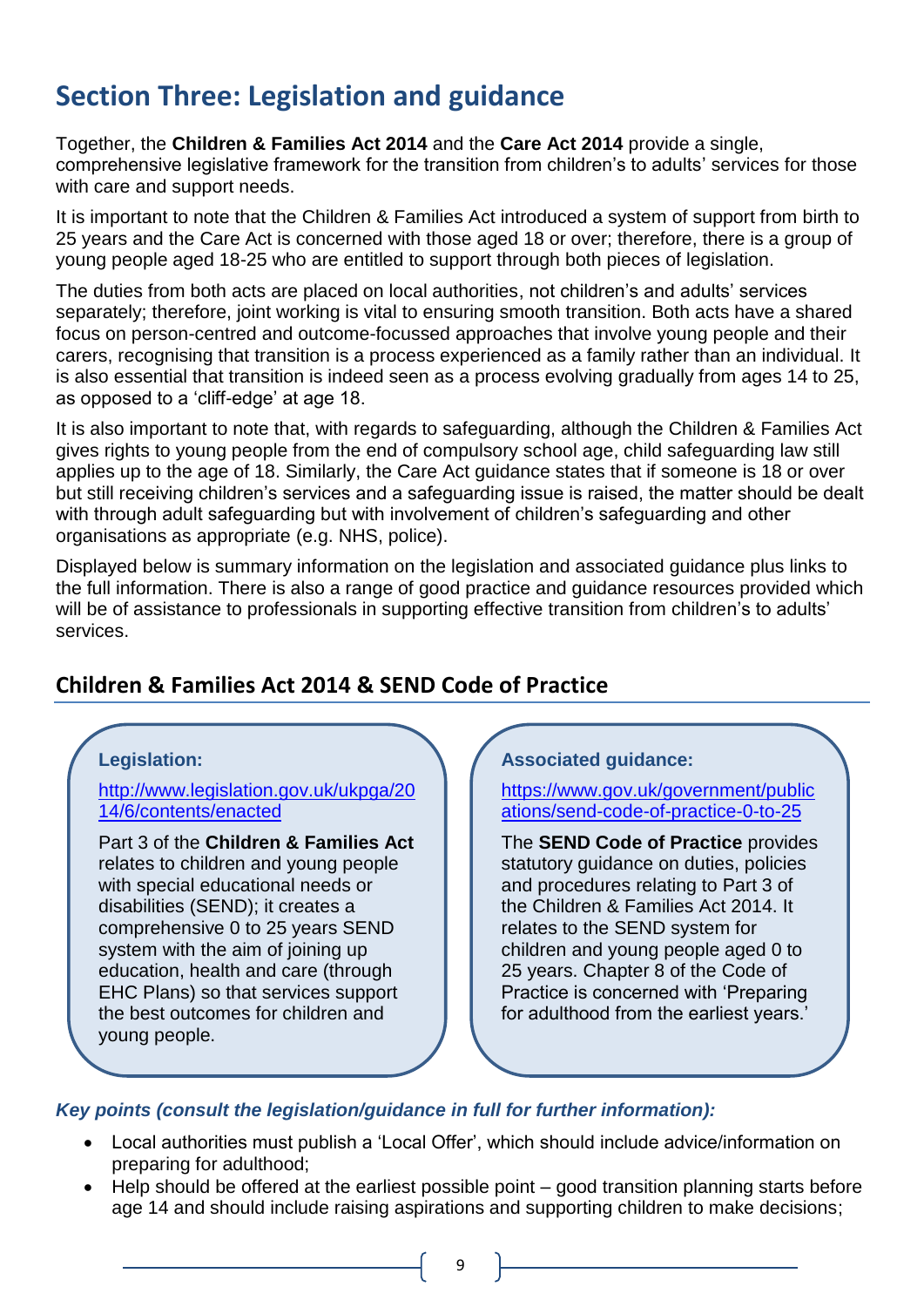- Young people aged 16 or over have the right to make decisions and requests professionals must ensure they are prepared and that the implications of the Mental Capacity Act 2005 are considered. Parents should still be involved in decision-making, particularly if the young person is aged under 18;
- Education, Health & Care (EHC) Plans (which replace Statements and Learning Difficulty Assessments) must be person-centred and outcome-focussed. Every EHC plan review from Year 9 onwards must have a focus on preparing for adulthood, which includes support to prepare for higher education/employment, independent living, maintaining good health and participating in society;
- Local authorities may continue EHC plans until the end of the academic year during which the young person turns 25;
- There is a right to request a personal budget as part of the EHC process;
- Carers have the right to an assessment and support (similar to the entitlements offered through the Care Act);
- Schools/colleges should raise the career aspirations of SEN students and provide careers guidance;
- All professionals should support young people with SEN to develop the skills, experience and qualifications they need for employment (e.g. arrange work-based learning opportunities);
- All young people with SEN should be supported to make the transition to life after school/college, whether or not they have an EHC plan;
- To prepare the young person for good health in adulthood, support must be provided for their transition to adult health services. Professionals should work with the young person to develop a transition plan, which identifies a lead care co-ordinator (the young person should know who this is and how to contact them). Clinical Commissioning Groups (CCGs) must co-operate with local authorities in supporting transition to adult services and must jointly commission services that will meet EHC plan outcomes. In supporting transition from Child and Adolescent Mental Health Services (CAMHS) to adult mental health services, CCGs and local authorities should refer to 'The Mental Health Action Plan, Closing the Gap: Priorities for essential change in mental health' (Department of Health, 2014);
- With regards to transition to adult social care, young people with SEN turning 18, or their carers, may become eligible for adult care services, regardless of whether they have an EHC plan or whether they have been receiving care under section 17 of the Children Act 1989. Under the Care Act (see next section), local authorities must carry out a transition assessment where there is significant benefit to a young person/their carer in doing so and they are likely to have needs for care and support from age 18. The transition assessment should be undertaken as part of one of the annual statutory reviews of the EHC Plan and this must be at the right time for the individual (i.e. when it would be of 'significant benefit' – there is no set age);
- Services should work in an integrated manner co-ordinated, multi-agency support is required if young people are to achieve good life outcomes;
- Under no circumstances should young people find themselves without care and support as they go through transition.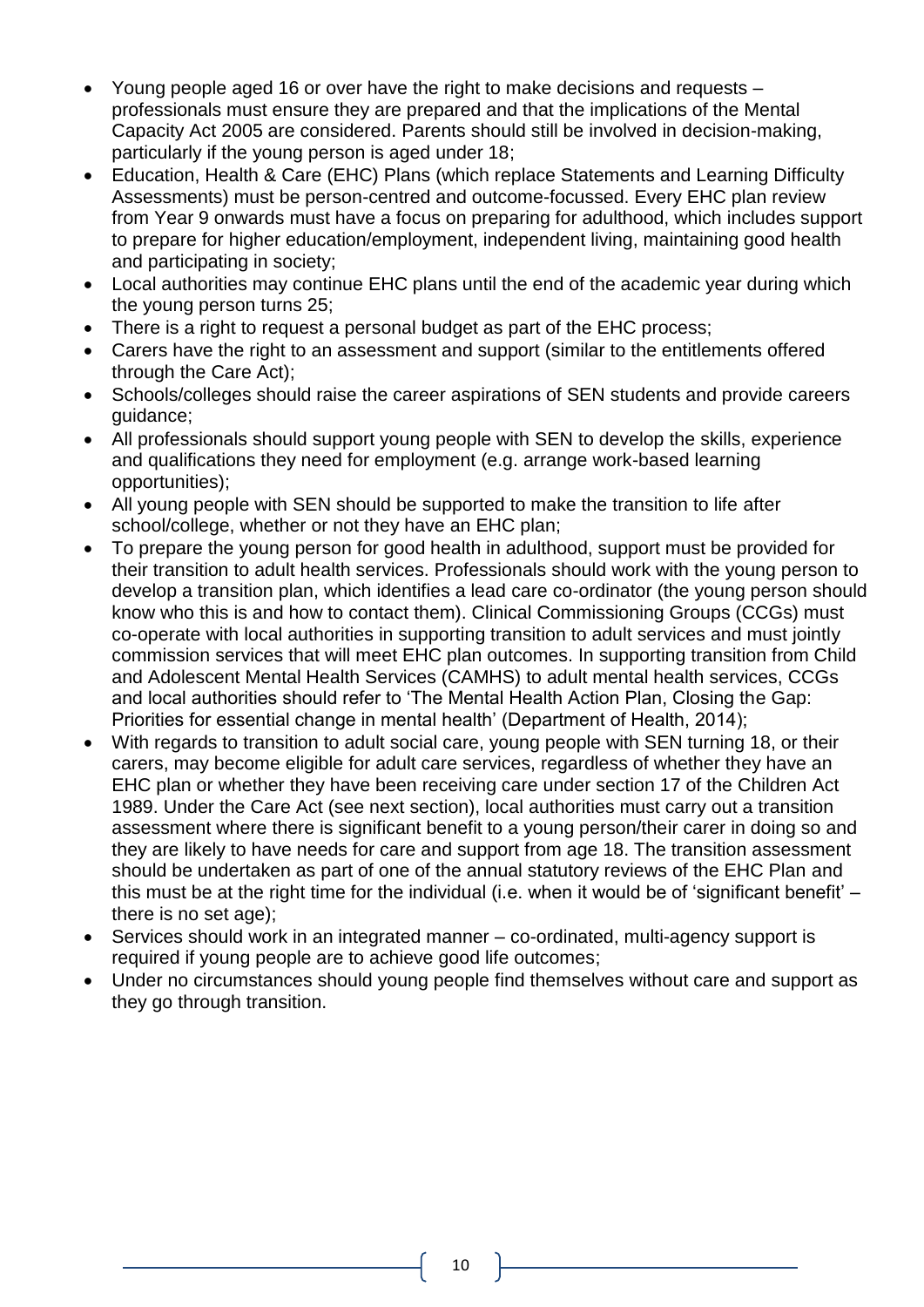### **Care Act 2014 & Care & Support Statutory Guidance**

#### **Legislation:**

[http://www.legislation.gov.uk/ukpga/20](http://www.legislation.gov.uk/ukpga/2014/23/contents/enacted) [14/23/contents/enacted](http://www.legislation.gov.uk/ukpga/2014/23/contents/enacted)

The **Care Act** creates a new modern framework for care and support legislation with the central principle of wellbeing. Sections 58-66 of Part 1 of the Care Act deal with 'Transition for children to adult care and support, etc.' **Associated guidance:** 

[https://www.gov.uk/government/publica](https://www.gov.uk/government/publications/care-act-statutory-guidance/care-and-support-statutory-guidance) [tions/care-act-statutory-guidance/care](https://www.gov.uk/government/publications/care-act-statutory-guidance/care-and-support-statutory-guidance)[and-support-statutory-guidance](https://www.gov.uk/government/publications/care-act-statutory-guidance/care-and-support-statutory-guidance)

Chapter 16 of the **Care & Support Statutory Guidance** covers 'Transition to adult care and support' (guidance on sections 58-66 of the Care Act).

#### *Key points (consult the legislation/guidance in full for further information):*

- The Care Act introduces an entitlement to a **transition assessment** for the following groups if they are likely to have needs once they or the person they care for turns 18 in order to help them plan for transition:
	- $\circ$  Young people under the age of 18 with care and support needs who are approaching transition to adulthood;
	- o Young carers under the age of 18 who are themselves preparing for adulthood; and
	- o Adult carers of young people who are preparing for adulthood;
- Local authorities have powers to ensure continuity so that for those receiving children's services, they do not abruptly end when the young person turns 18 but must continue until adults' service have a plan in place;
- The transition assessment must be carried out **when there is significant benefit** to the young person or carer in doing so; the most appropriate timing of the assessment will be different for everyone and will depend on circumstances such as upcoming exams, entering college/work, moving out of the family home, planned medical treatment and so on;
- Transition assessments themselves can help with preventing, reducing or delaying the development of care and support needs;
- The transition assessment must be person-centred and outcome-focussed and quided by the principle of wellbeing. It should support the young person and their family to plan for the future by providing them with information about what they can expect. It should consider current needs and likely needs as an adult, including which are likely to be eligible needs;
- The provisions in the Care Act do not relate only to those young people who are already known to the local authority (i.e. those receiving children's services) but also anyone who is likely to have adult care and support needs once they reach age 18 – local authorities need to consider how they will identify such people;
- Successful transition depends on the young person, their carers/family and professionals working together and local authorities have a legal responsibility to ensure effective internal and external co-operation to ensure transition is smooth. Equally, partners of the local authority have a reciprocal duty of co-operation. There is evidence of the value of having a 'named worker' or 'lead professional' to co-ordinate transition and assessment planning across all agencies and local authorities should consider formalising this.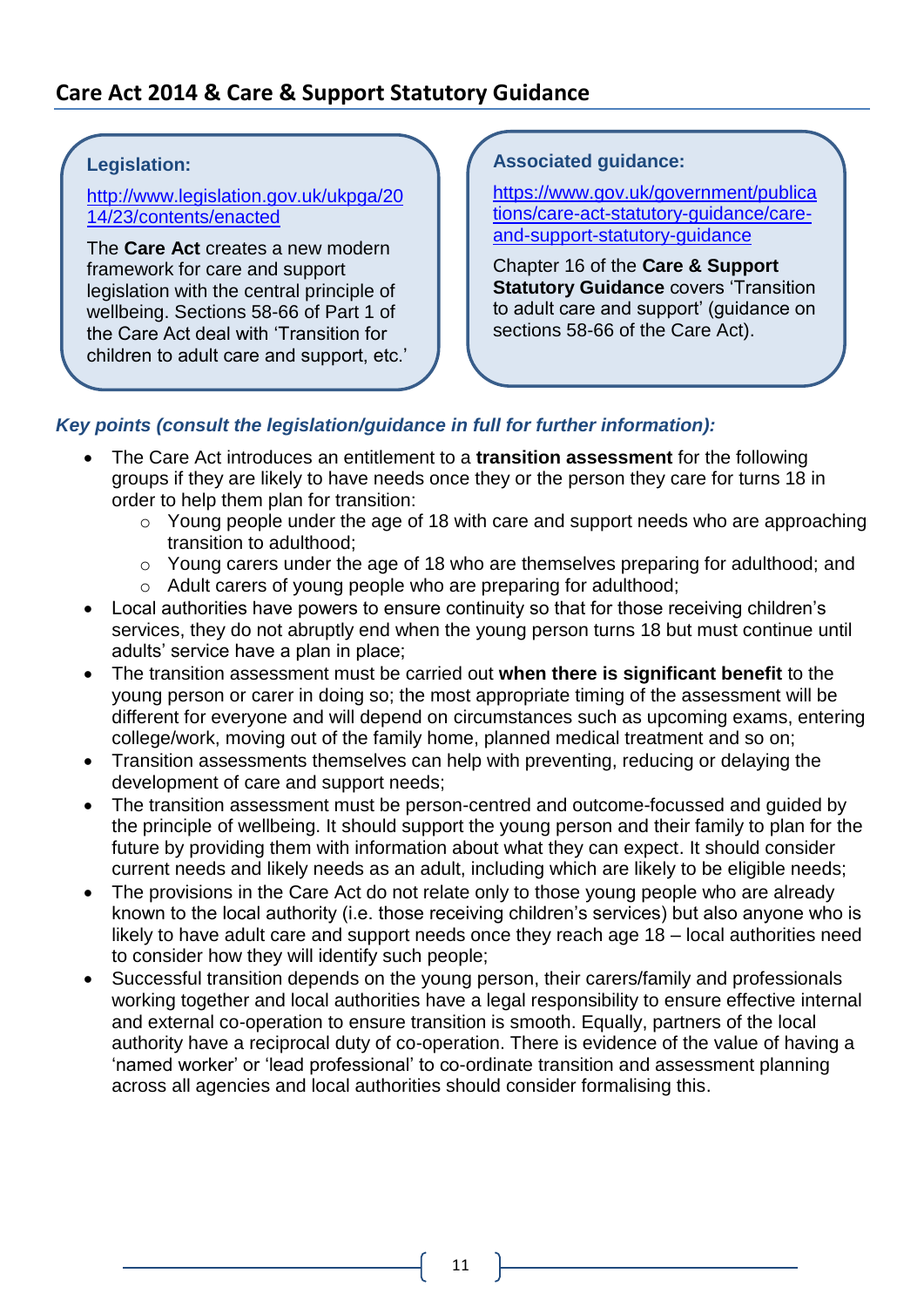# **Mental Capacity Act 2005**

#### **Legislation:**

[http://www.legislation.gov.uk/ukpga/200](http://www.legislation.gov.uk/ukpga/2005/9/contents) [5/9/contents](http://www.legislation.gov.uk/ukpga/2005/9/contents)

The **Mental Capacity Act (MCA)** applies to people aged 16 and over who may lack the mental capacity to make decisions about their care /treatment/ support.

#### **Associated guidance:**

[https://www.gov.uk/government/upload](https://www.gov.uk/government/uploads/system/uploads/attachment_data/file/497253/Mental-capacity-act-code-of-practice.pdf) [s/system/uploads/attachment\\_data/file/](https://www.gov.uk/government/uploads/system/uploads/attachment_data/file/497253/Mental-capacity-act-code-of-practice.pdf) [497253/Mental-capacity-act-code-of](https://www.gov.uk/government/uploads/system/uploads/attachment_data/file/497253/Mental-capacity-act-code-of-practice.pdf)[practice.pdf](https://www.gov.uk/government/uploads/system/uploads/attachment_data/file/497253/Mental-capacity-act-code-of-practice.pdf)

The MCA is supported by practical guidance in the form of the **Code of Practice.**

#### *Key points (consult the legislation/guidance in full for further information):*

- A person lacks capacity if they are unable to make a particular decision or take a particular action for themselves at the time the decision or action needs to be taken;
- There should always be a presumption of capacity; all adults (aged 16 or over) should be considered to have the capacity to make a decision themselves unless an assessment proves otherwise. In addition, it may be that they have capacity to make some decisions but not others;
- People should be given help and support to make their own decisions or participate in decision-making;
- Any decision or action taken on behalf of someone who lacks capacity must be in their best interests.

Part 3 of the Children & Families Act outlines that the right to make requests and decisions applies directly to disabled young people and those with SEN over compulsory school age (the end of the academic year in which they turn 16) rather than to their parents. The Preparing for Adulthood factsheet (see link in the following PfA section) includes more information on how young people can be prepared and supported to make decisions themselves and/or take part in decision making.

### **NICE guidance**

#### *NICE Guideline (NG43) 'Transition from children's to adults' services for young people using health or social care services'*

#### <https://www.nice.org.uk/guidance/ng43>

This guideline covers the period before, during and after a young person moves from children's to adults' services. It aims to help young people and their carers have a better experience of transition by improving the way it's planned and carried out. It covers both health and social care.

The overarching principles are as follows:

- Young people and their carers should be involved in transition service design, delivery and evaluation;
- Transition support should be developmentally appropriate, strengths-based and personcentred;
- Health and social care service managers in children's and adults' services should work in an integrated manner to ensure that young people experience a smooth transition;
- Service managers in both adults' and children's services across health, social care and education should identify and plan for young people with transition support needs;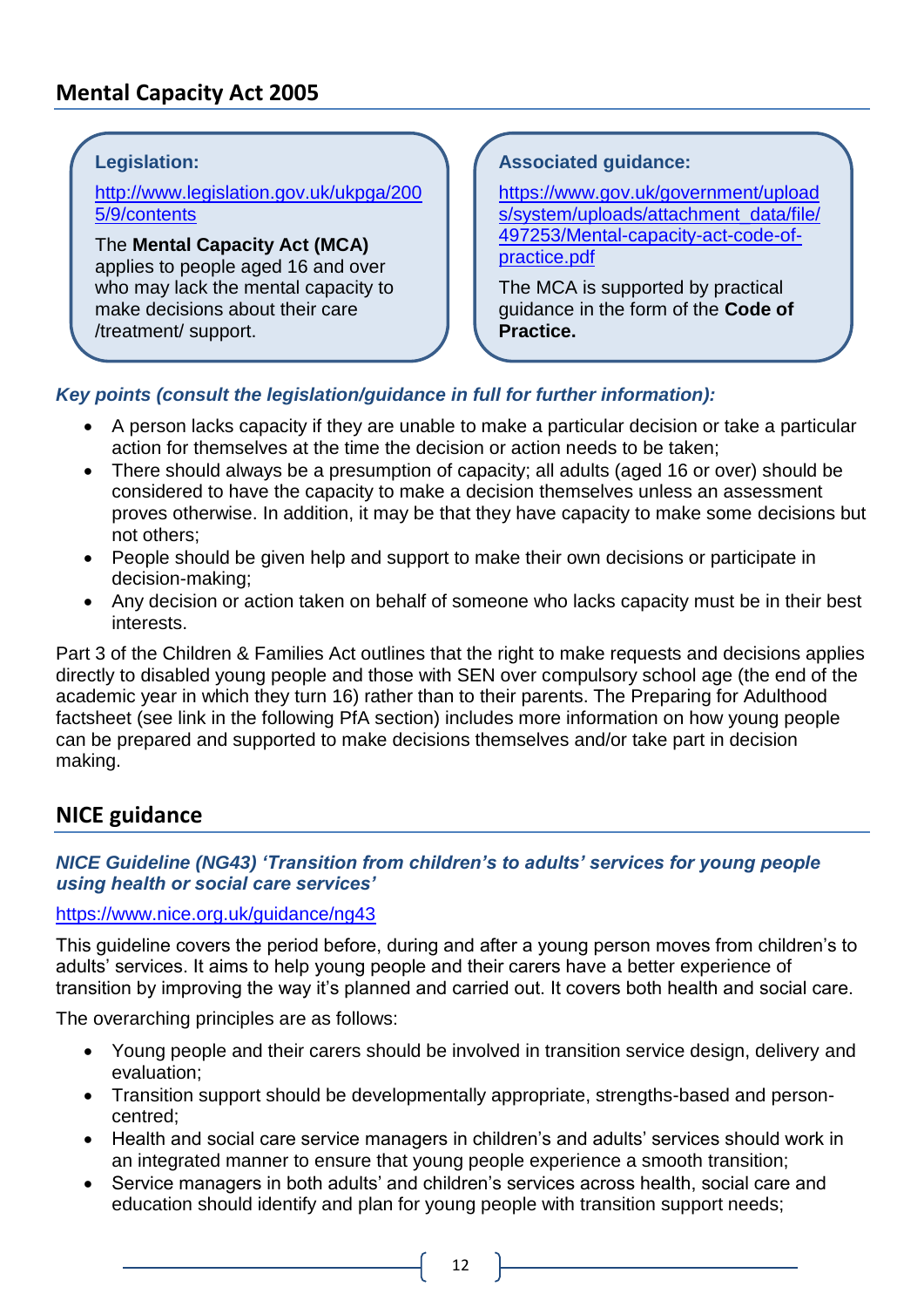- Safeguarding information should be shared as appropriate by all agencies in line with local policy;
- It should be confirmed that the young person has a GP (and consideration should be given to a named GP).

#### *NICE Quality Standard (QS140) 'Transition from children's to adults' services'*

#### <https://www.nice.org.uk/guidance/qs140>

This standard is based on guideline NG43 and sets out the following quality statements:

- Statement 1: Young people who will move from children's to adults' services start planning their transition with health and social care practitioners by school year 9 (aged 13 to 14 years), or immediately if they enter children's services after school year 9.
- Statement 2: Young people who will move from children's to adults' services have an annual meeting to review transition planning
- Statement 3: Young people who are moving from children's to adults' services have a named worker to coordinate care and support before, during and after transfer.
- Statement 4: Young people who will move from children's to adults' services meet a practitioner from each adults' service they will move to before they transfer.
- Statement 5: Young people who have moved from children's to adults' services but do not attend their first meeting or appointment are contacted by adults' services and given further opportunities to engage.

### **Good practice resources**

### *Preparing for Adulthood (PfA)*

#### <http://www.preparingforadulthood.org.uk/>

The national Preparing for Adulthood (PfA) programme is funded by the Department for Education (DfE) as part of the delivery support for the SEND reforms. PfA's vision is that young people with SEND should have equal life chances as they move into adulthood, which should include paid employment and higher education, housing options and independent living, good health, friends, relationships, community inclusion and choice and control over their lives and support.

There are five key messages from PfA:

- Develop a shared vision of improving life chances with young people, families and all key partners;
- Raise aspirations for a fulfilling adult life by sharing clear information about what has already worked for others;
- Develop a personalised approach to all aspects of support using person-centred practices, personal budgets and building strong communities;
- Develop post-16 options and support that lead to employment, independent living, good health, friends, relationships and community inclusion; and
- Develop outcome-focussed multi-agency commissioning strategies that are informed by the voice of young people and families.

These messages are essential to improving life chances in the four outcome areas – employment, independent living, community inclusion and health.

There are a range of resources on the PfA website, including the following useful factsheets:

- The links between [the Children and Families Act 2014 and the Care Act 2014](http://www.preparingforadulthood.org.uk/media/421323/care_act_revised_march_2016_online.pdf)
- [The Mental Capacity Act 2005 and Supported Decision Making](http://www.preparingforadulthood.org.uk/media/380898/pfa_factsheet_-_mca-cb_final_versions_3-12.pdf)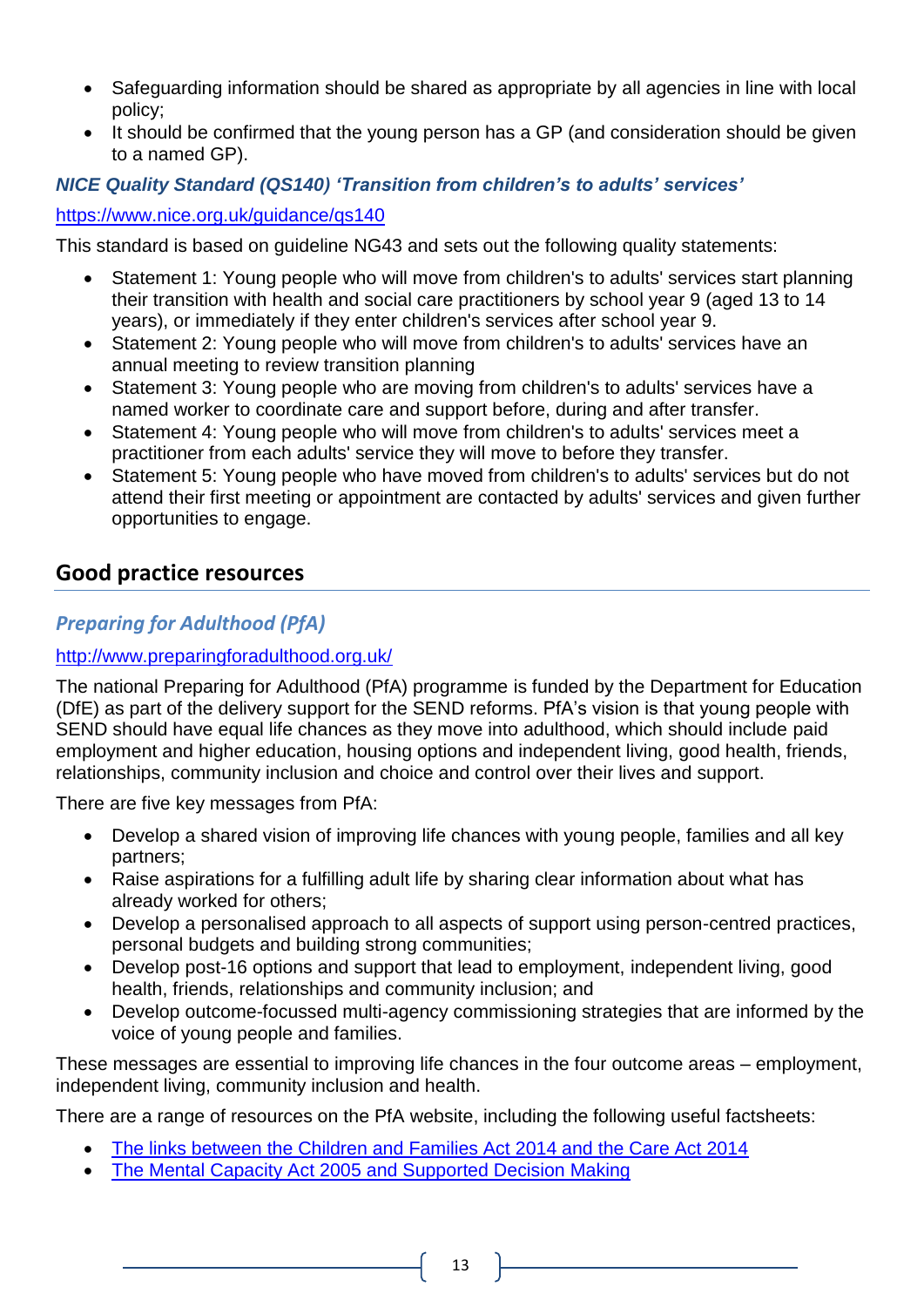*Social Care Institute for Excellence (SCIE)* 

#### <http://www.scie.org.uk/care-act-2014/transition-from-childhood-to-adulthood/>

SCIE has developed a range of resources to help local authority staff, social workers, young people and carers to plan for the transition to adult care services.

#### *Skills for Care*

[http://www.skillsforcare.org.uk/Standards-legislation/Care-Act/Learning-materials/Transition-to](http://www.skillsforcare.org.uk/Standards-legislation/Care-Act/Learning-materials/Transition-to-adulthood.aspx)[adulthood.aspx](http://www.skillsforcare.org.uk/Standards-legislation/Care-Act/Learning-materials/Transition-to-adulthood.aspx)

Skills for Care has developed a range of learning and development materials to help with the changes brought about by the Care Act 2014, including a specific set of materials on 'transition to adulthood.'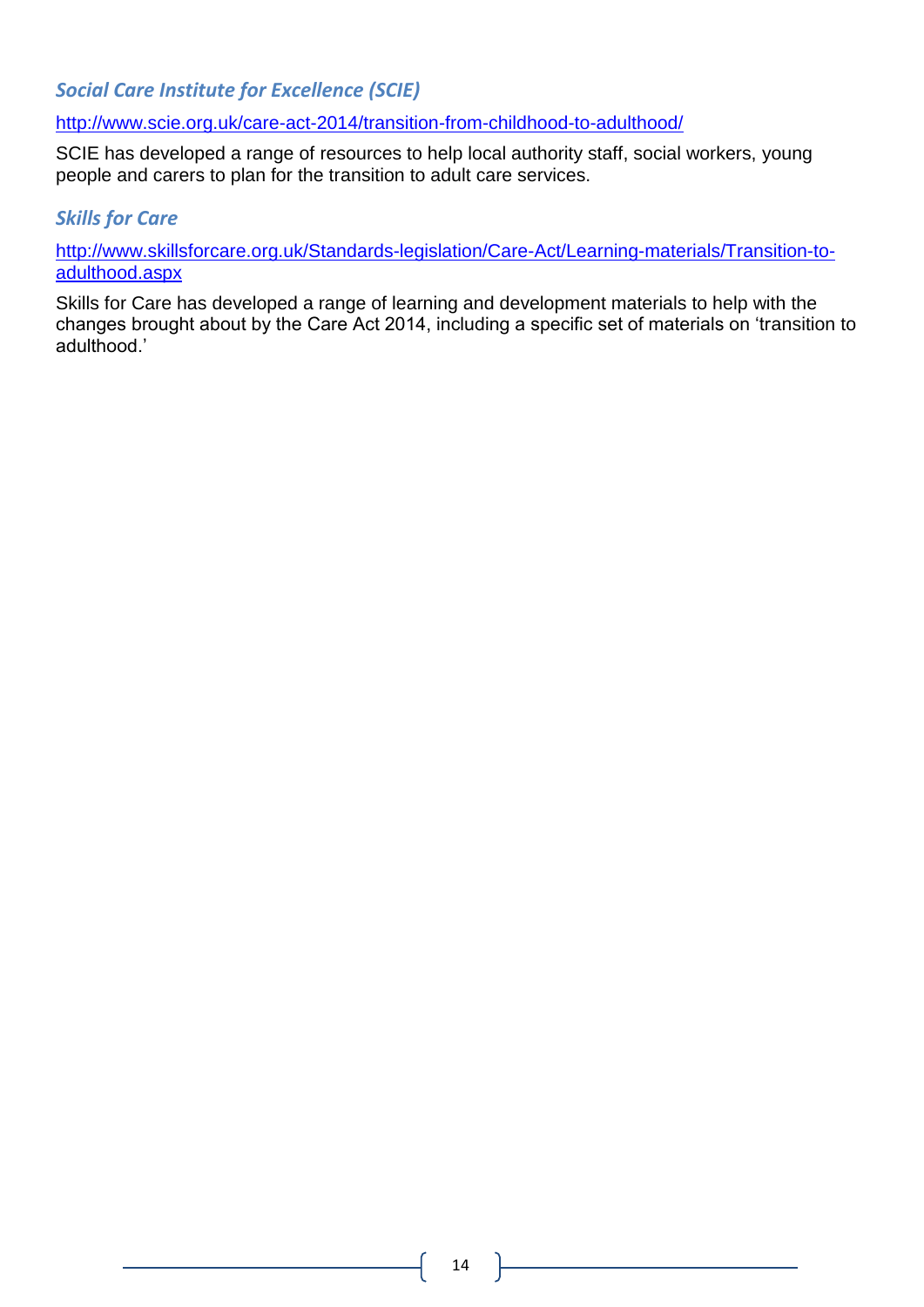# **Appendix 1: Transition CareFirst Recording Process**

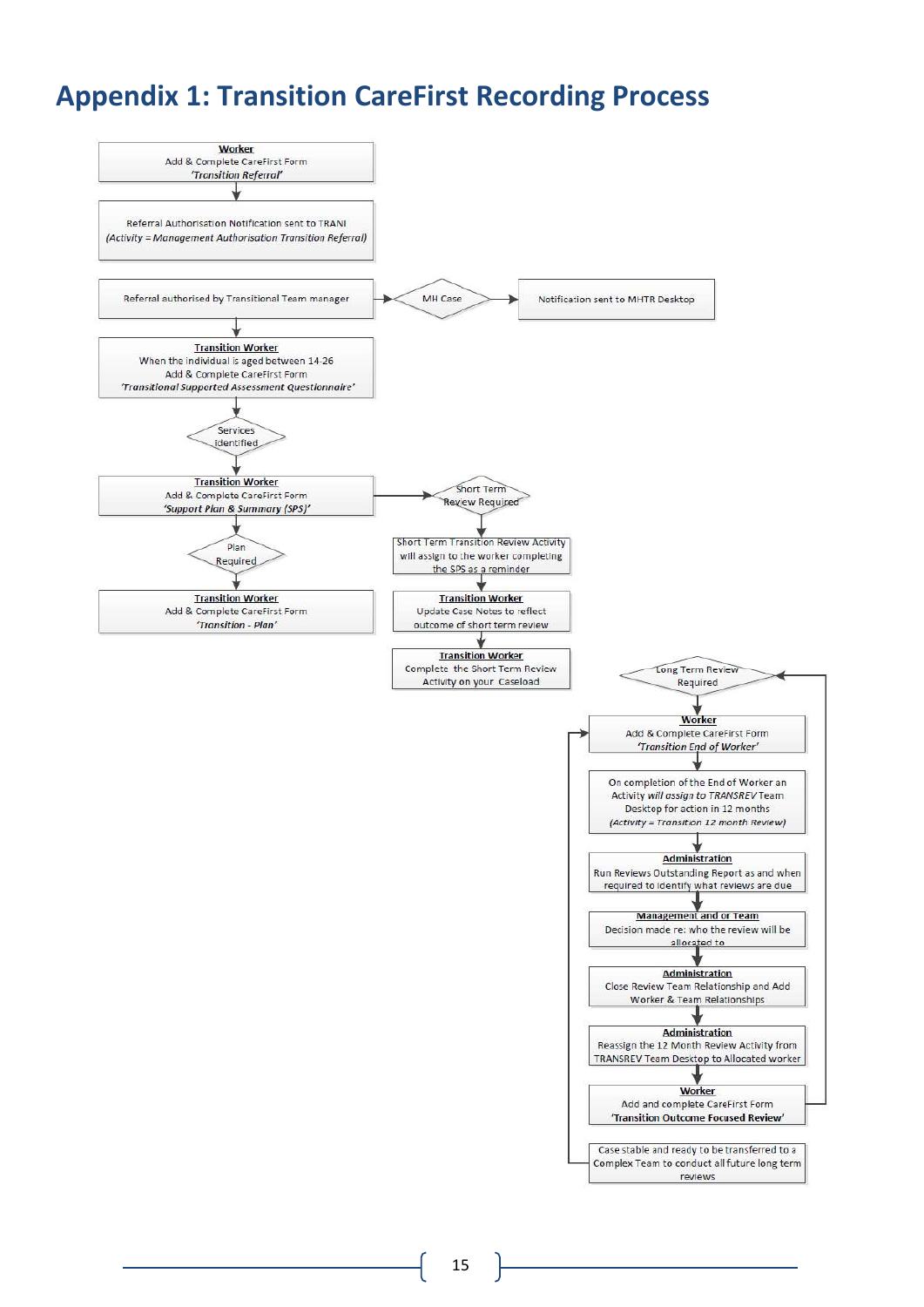# **Appendix 2: Transition Annual Review Process**



**A named worker for transition to be agreed at the meeting; this person will act as the contact point for the young person and their family for the forthcoming year**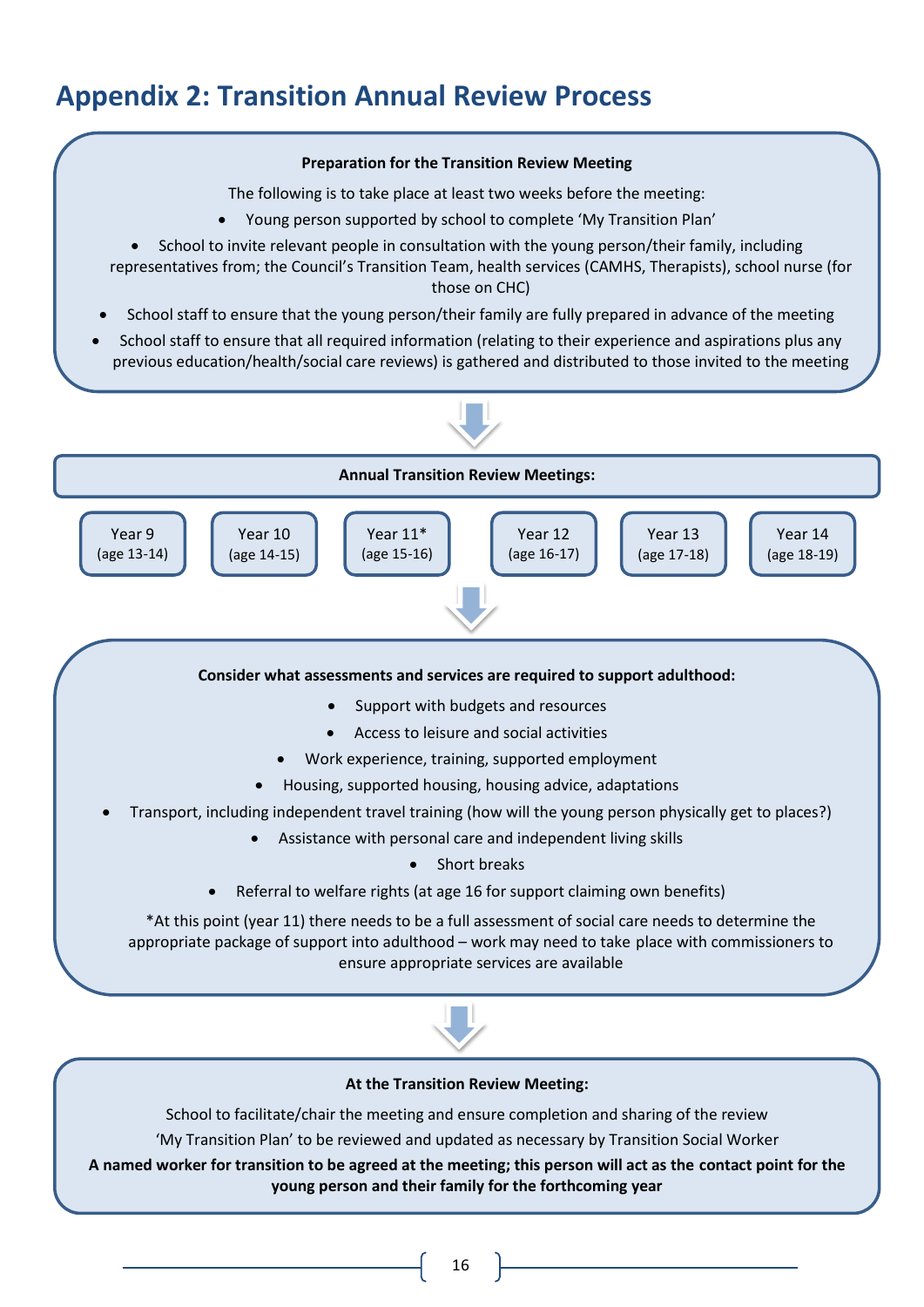# **Appendix 3: My Transition Plan**

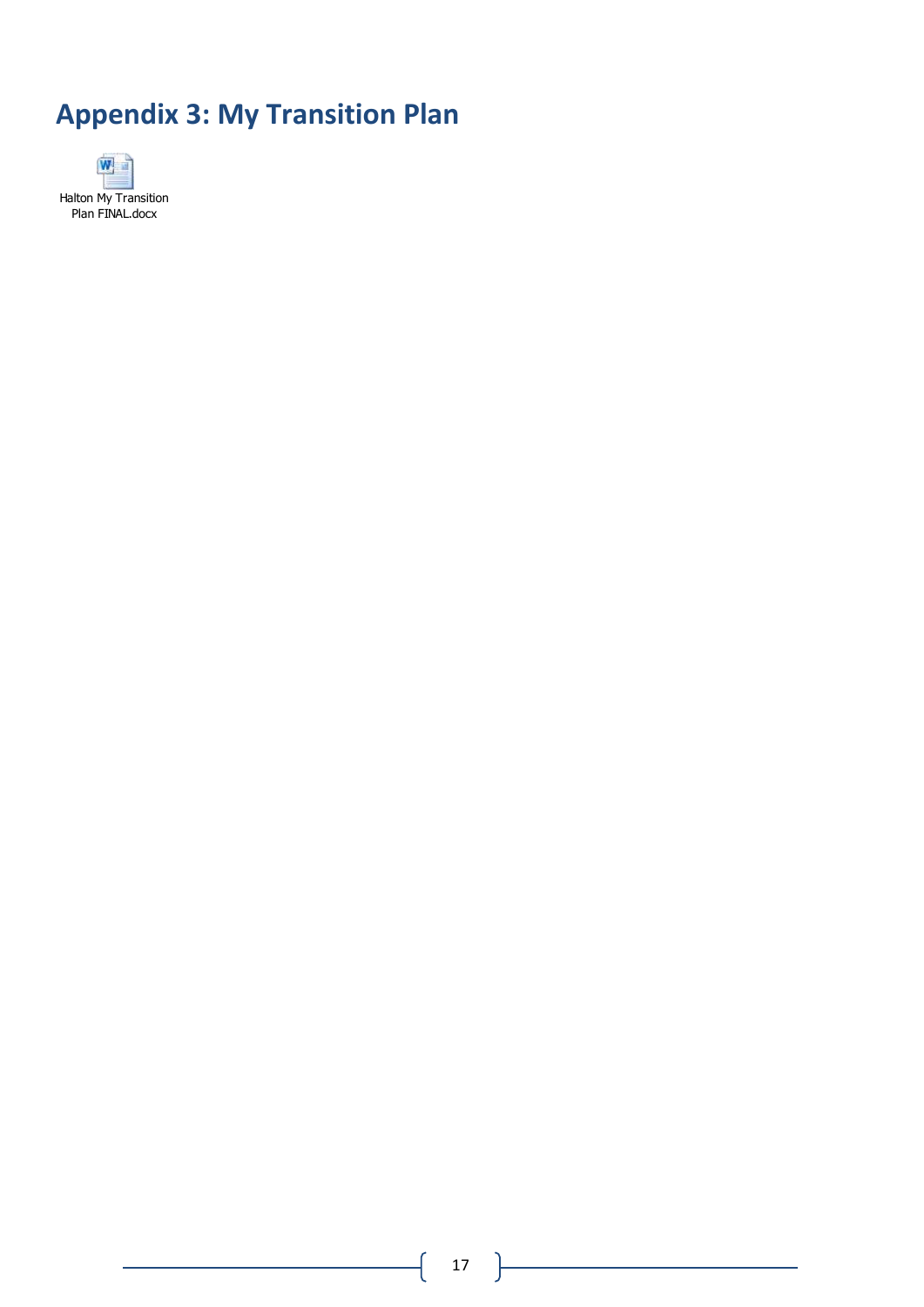# **Appendix 4: HBC ALD Nursing Team Eligibility Criteria**



**The formal criteria for a diagnosis of 'learning disability' are: significant impairments of both intellectual and adaptive/social functioning, which have been acquired before adulthood (Valuing People, 2001; British Psychological Society, 2001; American Psychiatric Association, 1994; American Association on Mental Retardation, 1992; World Health Organisation, 1992).**

| Indicators that the person may have a learning<br>disability |                                                                                                      | Indicators that the person may not have a learning<br>disability |                                                                                                     |
|--------------------------------------------------------------|------------------------------------------------------------------------------------------------------|------------------------------------------------------------------|-----------------------------------------------------------------------------------------------------|
|                                                              | Evidence of delays in reaching developmental<br>milestones e.g. walking/talking.                     | $\bullet$                                                        | Reached developmental milestones at<br>appropriate time.                                            |
|                                                              | Previous statements indicating cognitive<br>functioning in the learning disability range (e.g.       | $\bullet$                                                        | No statement, evidence of qualifications e.g.<br>GCSES.                                             |
|                                                              | IQ scores less than 70). The onus is on the<br>referrer to locate and send copies of these.          | $\bullet$                                                        | Has a driving licence.                                                                              |
|                                                              | Attended special school or attended mainstream<br>school with extra support.                         |                                                                  | Attended mainstream school and did not<br>struggle.                                                 |
|                                                              | Unable to read, write or tell time, or this is<br>limited.                                           | $\bullet$                                                        | Able to read/write well and can tell time using<br>analogue clock.                                  |
|                                                              | Requires significant support from others for day<br>to day living e.g. home living, use of community | $\bullet$                                                        | Able to function independently in most areas of<br>day to day living.                               |
|                                                              | facilities, budgeting, personal care.                                                                | $\bullet$                                                        | Evidence of working successfully in paid                                                            |
|                                                              | Unable to work in paid employment without                                                            |                                                                  | employment without support.                                                                         |
|                                                              | support.                                                                                             | $\bullet$                                                        | Indicators evident, but these can be explained<br>by other factors e.g. mental health difficulties, |
|                                                              | Previously known to learning disability services.                                                    |                                                                  | physical disabilities, drug/alcohol problems,                                                       |
| $\bullet$                                                    | Educational reports refer to 'severe learning<br>difficulties' (often equivalent to mild or          |                                                                  | head injury as an adult.                                                                            |
|                                                              | moderate learning disability).                                                                       | $\bullet$                                                        | Educational reports refer to 'mild learning<br>difficulty' (less severe than learning disability).  |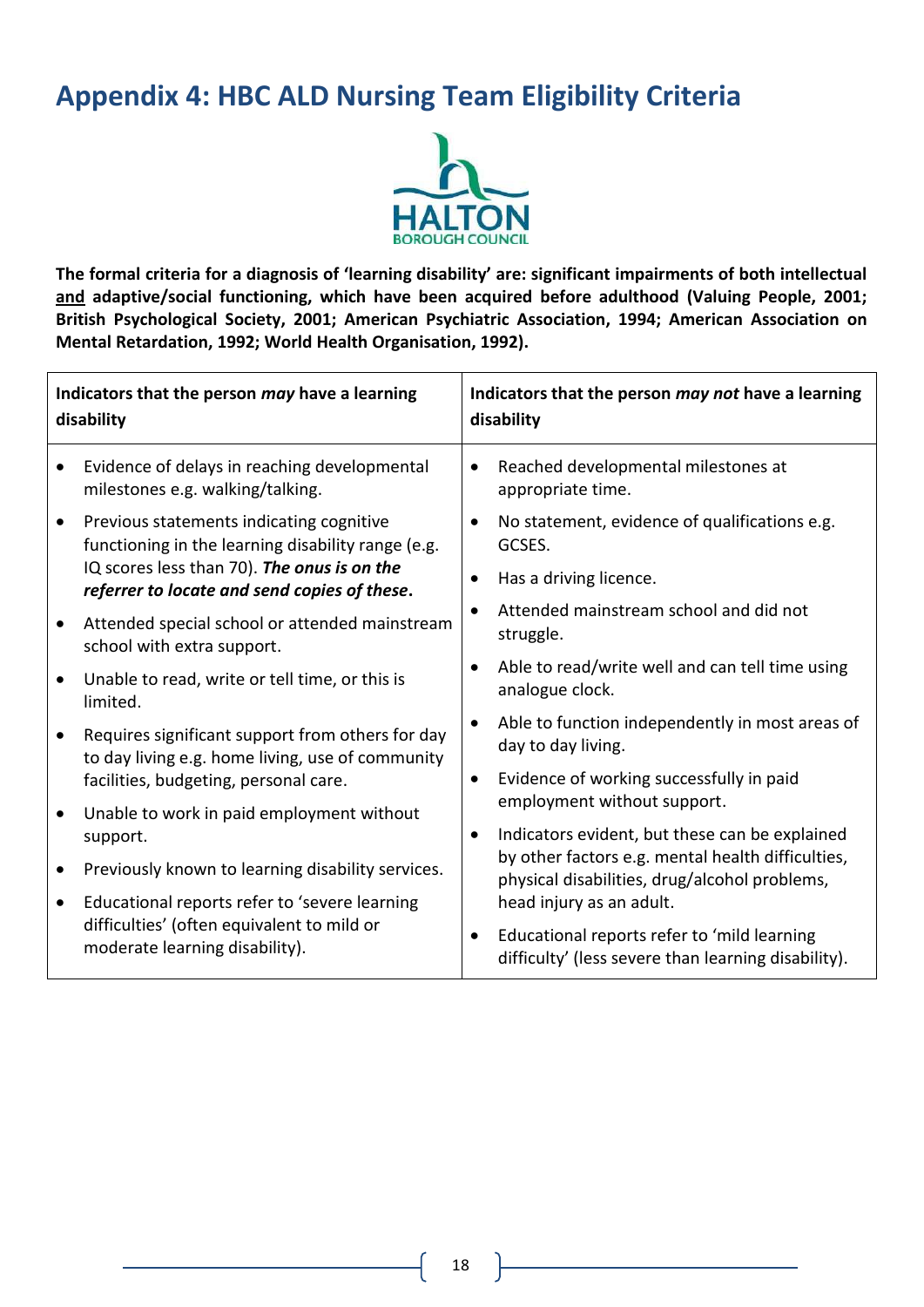# **Appendix 5: Eligibility Guidance for 5BP Learning Disability Services**

**NIHS 5 Boroughs Partnership NHS Foundation Trus** 

in Halton

#### **Transition Guidance Eligibility guidance for learning disability services**

**For interventions offered by professions in the team, referrals can be made directly. The following information is aimed as a guide when considering whether the LD team is the correct service for someone. It is aimed to support services to consider who could potentially benefit from LD services however; formal eligibility screening will be conducted by the team if the person is not already known to the service. Eligibility screening will also look at whether the person would be able to access mainstream services and what the need is for input from the team.**

Definition of a Learning Disability (Health criteria – World Health Organisation, 1992)

There are three factors for determining the criteria: all *three* must be met in order for a person to be considered to have a learning disability:

- 1. *Significant impairment of intellectual functioning* A significantly reduced ability to understand new or complex information, or to learn new skills, defined as an IQ of less than 70.
- 2. *Significant impairment of adaptive/social functioning* A reduced ability to cope independently.
- 3. *Age of onset before adulthood* Significant impairments of the above two criteria must have been acquired before 18 years of age.

| <b>Factors which MAY indicate that</b><br>someone does NOT have a learning<br>disability                                                                                                                                                                                                                                                                                                                                                                                                                                                                                                                                                                       | <b>Factors which MAY indicate someone</b><br>DOES have a learning disability                                                                                                                                                                                                                                                                                                                                                                                                                                                                                                                                                                                                                                                                                                                                                                                                                                   |
|----------------------------------------------------------------------------------------------------------------------------------------------------------------------------------------------------------------------------------------------------------------------------------------------------------------------------------------------------------------------------------------------------------------------------------------------------------------------------------------------------------------------------------------------------------------------------------------------------------------------------------------------------------------|----------------------------------------------------------------------------------------------------------------------------------------------------------------------------------------------------------------------------------------------------------------------------------------------------------------------------------------------------------------------------------------------------------------------------------------------------------------------------------------------------------------------------------------------------------------------------------------------------------------------------------------------------------------------------------------------------------------------------------------------------------------------------------------------------------------------------------------------------------------------------------------------------------------|
| Successfully attended mainstream<br>education without support<br>Gained qualifications (GCSE's)<br>Recorded IQ above 70<br>No delays to development of speech or<br>other milestones<br>Typical development until an accident or<br>$\bullet$<br>head injury post 18 years<br>Able to manage on work placements with<br>$\bullet$<br>minimal support, particularly those that<br>involve complex skills e.g. use of tills<br>Able to access the community without<br>$\bullet$<br>support<br>Able to budget finances to an age<br>$\bullet$<br>appropriate level<br>Has driving licence or would be capable<br>$\bullet$<br>of completing theory and practical | Recorded IQ less than 70 before 18<br>$\bullet$<br>years (N.B there must also be evidence<br>of problems with independent living)<br>Record of delayed development/<br>$\bullet$<br>difficulties with social functioning and<br>daily living before 18 years<br>Requires significant assistance to carry<br>out tasks of daily living (eating/drinking,<br>keeping self- clean, warm and clothed)<br>Requires significant assistance<br>$\bullet$<br>social/community adaptation (e.g. social<br>problem solving/reasoning) NB need for<br>assistance may be subtle<br>Evidence of difficulties in a number of<br>areas of function, not explainable by<br>another 'label' e.g. mental health,<br>acquired brain injury, anxiety<br>Attended special school, or mainstream<br>school with high levels of support<br>Unable to read and write<br>Unable to tell the time or locate events in<br>time accurately |

This table should be used as guidance; it is not exhaustive and other factors may be considered when determining eligibility for learning disability services.

Further support can be sought from Halton Community Learning Disability Team. Address: Bridges Learning Centre, Crow Wood Lane, Widnes, WA8 3LZ. Tel: 0151 495 5302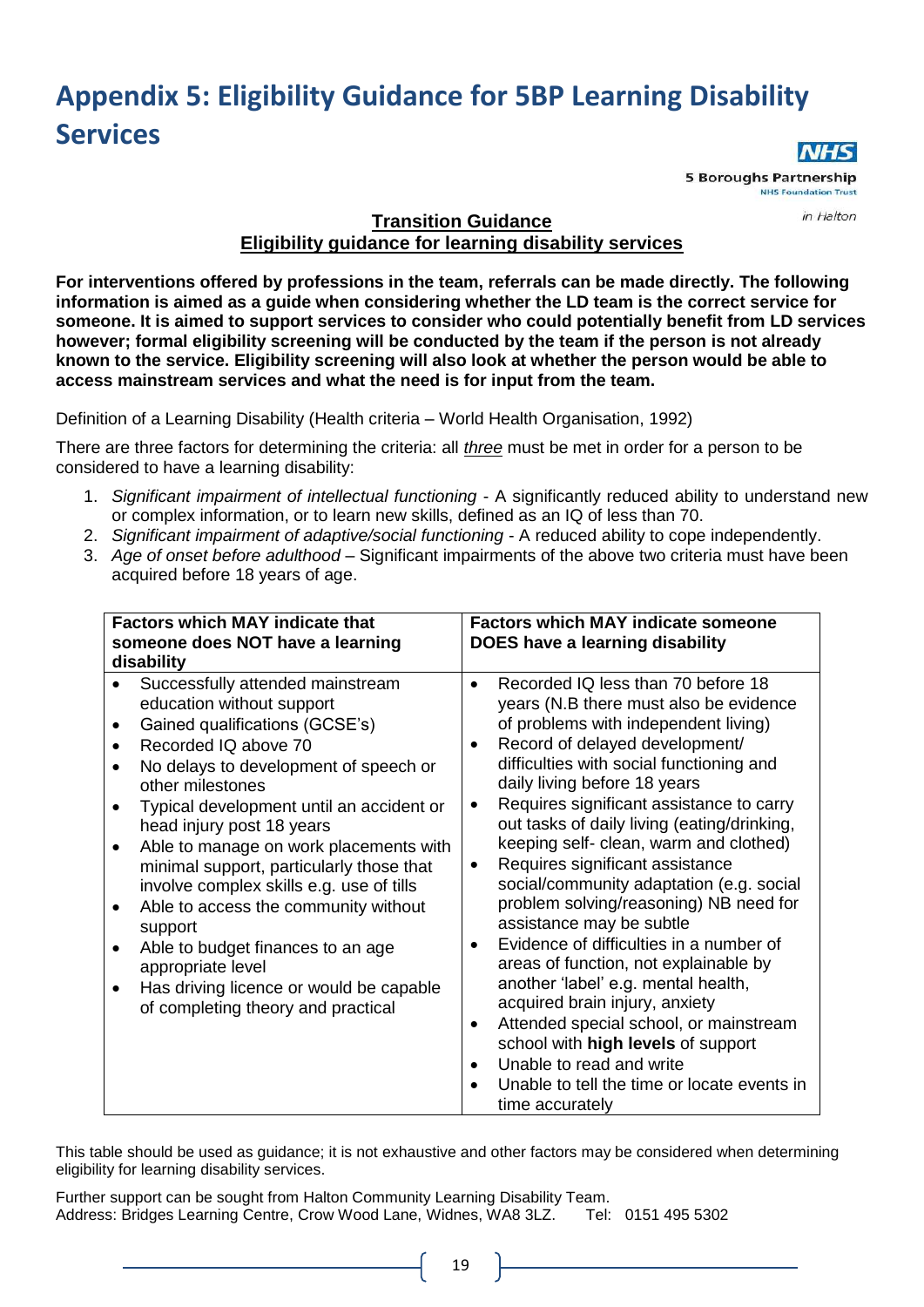# **Appendix 6: National Framework for Children and Young People's Continuing Care and Adult NHS Continuing Healthcare**

The "National Framework for Children and Young People's Continuing Care" published by the Department of Health in 2016 sets out a process for assessment and agreement of eligibility for Continuing Care.

Continuing Care for children and young people is needed where a child or young person (under 18) has complex needs which cannot be met from the health services routinely commissioned by NHS Halton Clinical Commissioning Group (HCCG) or NHS England. It has been defined in recent regulations as:

'*a package of care which is arranged and funded by a relevant body for a person aged 17 or under to meet needs which have arisen as a result of disability, accident or illness*.'

The care needed may be resource intensive, and long-term, with a significant element of nursing care. It may be provided in a number of settings and may involve more than one provider.

Children's Continuing Care differs from adult NHS Continuing Healthcare which applies to anyone from 18 years of age who needs to be considered for a health funded package of care that will be arranged and funded solely by the NHS. Children and Young people's Continuing Care should be part of a wider package of care, agreed and delivered in collaboration between health, education and social care. The arrangements for children with special educational needs or disability (SEND) in particular provide a framework for outcomes-focused joint assessments involving different partners across education, health and care, and many children and young people who need Continuing Care will have special educational needs or disability. A decision on whether or not Continuing Care is needed must be informed by a clinical understanding of a child or young person's condition and an understanding of the way in which their needs affect their lives and those of their family. The emphasis should be on understanding the outcomes which would make the biggest difference to the child or young person and their family, and how health services can support delivery of those aims.

HCCG is responsible for leading the process of identifying the Continuing Care needs of a child or young person in Halton; Continuing Care needs should be identified, and the package of care agreed, as part of a holistic assessment of the child or young person's needs. The subsequent decision about provision of care is made in collaboration with the child or young person's health professionals, social care professionals, education professionals and the child/young person and their family.

#### *Transition*

As far as possible, the aim of providing continuing care should be to support the move from dependence to independence, with children and young people being enabled to manage their condition themselves with a full understanding of the implications of their condition.

Every child or young person with a package of Continuing Care who is approaching adulthood should have an Education, Health and Care (EHC) Plan which reflects an active transition process to adult or universal services or to a more appropriate specialised or NHS Continuing Care pathway.

Once a young person reaches the age of 18, they are no longer eligible for Continuing Care for children, but may be eligible for NHS Continuing Healthcare, which is subject to legislation and specific guidance. It is important that young people and their families are helped to understand this and its implications right from the start of transition planning.

The Children's Complex Care Nurse should attend Halton's transition planning meeting, and share information regarding Children with Continuing Care needs with Adults Services, with parental consent.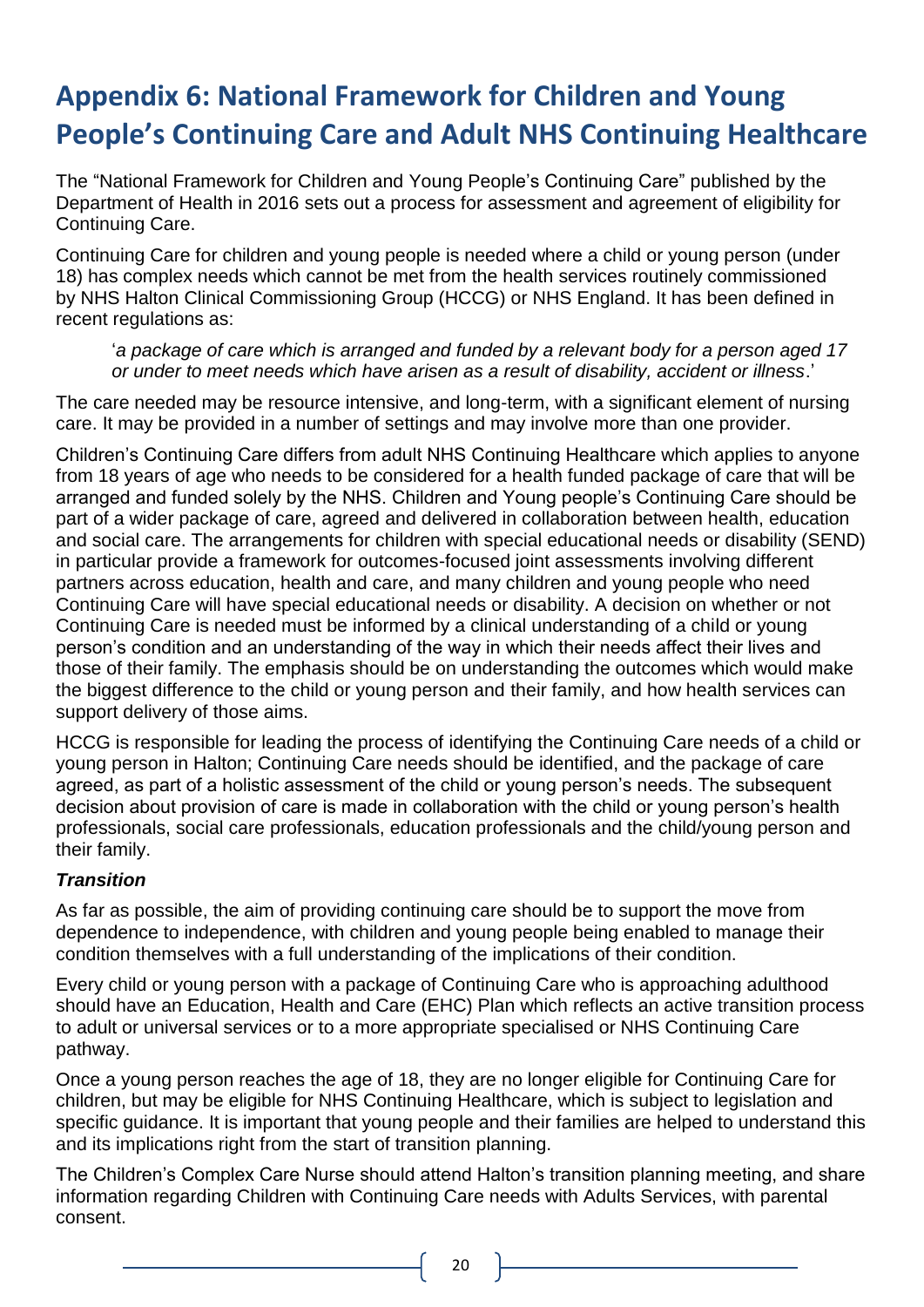It is best practice that future entitlement to adult NHS Continuing Healthcare should be clarified as early as possible in the transition planning process, especially if the young person's needs are likely to remain at a similar level until adulthood.

- At **14** years of age, the young person will be brought to the attention of adult Continuing Care services.
- At **16** years of age, children receiving Continuing Care will be referred to adult services and all screening for NHS Continuing Healthcare will be undertaken using the adult screening tool.
- At **17** years of age, an agreement in principle for adult NHS Continuing Healthcare should have been made so that, wherever applicable, effective packages of care can be commissioned in time for the individual's 18th birthday (or later, if it is agreed that it is more appropriate for responsibility to be transferred then).
- At **18** years of age, full transition to adult NHS Continuing Healthcare or to universal and specialist services should have been made, except in instances where this is not appropriate.

If a young person who receives children's Continuing Care has been determined NHS Halton CCG as not being eligible for a package of adult NHS Continuing Healthcare in respect of when they reach the age of 18, they should be advised of their non-eligibility and of their right to request an independent review, on the same basis as NHS Continuing Healthcare eligibility decisions regarding adults. HCCG should continue to participate in the transition process, in order to ensure an appropriate transfer of responsibilities, including consideration of whether they should be commissioning, funding or providing services towards a joint package of care (for example, to deliver an EHC Plan).

Children and young people eligible for Continuing Care who have a personal health budget may not be eligible for NHS Continuing Healthcare when they reach 18. Although these young people will cease to have a "right to have" a personal health budget, HCCGs can continue to offer services via a personal health budget on a discretionary basis, to support the transition to adult services. Transition should be planned and agreed with the young person and their family or carers in good time to avoid any disruption or delay to implementing a package of care.

Even if a young person is not entitled to adult NHS Continuing Healthcare, they may have certain health needs that are the responsibility of the NHS. In such circumstances, HCCGs should continue to play a full role in transition planning for the young person, and should ensure that appropriate arrangements are in place for services that meet these needs to be commissioned or provided. The focus should always be on the individual's desired outcomes and the support needed to achieve these.

A key aim is to ensure that a consistent package of support is provided during the years before and after the transition to adulthood. The nature of the package may change because the young person's needs or circumstances change. However, it should not change simply because of the move from children's to adult services or because of a change in the organisation with commissioning or funding responsibilities. Where change is necessary, it should be carried out in a planned manner, in full consultation with the young person. No services or funding should be unilaterally withdrawn unless a full joint health and social care assessment has been carried out and alternative funding arrangements have been put in place.

The legal responsibilities for child and adult services overlap in certain circumstances. In developing individual transition plans, partners should be clear where such overlaps occur, and the plans should clearly set out who will take responsibility and why.

It should be noted that regulations state that, in certain circumstances, when a young person in receipt of children's Continuing Care reaches adulthood, the care arrangements should be treated as having been made under the adult Continuing Care provisions. Guidance on the regulations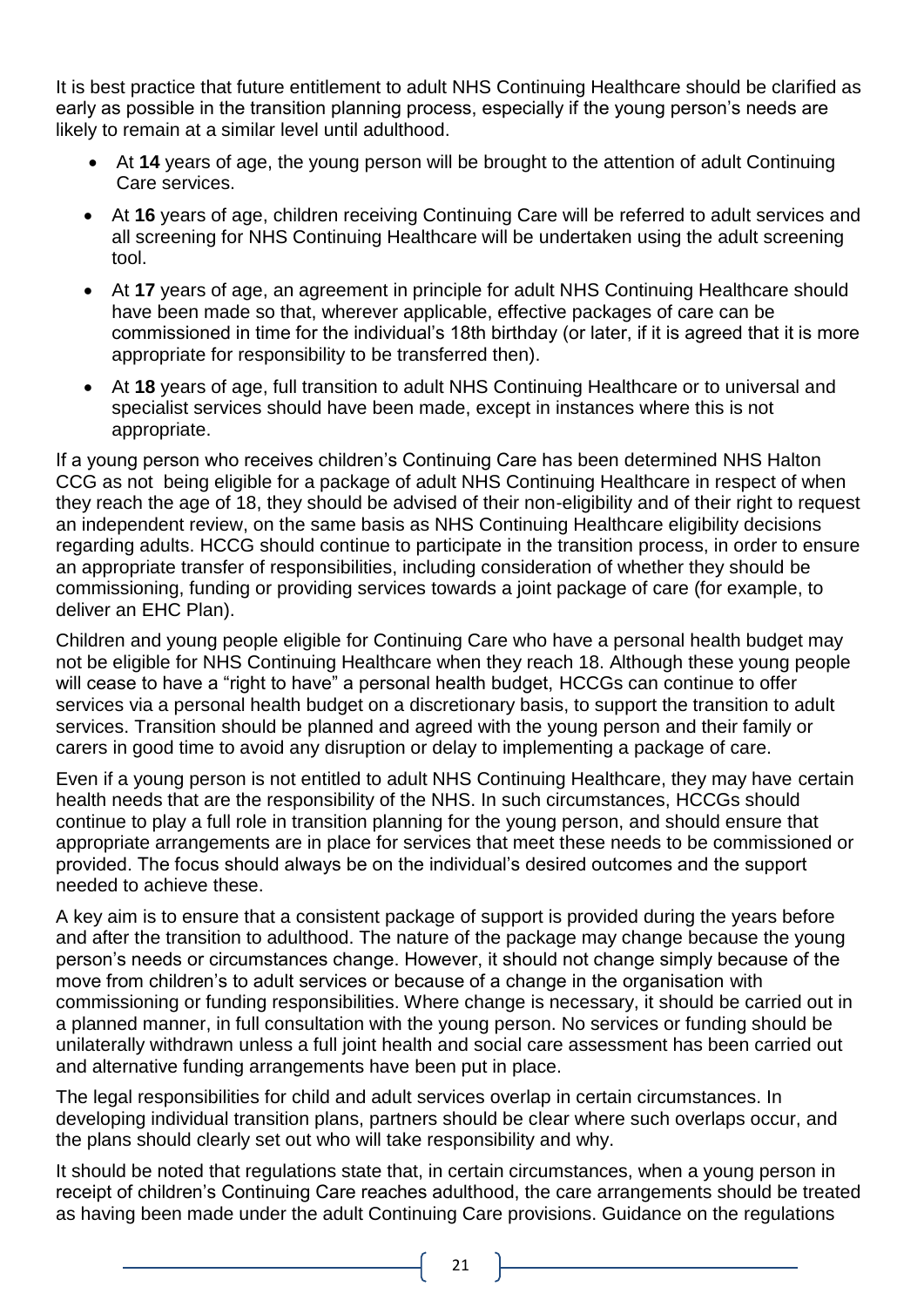sets out that young people approaching their 18<sup>th</sup> birthday will require a reassessment of their health and social care needs as part of their transition planning and that, wherever possible, these young people should continue to receive their healthcare on an unchanged basis until they have been reassessed.

The Children's Complex Care Nurse, the LA Lead and the Complex Needs Panel should monitor and actively participate in the reviews of those recipients of Continuing Care who are approaching adulthood.

The regulations and guidance for NHS Continuing Healthcare can be found at: [https://www.gov.uk/government/publications/national-framework-for-nhs-continuing-healthcare](https://www.gov.uk/government/publications/national-framework-for-nhs-continuing-healthcare-and-nhs-funded-nursing-care)[and-nhs-funded-nursing-care](https://www.gov.uk/government/publications/national-framework-for-nhs-continuing-healthcare-and-nhs-funded-nursing-care)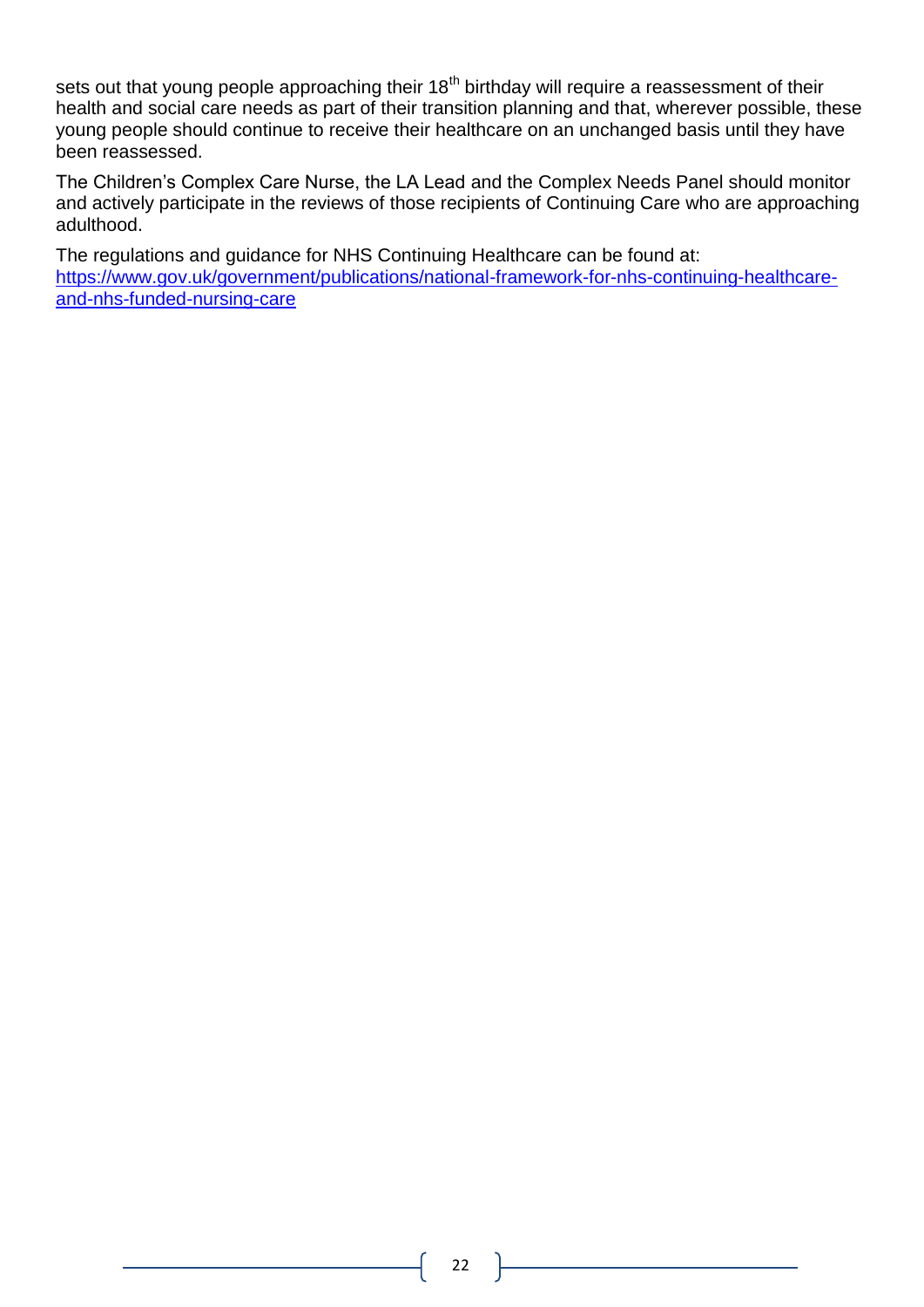# **Glossary**

| <b>Term</b>                             | <b>Definition</b>                                                                                                                                                                                                                                       |
|-----------------------------------------|---------------------------------------------------------------------------------------------------------------------------------------------------------------------------------------------------------------------------------------------------------|
| <b>CAMHS</b>                            | <b>Child and Adolescent Mental Health Services</b>                                                                                                                                                                                                      |
| <b>CCG</b>                              | <b>Clinical Commissioning Group</b>                                                                                                                                                                                                                     |
| <b>CHC</b>                              | <b>Continuing Healthcare</b>                                                                                                                                                                                                                            |
| <b>EHC Plan</b>                         | Education, Health & Care Plan                                                                                                                                                                                                                           |
| <b>Local Offer</b>                      | Published by all local authorities to detail in one place the services available<br>in the area for children and young people up to age 25 with SEND.                                                                                                   |
| <b>NICE</b>                             | National Institute for Health and Care Excellence                                                                                                                                                                                                       |
| <b>Outcomes</b>                         | Refers to what someone would like to achieve or happen (e.g. being able to<br>go out and about); individuals have the right to say which outcomes are<br>important to them and be supported to achieve them.                                            |
| <b>Person centred</b><br>reviews        | Puts the person at the heart of the review and explores what is happening<br>from the person's perspective and from other people's perspectives.                                                                                                        |
| <b>Personal Budget</b>                  | Money that is allocated by local authorities from adult social to pay for<br>assessed care and support needs. The authority can arrange services or the<br>money can be taken as a direct payment and the individual can arrange their<br>own services. |
| <b>Personal Health</b><br><b>Budget</b> | As above but relates to health care/services and the money is provided by<br>the NHS.                                                                                                                                                                   |
| <b>SCIE</b>                             | Social Care Institute for Excellence                                                                                                                                                                                                                    |
| <b>SEN</b>                              | <b>Special Educational Needs</b>                                                                                                                                                                                                                        |
| <b>SEN Statement</b>                    | Being replaced by EHC Plans                                                                                                                                                                                                                             |
| <b>SEND</b>                             | <b>Special Educational Needs and Disability</b>                                                                                                                                                                                                         |
| <b>Strengths based</b><br>assessment    | An assessment focusing on a person's strengths and what they are able to<br>do, not what they can't do.                                                                                                                                                 |

 $\overline{\mathcal{A}}$ 

 $\overline{a}$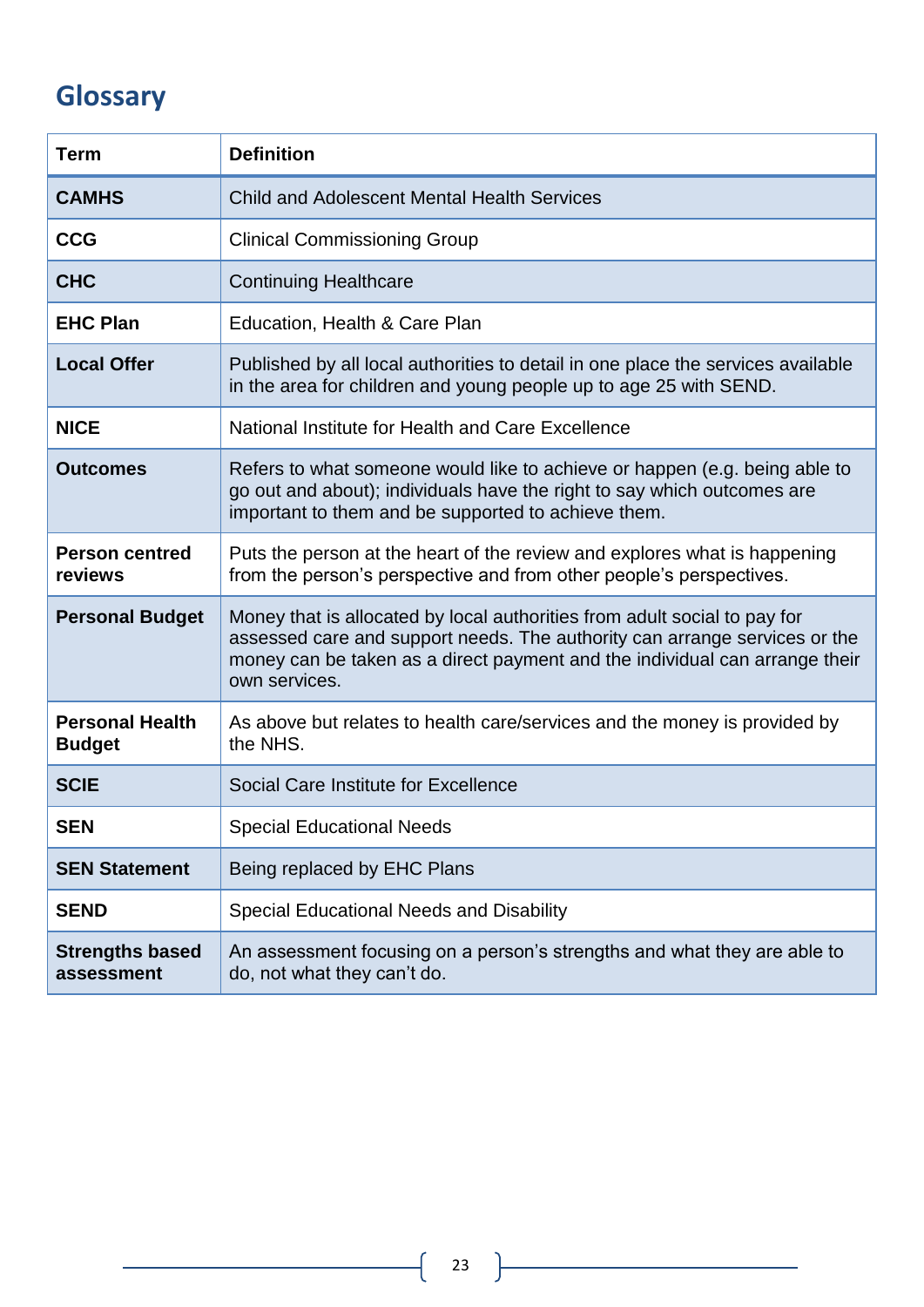# Sheffield's NSW practice framework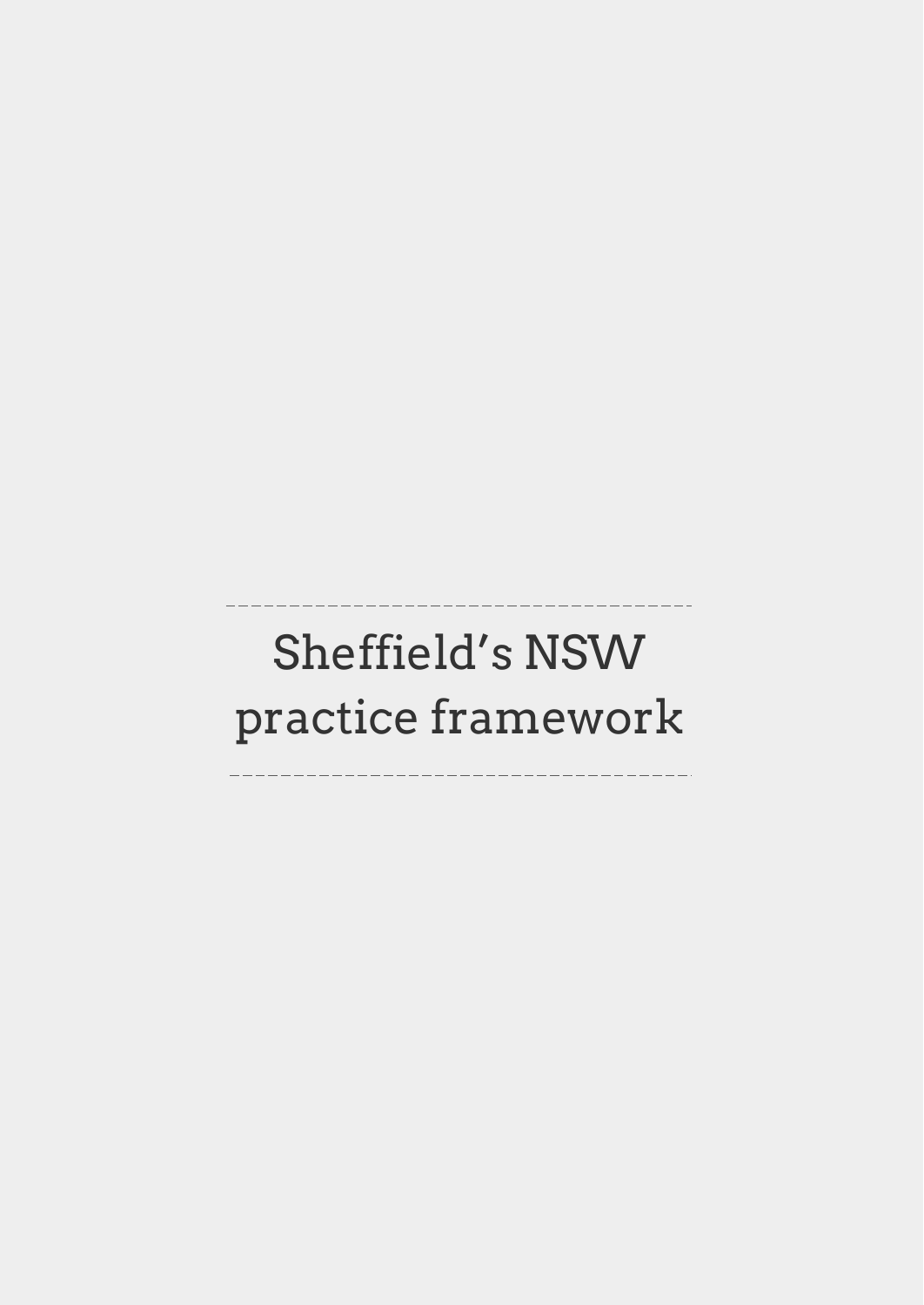# **FUTURE OPTIONS TEAM Adult Services People's Portfolio**



**Practice Framework**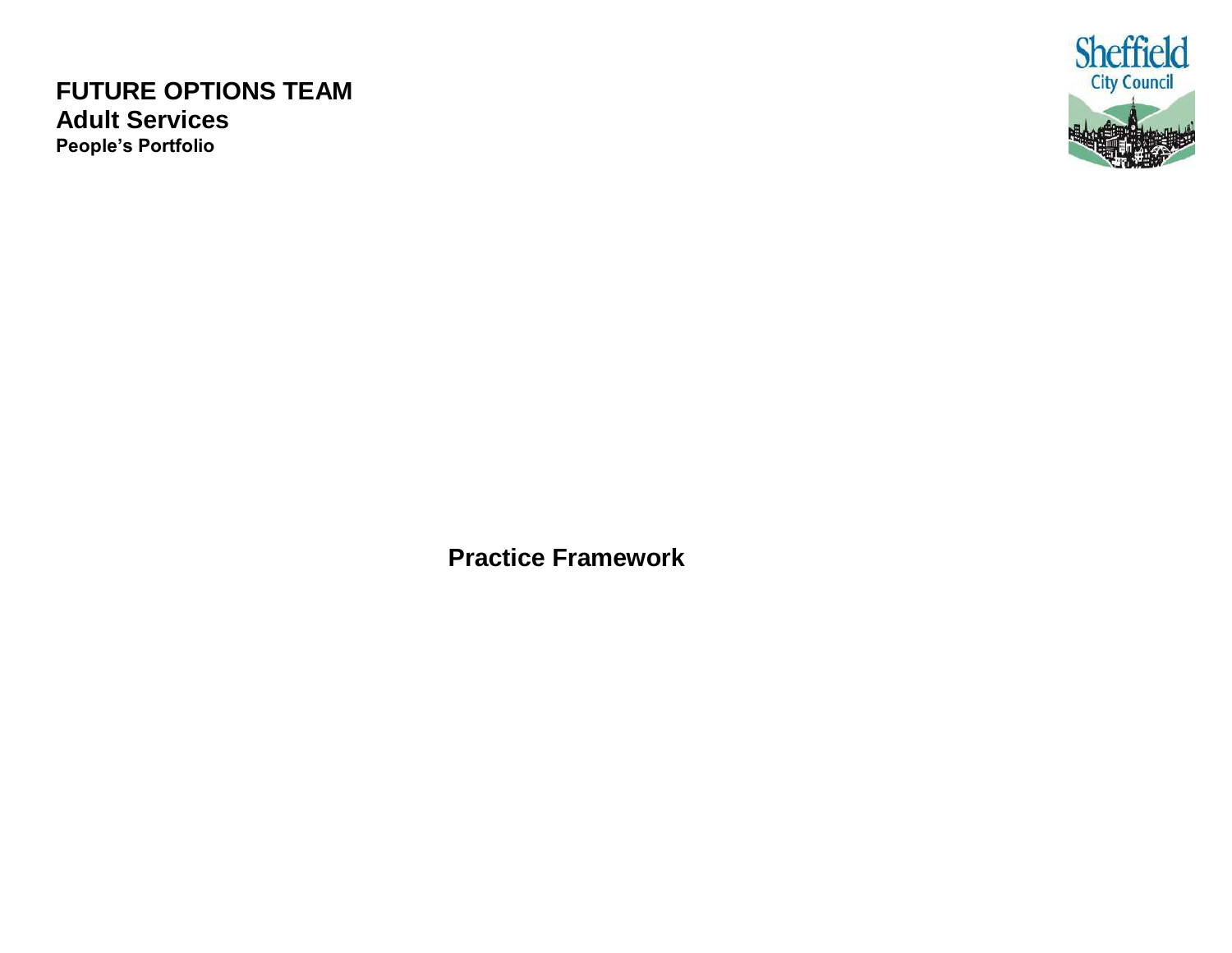|            | <b>Practitioner role: Safeguarding</b>                                                                                                                                                                                                                                                                                                                                                                                                                                                                                                                                                                                                                                                                                                                                                                                                                                                                                                                                                                                                                                                                                                                                                                                                                                                                                                                                                                                                                                                                                                                                                                                                                                                     |                                                        |
|------------|--------------------------------------------------------------------------------------------------------------------------------------------------------------------------------------------------------------------------------------------------------------------------------------------------------------------------------------------------------------------------------------------------------------------------------------------------------------------------------------------------------------------------------------------------------------------------------------------------------------------------------------------------------------------------------------------------------------------------------------------------------------------------------------------------------------------------------------------------------------------------------------------------------------------------------------------------------------------------------------------------------------------------------------------------------------------------------------------------------------------------------------------------------------------------------------------------------------------------------------------------------------------------------------------------------------------------------------------------------------------------------------------------------------------------------------------------------------------------------------------------------------------------------------------------------------------------------------------------------------------------------------------------------------------------------------------|--------------------------------------------------------|
|            | Social workers must be able to recognise the risk indicators of different forms of abuse and<br>neglect and their impact on individuals, their families or their support networks and should<br>prioritise the protection of children and adults in vulnerable situations whenever necessary.<br>This includes working with those who self-neglect.<br>Social workers who work with adults must take an outcomes-focused, person-centred<br>approach to safeguarding practice, recognising that people are experts in their own lives and<br>working alongside them to identify person centred solutions to risk and harm. In situations<br>where there is abuse or neglect or clear risk of those, social workers must work in a way that<br>enhances involvement, choice and control as part of improving quality of life, wellbeing and<br>safety. Social workers should take the lead in managing positive interventions that prevent<br>deterioration in health and wellbeing; safeguard people (who may or may not be socially<br>excluded) at risk of abuse or neglect, or who are subject to discrimination, and to take<br>necessary action where someone poses a risk to themselves, their children or other people.<br>Social workers who work with adults must be able to recognise and take appropriate action<br>where they come across situations where a child or young person may be at risk.<br>Social workers should understand and apply in practice personalised approaches to<br>safeguarding adults that maximise the adult's opportunity to determine and realise their<br>desired outcomes and to safeguard themselves effectively, with support where necessary. |                                                        |
| Level      | Examples of quality of work at this level                                                                                                                                                                                                                                                                                                                                                                                                                                                                                                                                                                                                                                                                                                                                                                                                                                                                                                                                                                                                                                                                                                                                                                                                                                                                                                                                                                                                                                                                                                                                                                                                                                                  | <b>Evidence</b>                                        |
| Inadequate | No follow-up to screening enquiries<br>No risk identification<br>No evidence of analysis of risk<br>No safety planning for the vulnerable adult carer/s during the life of the case or after it has<br>ended<br>No referral where needed or no follow-up<br>Vulnerable adult's own perception of risk not ascertained<br>Safeguarding issues, including domestic violence, not recognised or assessed                                                                                                                                                                                                                                                                                                                                                                                                                                                                                                                                                                                                                                                                                                                                                                                                                                                                                                                                                                                                                                                                                                                                                                                                                                                                                      | Case file<br>CMS log of initial<br>safeguarding checks |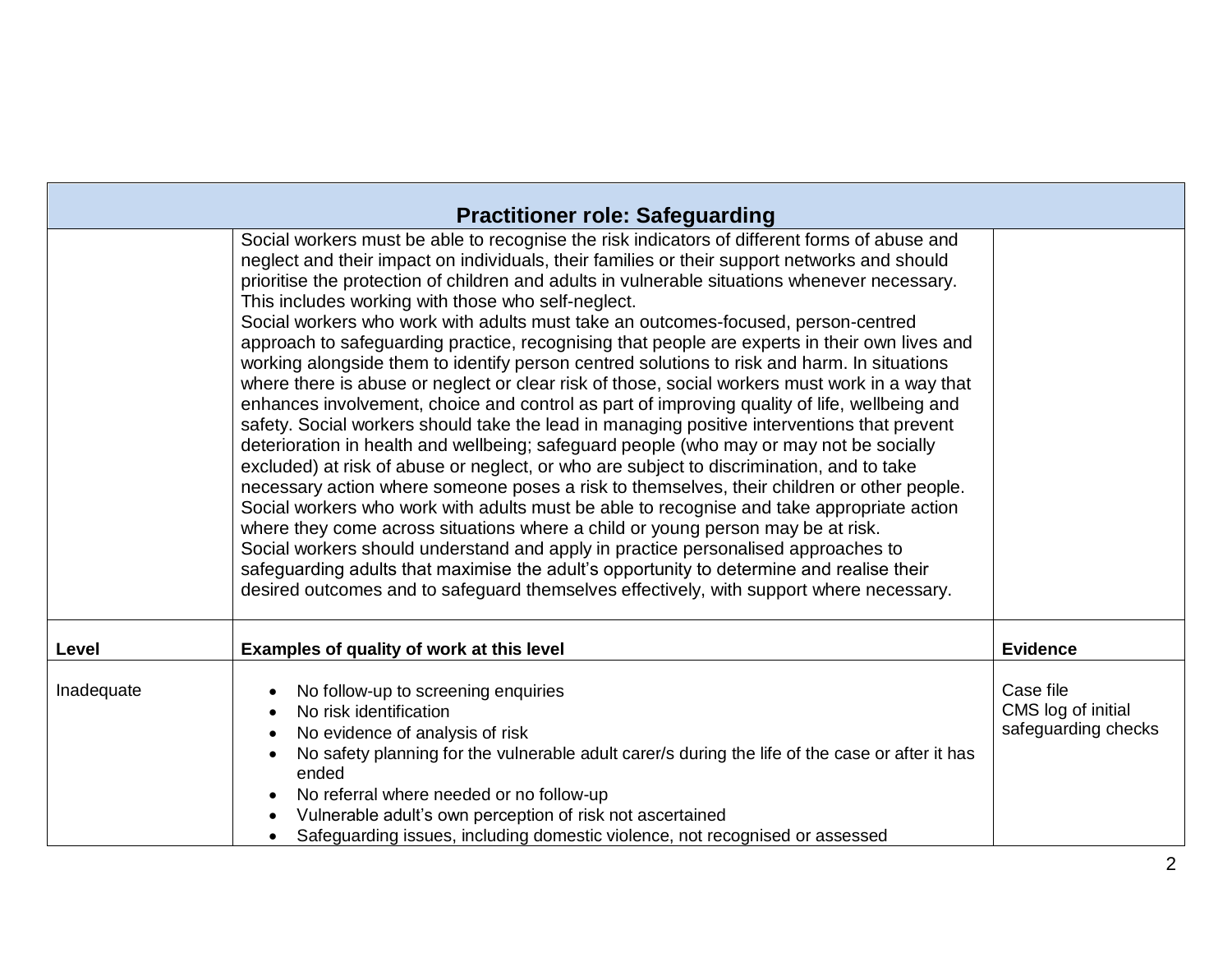|              | No feedback to the referrer<br>Not enough information gathered at screening stage that causes delays in the process<br>No evidence of client views in the report<br>No advocate identified where clients lack capacity                                                                                                                                                                                                                                                                                                                                           |  |
|--------------|------------------------------------------------------------------------------------------------------------------------------------------------------------------------------------------------------------------------------------------------------------------------------------------------------------------------------------------------------------------------------------------------------------------------------------------------------------------------------------------------------------------------------------------------------------------|--|
| Satisfactory | Evidence of safe practice e.g. being alert to immediate safeguarding issues<br>Basic screening checks followed up<br>Risk identification completed<br>Limited cross reference to risk factors in the case plan<br>Vulnerable adult welfare (protection) referrals made and followed up<br>Some evidence of referral for needs<br>Evidence that vulnerable adult's perception of risk understood<br>Some evidence of learning from adult protection research and serious case reviews<br>Response to risk and safety planning fully embedded within the case plan |  |
| Good         | As for satisfactory, plus:<br>Constructive multi-agency engagement building on referrals where needed<br>Creative solutions within the safety assessment<br>Application of learning from recent training in risk assessment<br>Clients outcomes identified throughout the report<br>Use of appendices to back up findings of the report<br>Appropriate referrals have been made                                                                                                                                                                                  |  |
| Outstanding  | As for good, plus:<br>Evidence of multi-agency engagement which maintains constructive ongoing relationships<br>with relevant agencies and that benefits the individual vulnerable adult<br>Evidence based assessment<br>Use of research<br>Risk assessment has been reviewed and actions have been followed                                                                                                                                                                                                                                                     |  |

# **Practitioner role: Person centred conversations and planning (AQ/RQ/Support Planning)**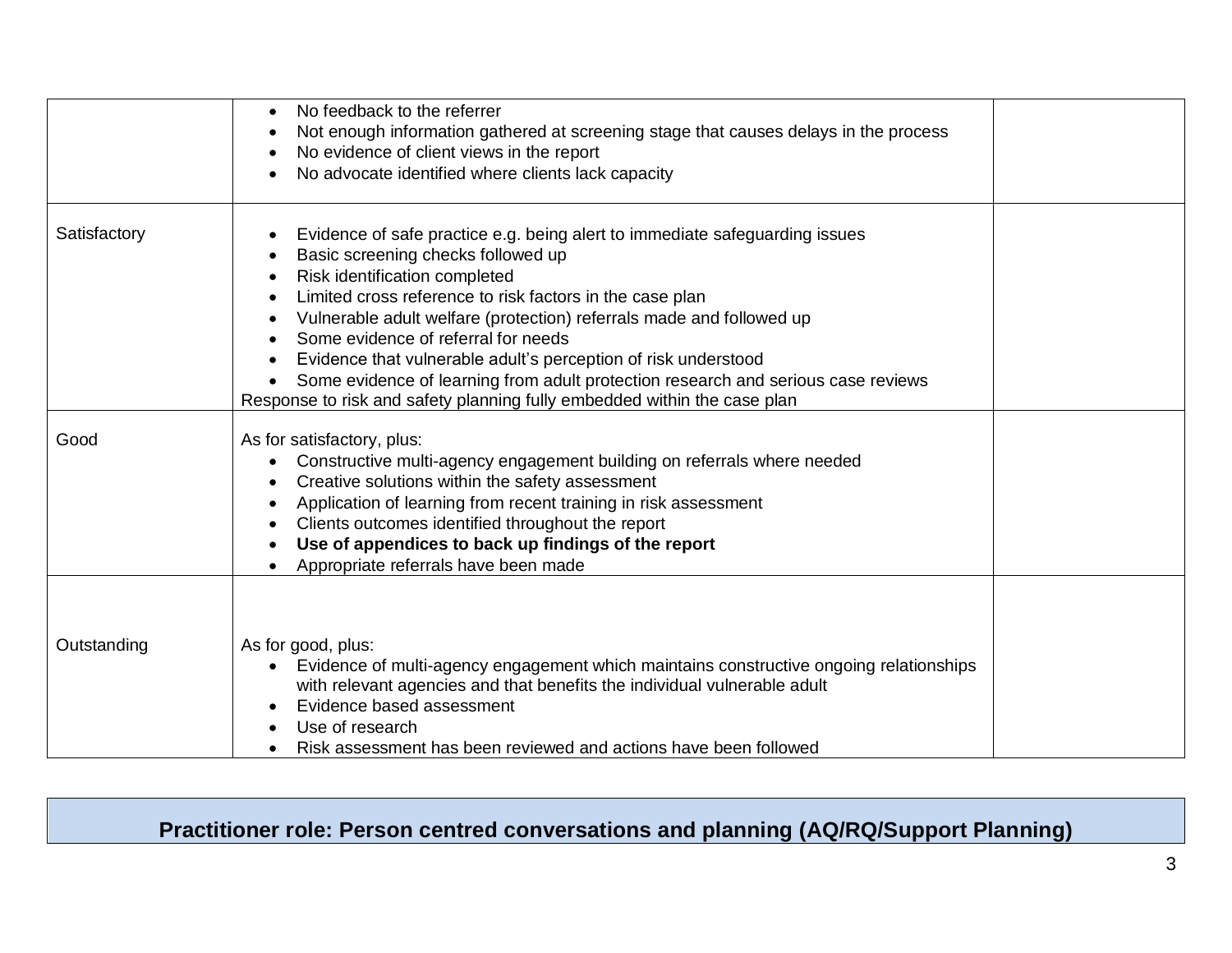|            | Social workers should enable people to access the advice, support and services to which they<br>are entitled. They should coordinate and facilitate a wide range of practical and emotional<br>support, and discharge legal duties to complement people's own resources and networks, so<br>that all individuals (no matter their background, health status or mental capacity), carers and<br>families can exercise choice and control, (supporting individuals to make their own decisions,<br>especially where they may lack capacity) and meet their needs and aspirations in<br>personalised, creative and often novel ways. They should work co-productively and<br>innovatively with people, local communities, other professionals, agencies and services to<br>promote self-determination, community capacity, personal and family reliance, cohesion,<br>earlier intervention and active citizenship. Social workers should also engage with and enable<br>access to advocacy for people who may require help to secure the support and care they<br>need due to physical or mental ill-health, sensory or communication impairment, learning<br>disability, mental incapacity, frailty or a combination of these conditions and their physical,<br>psychological and social consequences.                                                                                                                                                                                                                                                                                                                                                                          |                 |
|------------|-------------------------------------------------------------------------------------------------------------------------------------------------------------------------------------------------------------------------------------------------------------------------------------------------------------------------------------------------------------------------------------------------------------------------------------------------------------------------------------------------------------------------------------------------------------------------------------------------------------------------------------------------------------------------------------------------------------------------------------------------------------------------------------------------------------------------------------------------------------------------------------------------------------------------------------------------------------------------------------------------------------------------------------------------------------------------------------------------------------------------------------------------------------------------------------------------------------------------------------------------------------------------------------------------------------------------------------------------------------------------------------------------------------------------------------------------------------------------------------------------------------------------------------------------------------------------------------------------------------------------------------------------------------------------------|-----------------|
|            | Effective assessments and outcome based support planning<br>In undertaking assessments, social workers must be able to recognise the expertise of the<br>diverse people with whom they work and their carers and apply this to develop personalised<br>assessment and care plans that enable the individual to determine and achieve the outcomes<br>they want for themselves. The social worker must ensure the individual's views, wishes and<br>feelings (including those who may lack mental capacity) are included as part of their full<br>participation in decision making, balancing this with the wellbeing of their carers. Social<br>workers should demonstrate a good understanding of personalisation, the social model of<br>disability and of human development throughout life and demonstrate a holistic approach to<br>the identification of needs, circumstances, rights, strengths and risks. In particular, social<br>workers need to understand the impact of trauma, loss and abuse, physical disability, physical<br>ill health, learning disability, mental ill health, mental capacity, substance misuse, domestic<br>abuse, aging and end of life issues on physical, cognitive, emotional and social development<br>both for the individual and for the functioning of the family. They should recognise the roles<br>and needs of informal or family carers and use holistic, systemic approaches to supporting<br>individuals and carers. They should develop and maintain knowledge and good partnerships<br>with local community resources in order to work effectively with individuals in connecting them<br>with appropriate resources and |                 |
| Level      | Examples of quality of work at this level                                                                                                                                                                                                                                                                                                                                                                                                                                                                                                                                                                                                                                                                                                                                                                                                                                                                                                                                                                                                                                                                                                                                                                                                                                                                                                                                                                                                                                                                                                                                                                                                                                     | <b>Evidence</b> |
| Inadequate | No evidence of enabling people to access the advice, support and services to which<br>$\bullet$                                                                                                                                                                                                                                                                                                                                                                                                                                                                                                                                                                                                                                                                                                                                                                                                                                                                                                                                                                                                                                                                                                                                                                                                                                                                                                                                                                                                                                                                                                                                                                               | Case files      |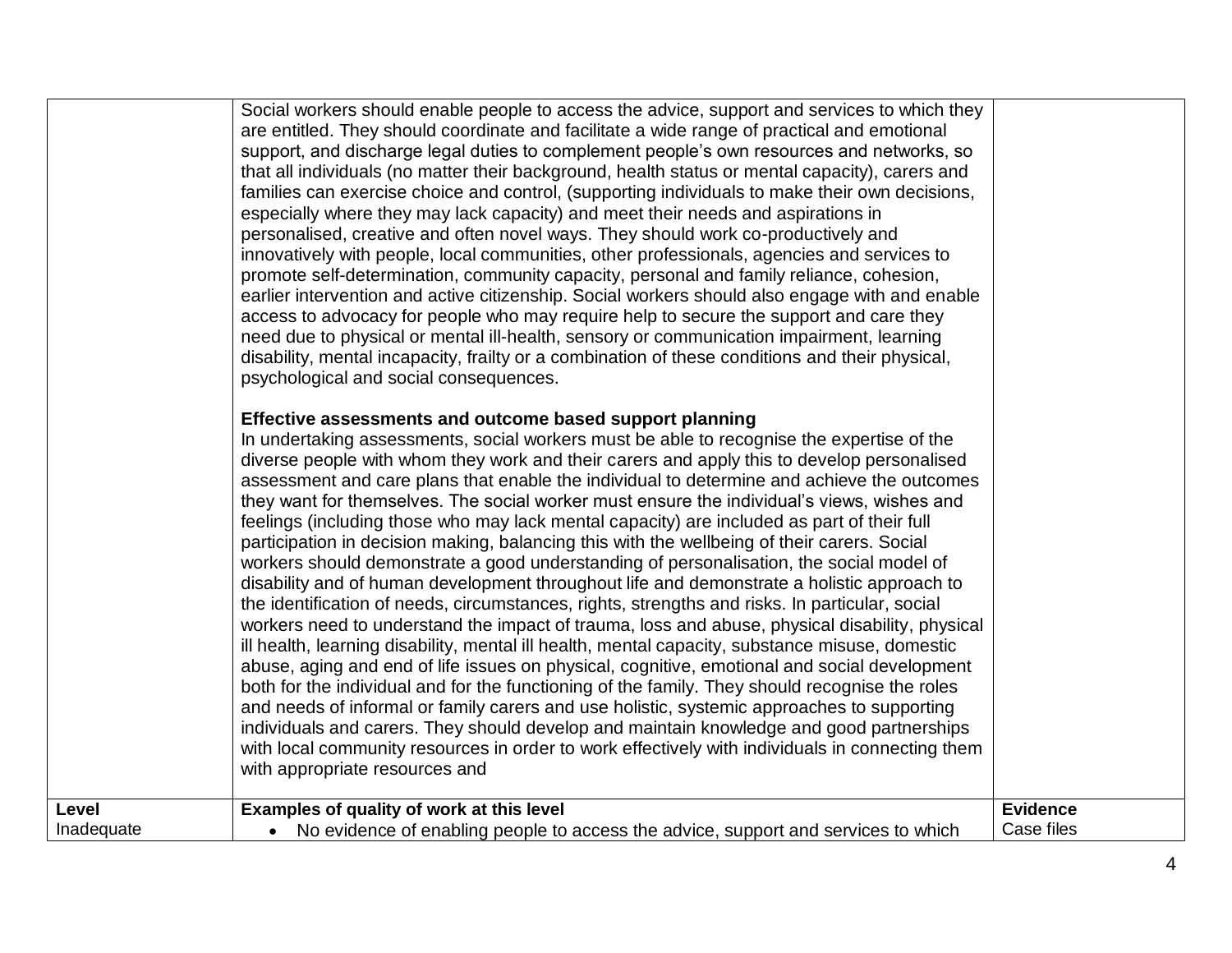|              | they are entitled.<br>Support to individuals to make their own decisions, especially where they may lack<br>capacity, not evidenced<br>No identification of people's resources and networks or evidence of support to<br>individuals, carers and families to exercise choice and control, to meet their needs and<br>aspirations in personalised, creative way<br>No case plan or case plan incomplete<br>Case plan not adhered to                                                                                                                                                                                                                                                                                                                                                                                                                                                                                                                                  |  |
|--------------|---------------------------------------------------------------------------------------------------------------------------------------------------------------------------------------------------------------------------------------------------------------------------------------------------------------------------------------------------------------------------------------------------------------------------------------------------------------------------------------------------------------------------------------------------------------------------------------------------------------------------------------------------------------------------------------------------------------------------------------------------------------------------------------------------------------------------------------------------------------------------------------------------------------------------------------------------------------------|--|
|              | A plan to address the meaning of diversity for the vulnerable adult and family not included                                                                                                                                                                                                                                                                                                                                                                                                                                                                                                                                                                                                                                                                                                                                                                                                                                                                         |  |
|              | Enquiries to be undertaken unclear and not followed up<br>$\bullet$                                                                                                                                                                                                                                                                                                                                                                                                                                                                                                                                                                                                                                                                                                                                                                                                                                                                                                 |  |
|              | No consideration of how risk and safety issues will be addressed                                                                                                                                                                                                                                                                                                                                                                                                                                                                                                                                                                                                                                                                                                                                                                                                                                                                                                    |  |
|              | Adult service users not involved in contributing to the case plan<br>Vulnerable adults not involved in contributing to the case plan                                                                                                                                                                                                                                                                                                                                                                                                                                                                                                                                                                                                                                                                                                                                                                                                                                |  |
|              | No advocate involved where adult lacks capacity                                                                                                                                                                                                                                                                                                                                                                                                                                                                                                                                                                                                                                                                                                                                                                                                                                                                                                                     |  |
|              | No clear plan as to how the support will be provided                                                                                                                                                                                                                                                                                                                                                                                                                                                                                                                                                                                                                                                                                                                                                                                                                                                                                                                |  |
|              | Costs being incorrect/unclear                                                                                                                                                                                                                                                                                                                                                                                                                                                                                                                                                                                                                                                                                                                                                                                                                                                                                                                                       |  |
| Satisfactory | $\bullet$<br>Support to individuals to make their own decisions, especially where they may lack<br>$\bullet$<br>capacity evidenced in case records<br>People's resources and networks identified and support offered to individuals, carers<br>and families to exercise choice and control, to meet their needs and aspirations in<br>personalised, creative way recorded on file<br>Evidence of enabling people to access the advice, support and services to which they<br>are entitled.<br>Case plan on all files but not always completed<br>$\bullet$<br>Vulnerable adult's views, risk factors and diversity issues included<br>Case plans specify the key issues, the steps to address those issues, the outcome to be<br>achieved and how the plan will be reviewed<br>Key enquiries listed<br>Some evidence of practice, reflection and analysis<br>Case plans signed off as satisfactory by the manager<br>Evidence of use of advocates where appropriate |  |
| Good         | As in satisfactory, plus:<br>• Case plan routinely provides reflection and a clear analysis of the work to be undertaken                                                                                                                                                                                                                                                                                                                                                                                                                                                                                                                                                                                                                                                                                                                                                                                                                                            |  |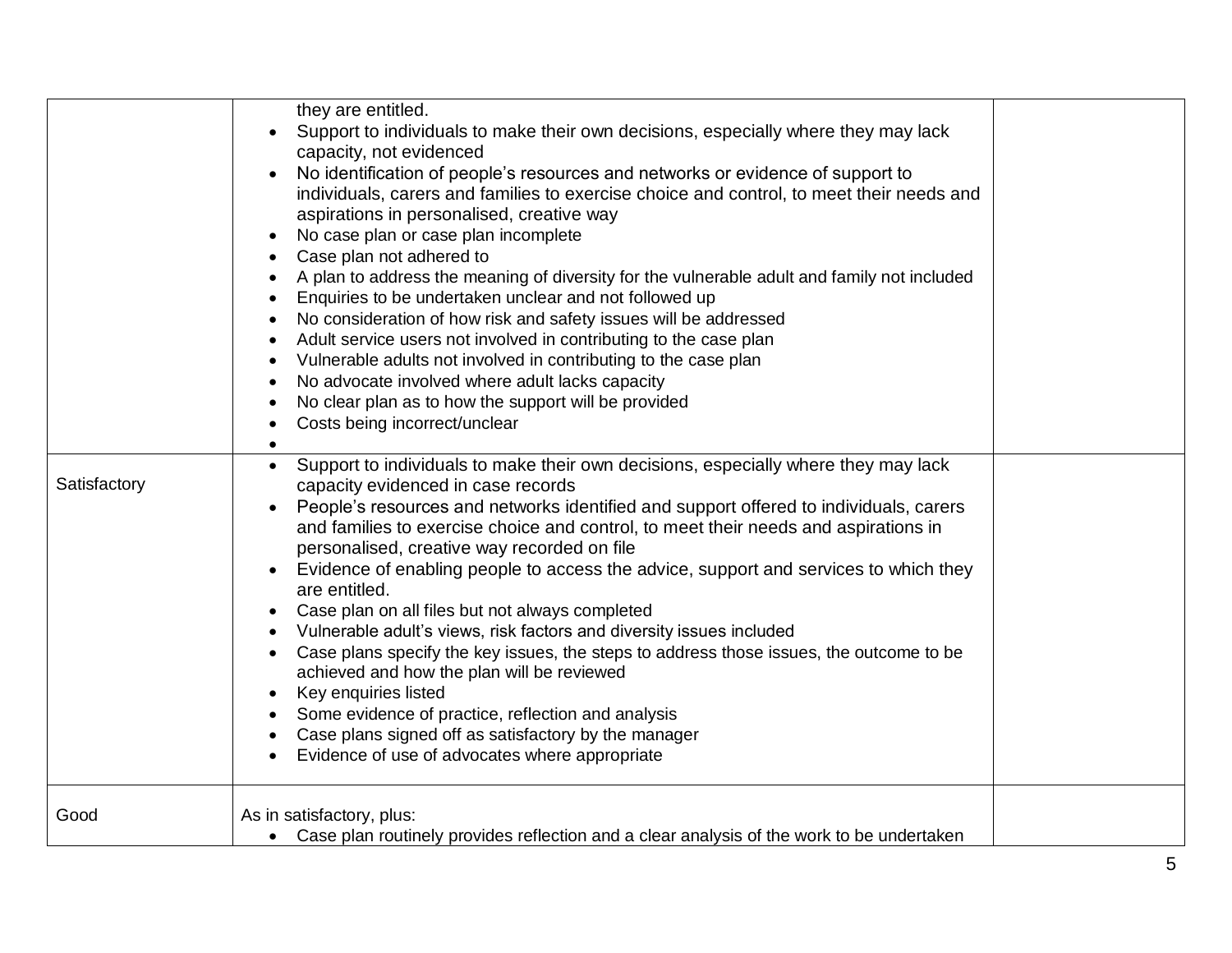|             | Identified desired outcomes for the vulnerable adult at the centre of the plan<br>Clear language<br>Plan regularly reviewed and amended in response to new information, including service<br>user feedback<br>Appropriate referrals have been made and information gathered from them has been used<br>in the planning<br>Use of community resources included in the plan where appropriate |  |
|-------------|---------------------------------------------------------------------------------------------------------------------------------------------------------------------------------------------------------------------------------------------------------------------------------------------------------------------------------------------------------------------------------------------|--|
| Outstanding | As in good, plus:<br>Use of research and theory to inform planning<br>Creative use of other resources beyond the individual worker to benefit the service user<br>Planning takes place for content of individual interviews<br>Case plans written for sharing with service users<br>Case plan specifies key issues/questions to be pursued                                                  |  |

| <b>Practitioner role: Analysis &amp; Reporting to Court</b> |                                                                                                                                                                                                                                                                                                                                                                                                                                                                                                                                                                                                                                                                                                                                                               |                                                               |  |
|-------------------------------------------------------------|---------------------------------------------------------------------------------------------------------------------------------------------------------------------------------------------------------------------------------------------------------------------------------------------------------------------------------------------------------------------------------------------------------------------------------------------------------------------------------------------------------------------------------------------------------------------------------------------------------------------------------------------------------------------------------------------------------------------------------------------------------------|---------------------------------------------------------------|--|
| Level                                                       | Examples of quality of work at this level                                                                                                                                                                                                                                                                                                                                                                                                                                                                                                                                                                                                                                                                                                                     | <b>Evidence</b>                                               |  |
| Inadequate                                                  | Correct templates not used<br>Inaccuracies in personal information re: service user e.g. vulnerable adult's name misspelt,<br>wrong date of birth<br>Information included in reports which is not relevant to the vulnerable adult's needs or the<br>issues before the court<br>Recommendations do not flow from analysis<br>Practitioner fails to analyse information to facilitate decision making in the best interests of<br>the vulnerable adult<br>Report shows no understanding of the vulnerable adult's individual needs including<br>diversity issues such as identity<br>Reports not filed on time<br>Incorrect information in the report<br>Information in the report is out of date and has not been updated to reflect the current<br>situation | Case file, including the<br>case plan and<br>previous Reports |  |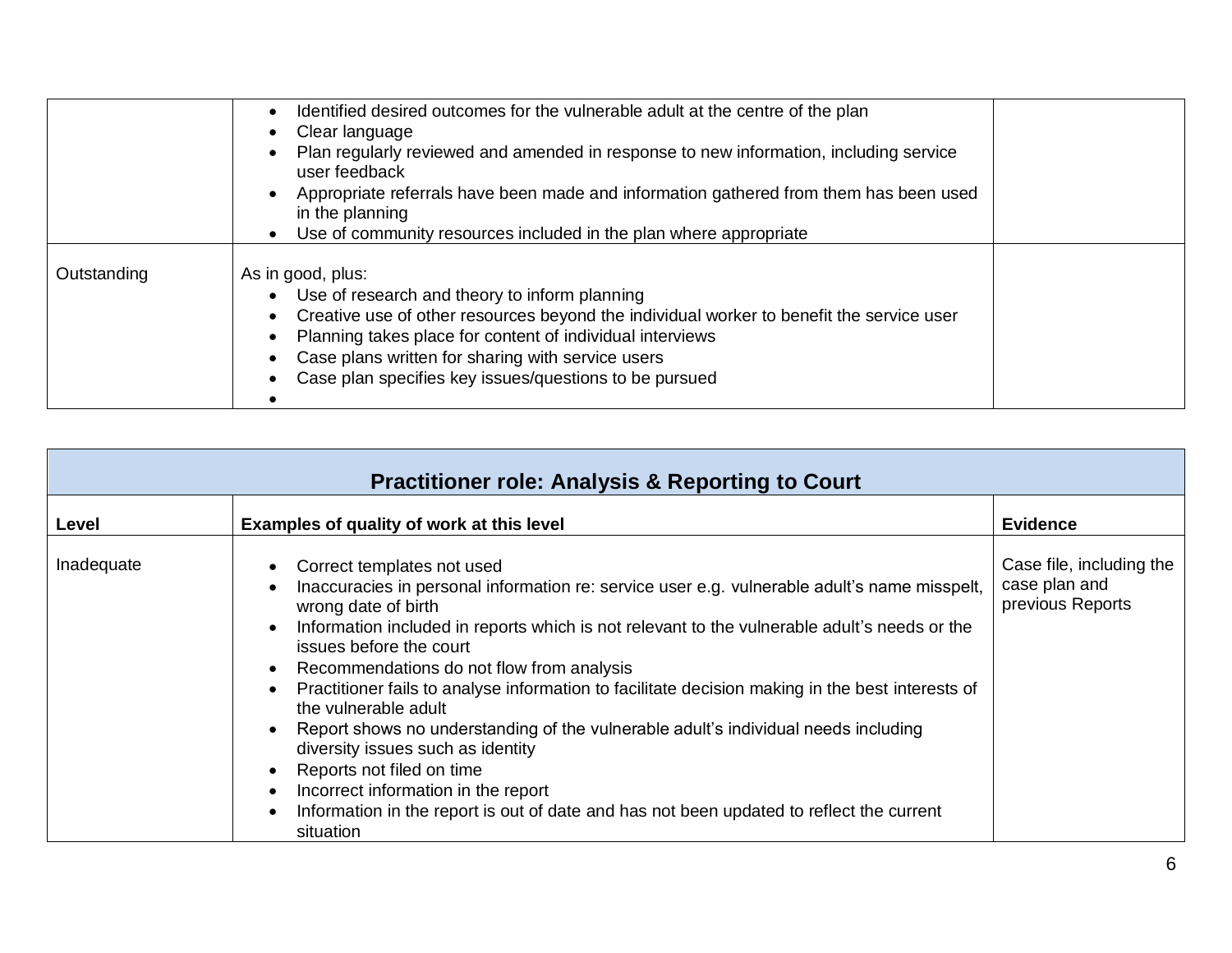| Satisfactory | Correct templates used<br>Reports provide clear and succinct assessments which enable the court to make person<br>centred decisions<br>Evidence of pro-active case planning which minimises delay<br>Reports to court, written and verbal, contribute to the court's ability to deliver effective case<br>management and person centred decisions<br>Practitioner analyses information to facilitate decision making in the best interests of the<br>vulnerable adult<br>Report shows an understanding of the vulnerable adult's individual needs and desired<br>outcomes<br>Recommendations including interim case management recommendations flow from<br>analysis<br>Recommendations shared with service users and their families, advocates and carers<br>where appropriate |  |
|--------------|---------------------------------------------------------------------------------------------------------------------------------------------------------------------------------------------------------------------------------------------------------------------------------------------------------------------------------------------------------------------------------------------------------------------------------------------------------------------------------------------------------------------------------------------------------------------------------------------------------------------------------------------------------------------------------------------------------------------------------------------------------------------------------|--|
| Good         | Each report adds significantly to the court's ability to make decisions which lead to<br>improved outcomes for vulnerable adults<br>Verbal reports to court, intervention at directions hearings and final verbal evidence in<br>court is of high calibre and influences outcomes significantly<br>In complex cases the practitioner presents a number of options to the court, discussing<br>coherently the benefits and disadvantages of each and arriving at the reasoned conclusion<br>Report contents as well as recommendations shared with service users                                                                                                                                                                                                                 |  |
| Outstanding  | As in good plus:<br>Practitioner routinely uses or refers to validated research to support the recommendations<br>in reports<br>Adds value to the organisation by promoting/disseminating good practice                                                                                                                                                                                                                                                                                                                                                                                                                                                                                                                                                                         |  |

| <b>Practitioner role: Engaging with Vulnerable Adult</b>                                                                                                                            |  |
|-------------------------------------------------------------------------------------------------------------------------------------------------------------------------------------|--|
| Social workers must have a thorough knowledge and understanding of the Mental Capacity<br>Act (MCA) and Code of Practice and be able to apply these in practice. They should always |  |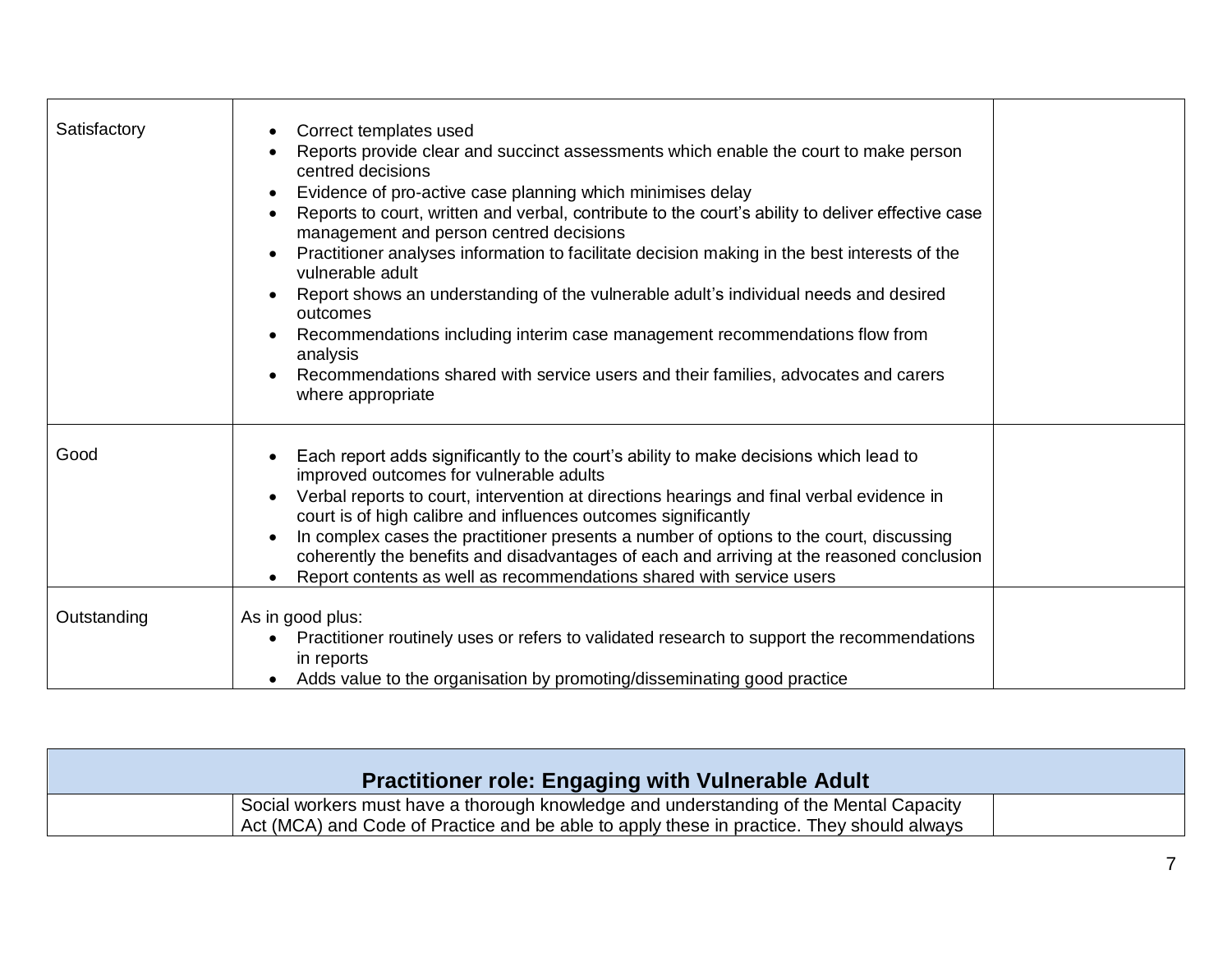| begin from the presumption that individuals have capacity to make the decision in question.      |  |
|--------------------------------------------------------------------------------------------------|--|
| Social workers should understand how to make a capacity assessment, the decision and time        |  |
| specific nature of capacity and hence the need to reassess capacity appropriately. They          |  |
| should know when and how to refer to a Best Interest Assessor.                                   |  |
| Social workers must understand their responsibilities for people who are assessed as lacking     |  |
| capacity at a particular time and must ensure that they are supported to be involved in          |  |
| decisions about themselves and their care as far as is possible. Where they are unable to be     |  |
| involved in the decision-making process decisions should be taken in their best interests        |  |
| following consultation with all appropriate parties, including families and carers. Social       |  |
| workers must seek to ensure that an individual's care plan is the least restrictive possible to  |  |
| achieve the intended outcomes.                                                                   |  |
| Social workers have a key leadership role in modelling to other professionals the proper         |  |
| application of the MCA. Key to this is the understanding that the MCA exists to empower          |  |
| those who lack capacity as much as it exists to protect them. Social workers must model and      |  |
| lead a change of approach, away from that where the default setting is "safety first", towards a |  |
| person-centred culture where individual choice is encouraged and where the right of all          |  |
| individuals to express their own lifestyle choices is recognised and valued.                     |  |
| In working with those where there is no concern over capacity, social workers should take all    |  |
| practicable steps to empower people to make their own decisions, recognising that people are     |  |
| experts in their own lives and working alongside them to identify person-centred solutions to    |  |
| risk and harm, recognising the individual's right to make "unwise" decisions.                    |  |
|                                                                                                  |  |
| Social workers need to be able to work directly with individuals and their families through the  |  |
| professional use of self, using interpersonal skills and emotional intelligence to create        |  |
| relationships based on openness, transparency and empathy. They should know how to build         |  |
| purposeful, effective relationships underpinned by reciprocity. They should be able to           |  |
| communicate clearly, sensitively and effectively, applying a range of best evidence-based        |  |
| methods of written, oral and non-verbal communication and adapt these methods to match           |  |
| the person's age, comprehension and culture. Social workers should be capable of                 |  |
| communicating effectively with people with specific communication needs, including those         |  |
| with learning disabilities, dementia, people who lack mental capacity and people with sensory    |  |
| impairment. They should do this in ways that are engaging, respectful, motivating and            |  |
| effective, even when dealing with conflict - whether perceived or actual - anger and resistance  |  |
| to change. Social workers should have a high level of skill in applying evidence-based,          |  |
| effective social work approaches to help service users and families handle change, especially    |  |
| where individuals and families are in transition, including young people moving to adulthood,    |  |
|                                                                                                  |  |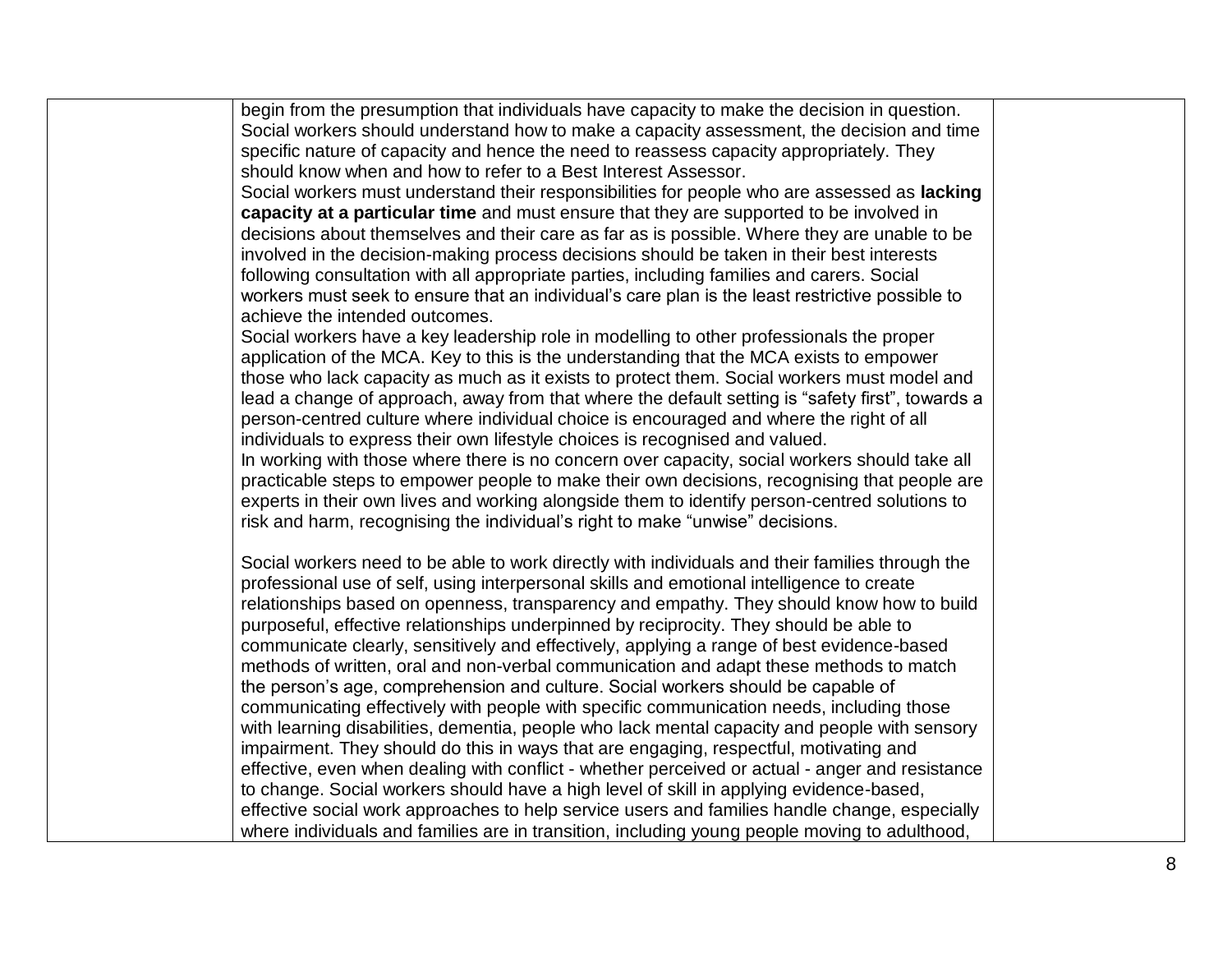|              | supporting them to move to different living arrangements and understanding the impact of<br>loss and change.                                                                                                                                                                                                                                                                                                                                                                                                                                                                                                                                                                                                                                                                                                                                                                                                                                                                                                                                                                                                                                                                                           |                                            |
|--------------|--------------------------------------------------------------------------------------------------------------------------------------------------------------------------------------------------------------------------------------------------------------------------------------------------------------------------------------------------------------------------------------------------------------------------------------------------------------------------------------------------------------------------------------------------------------------------------------------------------------------------------------------------------------------------------------------------------------------------------------------------------------------------------------------------------------------------------------------------------------------------------------------------------------------------------------------------------------------------------------------------------------------------------------------------------------------------------------------------------------------------------------------------------------------------------------------------------|--------------------------------------------|
| Level        | Examples of quality of work at this level                                                                                                                                                                                                                                                                                                                                                                                                                                                                                                                                                                                                                                                                                                                                                                                                                                                                                                                                                                                                                                                                                                                                                              | <b>Evidence</b>                            |
| Inadequate   | Vulnerable adult routinely not being seen, no direct work with service user<br>$\bullet$<br>Vulnerable adult not being informed of processes and progress<br>No evidence of the vulnerable adult's overall needs, wishes, feelings and desired<br>outcomes in case file<br>The diversity needs of the vulnerable adult not identified and considered in support<br>planning or analysis.<br>Vulnerable adult not informed about the Complaints Procedure<br>$\bullet$<br>Vulnerable adult not regularly reviewed<br>Client record not been updated and information is incorrect<br>Capacity of the vulnerable adult has not been assessed and decisions have been made<br>without involving them or an advocate                                                                                                                                                                                                                                                                                                                                                                                                                                                                                        | Case file<br>Observation of direct<br>work |
| Satisfactory | Vulnerable adult routinely being seen, direct work part of standard approach, including<br>sensitive communication facilitated through appropriate tools<br>Vulnerable adult informed of process, information leaflets given and purpose of social<br>$\bullet$<br>worker role explained<br>Evidence of the vulnerable adult's overall needs, wishes and feelings in case file<br>٠<br>Details of vulnerable adult's needs identified through observations<br>The diversity needs of the vulnerable adult are identified and considered in the case plan<br>or analysis<br>Vulnerable adult (with capacity) informed about feedback opportunity and complaints<br>$\bullet$<br>procedure<br>Information shared by the vulnerable adult is acted upon in accordance with the vulnerable<br>adult's needs, wishes and feelings<br>Safe and sensitive management of the vulnerable adult's information according to record<br>$\bullet$<br>keeping policy and any specific risks to the individual<br>Vulnerable adult is informed when work is complete<br>Vulnerable adult's ongoing support needs are assessed and reviewed within specified<br>timescales<br>Appropriate advocacy is sourced and used |                                            |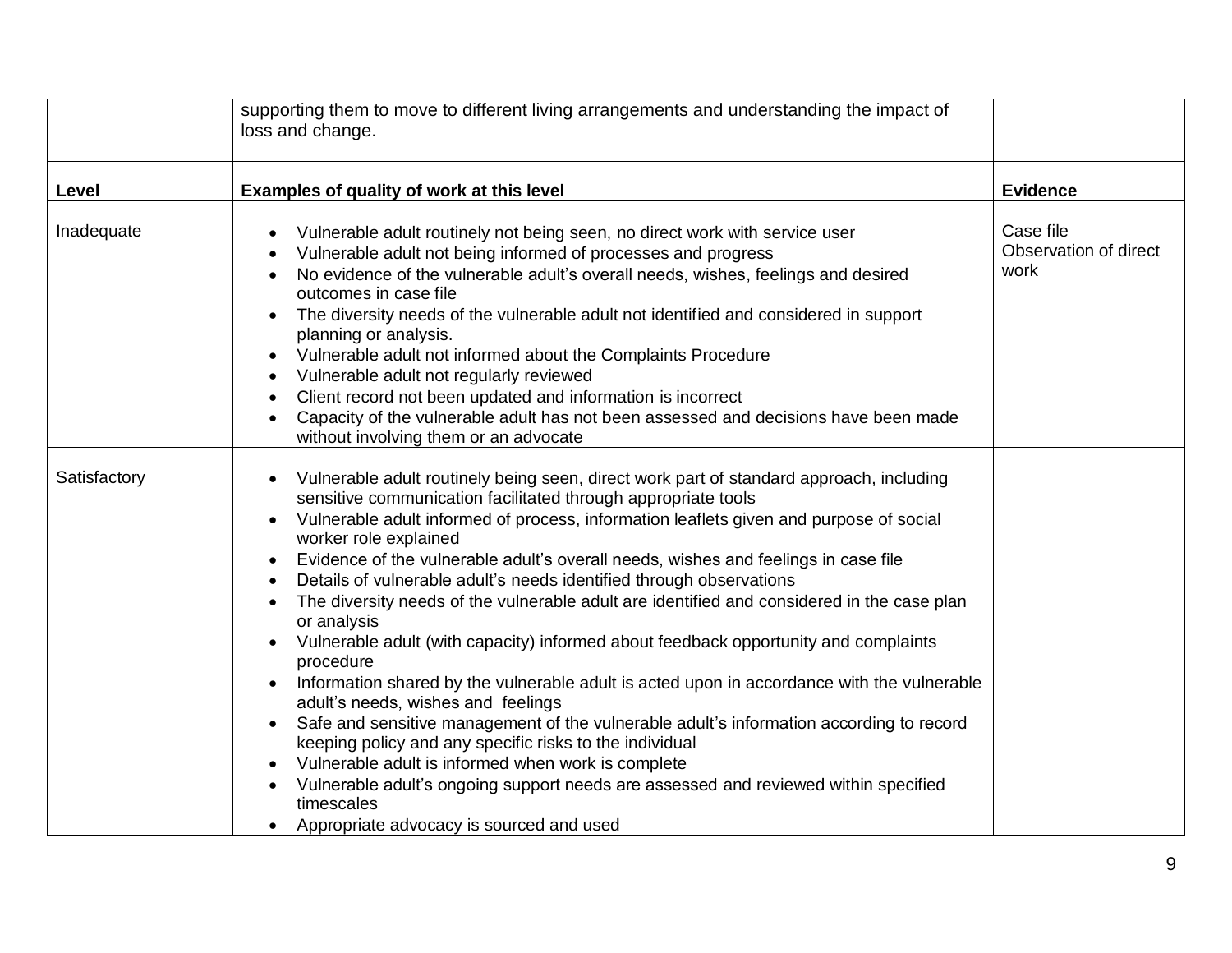| Good        | Appropriate vulnerable adult participation is evidenced, including evidence that information<br>about process and progress towards achieving outcomes is shared with the vulnerable<br>adult.<br>Use of a wide range of methods to promote the vulnerable adult to express their views and<br>feelings about their situation<br>Evidence of interview planning prior to meeting and purposeful meetings with the<br>vulnerable adult using appropriate communication tools<br>Full analysis of the vulnerable adult's situation in AQ/RQ/Support Plan<br>In consultation with the vulnerable adult and their carers offer/broker support to the<br>vulnerable adult from in-house and external agencies<br>Promotes relationships with important family members and relatives to sustain the<br>vulnerable adult's long term wellbeing<br>Need for advocacy / legal representation considered, in partnership with the vulnerable<br>adult<br>Records shared with vulnerable adult where they directly relate to them and where this<br>accords with their understanding |  |
|-------------|--------------------------------------------------------------------------------------------------------------------------------------------------------------------------------------------------------------------------------------------------------------------------------------------------------------------------------------------------------------------------------------------------------------------------------------------------------------------------------------------------------------------------------------------------------------------------------------------------------------------------------------------------------------------------------------------------------------------------------------------------------------------------------------------------------------------------------------------------------------------------------------------------------------------------------------------------------------------------------------------------------------------------------------------------------------------------|--|
| Outstanding | As in good, plus:<br>Development of practice in response to service user feedback<br>Inform the vulnerable adult on how they can get involved in positive co-production activities<br>to promote consultation in local service developments; local recruitment and selection and<br>focus groups on specific subject areas to inform practice<br>Involvement in development of vulnerable adult engagement, policy and practice<br>Creative work with individuals                                                                                                                                                                                                                                                                                                                                                                                                                                                                                                                                                                                                        |  |

| <b>Practitioner role: Record keeping</b> |                                           |                 |  |  |
|------------------------------------------|-------------------------------------------|-----------------|--|--|
| Level                                    | Examples of quality of work at this level | <b>Evidence</b> |  |  |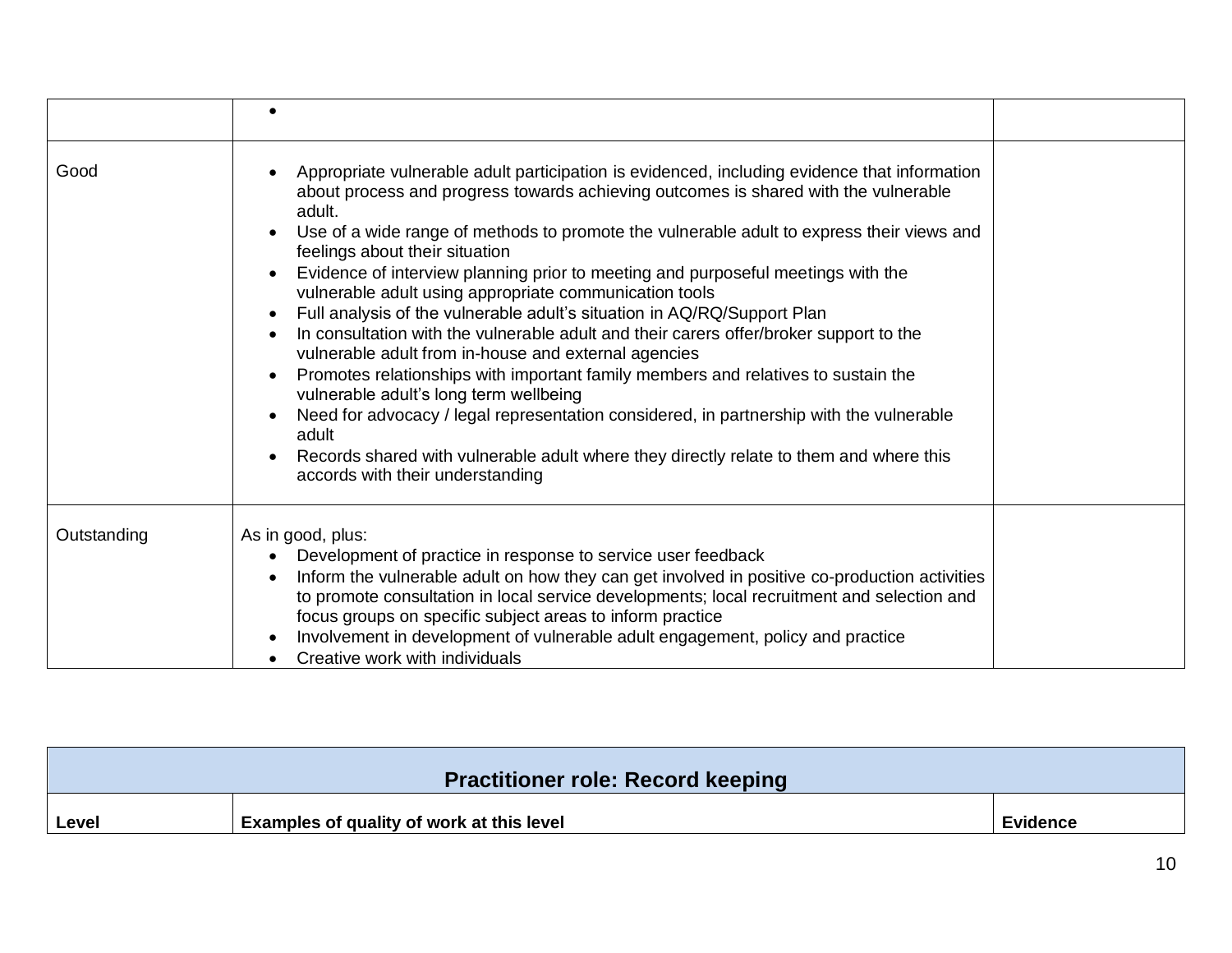| Inadequate   | Contact log incomplete – no clear record of actions in the case<br>Entries in records unclear to reader<br>Key documents missing e.g. Capacity Assessments and Comprehensive minutes of Best<br><b>Interest Meetings</b><br>Data protection and security procedures not followed<br>$\bullet$<br>Information is incorrect or out of date<br>Information is recorded on the wrong form<br>Inappropriate information is recorded | Case file |
|--------------|--------------------------------------------------------------------------------------------------------------------------------------------------------------------------------------------------------------------------------------------------------------------------------------------------------------------------------------------------------------------------------------------------------------------------------|-----------|
| Satisfactory | Contact log complete and chronology of case up to date<br>$\bullet$<br>Content of each meeting provided in case record<br>Vulnerable adult's views and diversity issues included<br>Records are clear and succinct<br>Information recorded on the correct forms<br>Contact details for all people involved with the care are correct and easily accessible                                                                     |           |
| Good         | As in satisfactory, plus:<br>Records of meetings provide evidence of purposeful activity and practitioner analysing<br>information on an ongoing basis<br>All calls logged fully<br>Records including AQ/RQ and Support plans written for sharing with service users                                                                                                                                                           |           |
| Outstanding  | As in good, plus:<br>Vulnerable adult's own words clearly distinguished<br>Notes show structure, planning and purpose of each meeting<br>Progress of case easy to see<br>Vulnerable adult's needs come alive through the case file                                                                                                                                                                                             |           |

# **Practitioner role: Professional behaviour**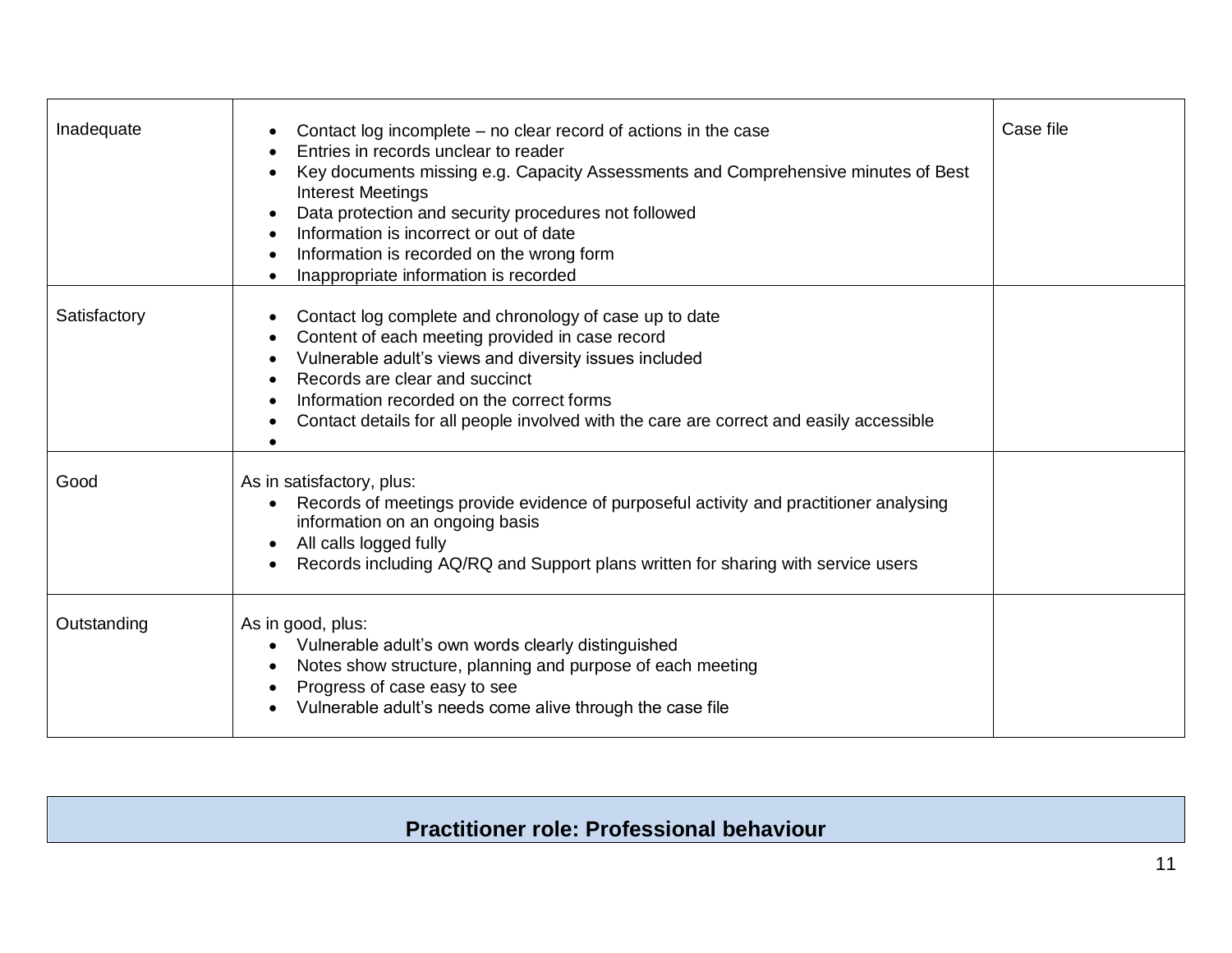|            | Supervision, critical reflection and analysis                                                                                                                                               |                      |
|------------|---------------------------------------------------------------------------------------------------------------------------------------------------------------------------------------------|----------------------|
|            | Social workers must have access to regular, good quality supervision and understand its                                                                                                     |                      |
|            | importance in providing advice and support. They should know how and when to seek advice                                                                                                    |                      |
|            | from a range of sources including named supervisors, senior social workers and other<br>professionals. They should be able to make effective use of opportunities to discuss, reflect       |                      |
|            | upon and test multiple hypotheses, the role of intuition and logic in decision making, the                                                                                                  |                      |
|            | difference between opinion and fact, the role of evidence, how to address common bias in                                                                                                    |                      |
|            | situations of uncertainty and the reasoning of any conclusions reached and recommendations                                                                                                  |                      |
|            | made, particularly in relation to mental capacity, mental health and safeguarding situations.                                                                                               |                      |
|            | Social workers should have a critical understanding of the difference between theory,                                                                                                       |                      |
|            | research, evidence and expertise and the role of professional judgement. They should use                                                                                                    |                      |
|            | practice evidence and research to inform the complex judgements and decisions needed to                                                                                                     |                      |
|            | support, empower and protect their service users. They should apply imagination, creativity                                                                                                 |                      |
|            | and curiosity to working in partnership with individuals and their carers, acknowledging the                                                                                                |                      |
|            | centrality of people's own expertise about their experience and needs.                                                                                                                      |                      |
|            | <b>Organisational context</b>                                                                                                                                                               |                      |
|            | Social workers working with adults should be able confidently to fulfil their statutory<br>responsibilities, work within their organisation's remit and contribute to its development. They |                      |
|            | must be understand and work effectively within financial and legal frameworks, obligations,                                                                                                 |                      |
|            | structures and culture, in particular Human Rights and Equalities legislation, the Care Act,                                                                                                |                      |
|            | Mental Capacity Act, Mental Health Act and accompanying guidance and codes of practice.                                                                                                     |                      |
|            | They must be able to operate successfully in their organisational context, demonstrating                                                                                                    |                      |
|            | effective time management, caseload management and be capable of reconciling competing                                                                                                      |                      |
|            | demands and embrace information, data and technology appropriate to their role. They                                                                                                        |                      |
|            | should have access to regular quality supervision to support their professional resilience and                                                                                              |                      |
|            | emotional and physical wellbeing. Social workers should work effectively and confidently with                                                                                               |                      |
|            | fellow professionals in inter-agency, multi-disciplinary and inter-professional groups and                                                                                                  |                      |
|            | demonstrate effective partnership working particularly in the context of health and social care                                                                                             |                      |
|            | integration and at the interface between health, children and adult social care and the third<br>sector.                                                                                    |                      |
|            |                                                                                                                                                                                             |                      |
| Level      | Examples of quality of work at this level                                                                                                                                                   | <b>Evidence</b>      |
|            |                                                                                                                                                                                             |                      |
| Inadequate | Examples of service users treated with disrespect                                                                                                                                           |                      |
|            | Pattern of complaints from service users about the worker's behaviour and attitudes<br>$\bullet$                                                                                            | Manager records 360° |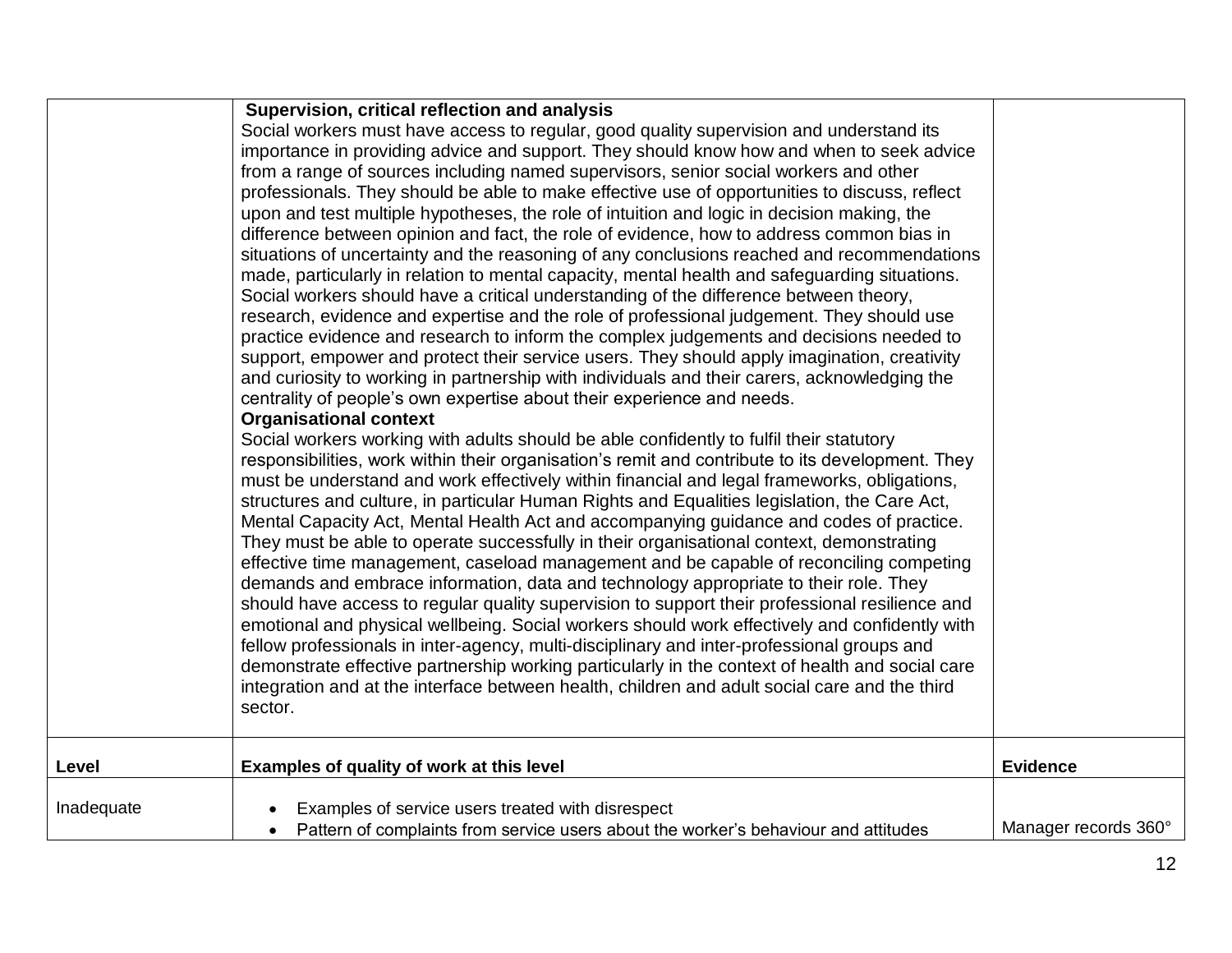|              | Breaches of confidentiality                                                                    | feedback     |
|--------------|------------------------------------------------------------------------------------------------|--------------|
|              | No interest in training or development                                                         | Staff survey |
|              | Fails to attend training either mandatory or identified as part of Professional Development    |              |
|              | Plan                                                                                           |              |
|              | Negative comments about the organisation to other agencies                                     |              |
|              | Colleagues treated with disrespect                                                             |              |
|              | Acting in a discriminatory way or condoning this in others                                     |              |
|              | Lack of courtesy, respect and professionalism in verbal, written and other forms of            |              |
|              | communication between workers and other employees                                              |              |
|              | Bringing the organisation into potential disrepute<br>$\bullet$                                |              |
|              | Wilful refusal to follow reasonable management instruction                                     |              |
|              | Makes no effort to ensure practice is up to date with developments in social work              |              |
|              | Turning up late/cancelling meetings without informing others                                   |              |
|              |                                                                                                |              |
|              |                                                                                                |              |
|              | Note: some of these behaviours could be sufficiently serious to invoke Performance and Conduct |              |
|              | or Dignity at Work procedures                                                                  |              |
|              |                                                                                                |              |
| Satisfactory | Worker presents positively to external agencies<br>$\bullet$                                   |              |
|              | Confidentiality respected<br>٠                                                                 |              |
|              | Works openly and positively with colleagues                                                    |              |
|              | Respects diversity and different cultures and values                                           |              |
|              | Attendance at required training but limited demonstrated interest in wider learning and        |              |
|              | development                                                                                    |              |
|              | Worker accepts feedback from complaints                                                        |              |
|              | The ability to reflect on legitimate concerns raised about performance and work                |              |
|              | constructively to rectify these with appropriate support from management                       |              |
|              | Practice is up to date with developments in social work                                        |              |
|              |                                                                                                |              |
| Good         | As in satisfactory, plus:                                                                      |              |
|              | Positive feedback from vulnerable adults on the worker's behaviour                             |              |
|              | Shows a positive willingness to learn from complaints and other feedback                       |              |
|              | 360° feedback demonstrates that the worker is supportive to colleagues                         |              |
|              | Worker seeks out learning opportunities<br>$\bullet$                                           |              |
|              | Positively challenges discriminatory behaviour in colleagues or other professionals            |              |
|              | Showing leadership in promoting engagement                                                     |              |
|              |                                                                                                |              |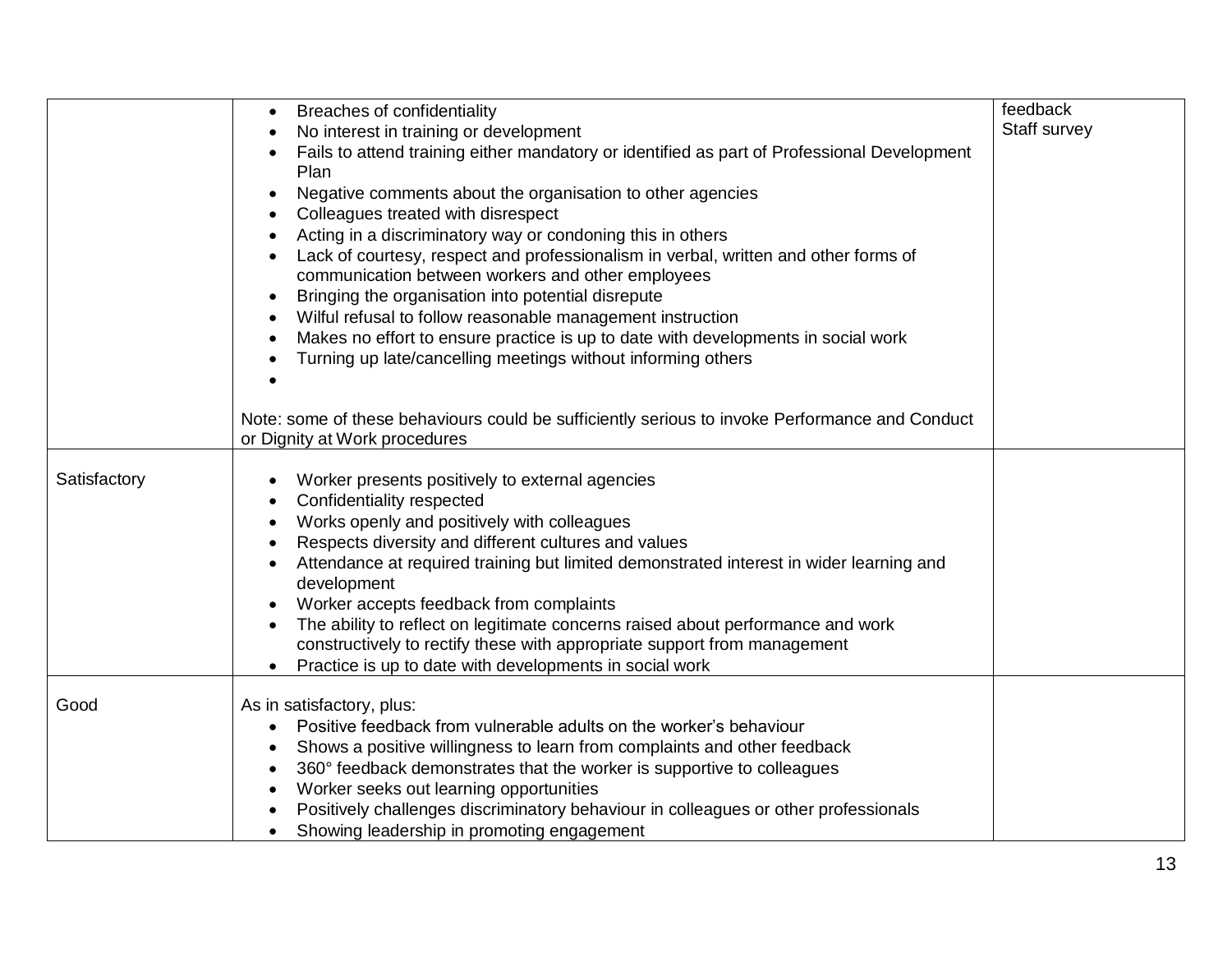| Outstanding | As in good, plus:                                                                                  |  |
|-------------|----------------------------------------------------------------------------------------------------|--|
|             | Worker seen as "ambassador" by other agencies<br>$\bullet$                                         |  |
|             | Acts as positive mentor for colleagues/new staff<br>$\bullet$                                      |  |
|             | Worker seeks contact with other agencies to learn from others and contribute to their<br>$\bullet$ |  |
|             | development                                                                                        |  |
|             | Worker seeks feedback from others and reviews their own performance<br>$\bullet$                   |  |
|             | Actively promotes equal opportunities and diversity for service users                              |  |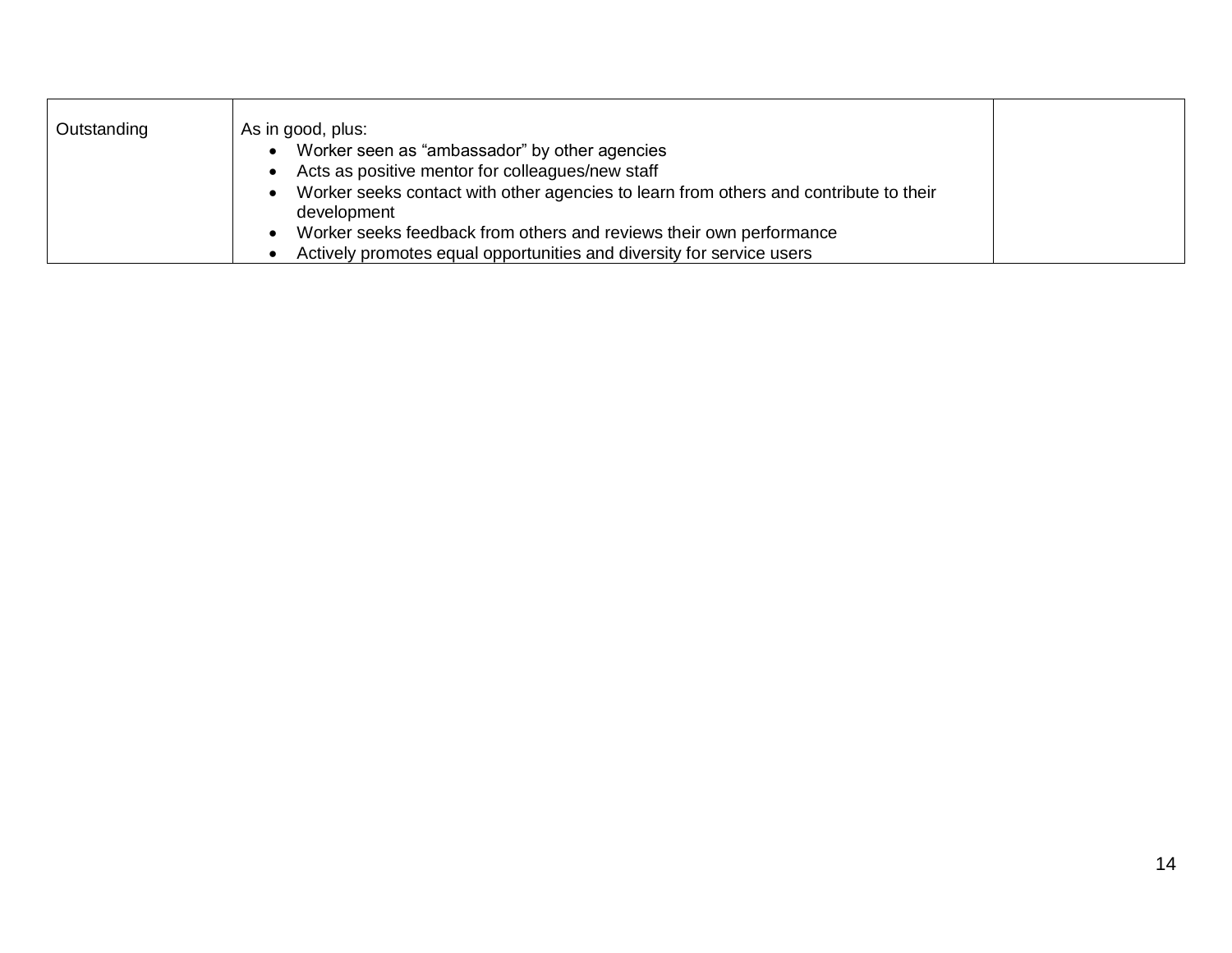## Named social workers – better social work for learning disabled people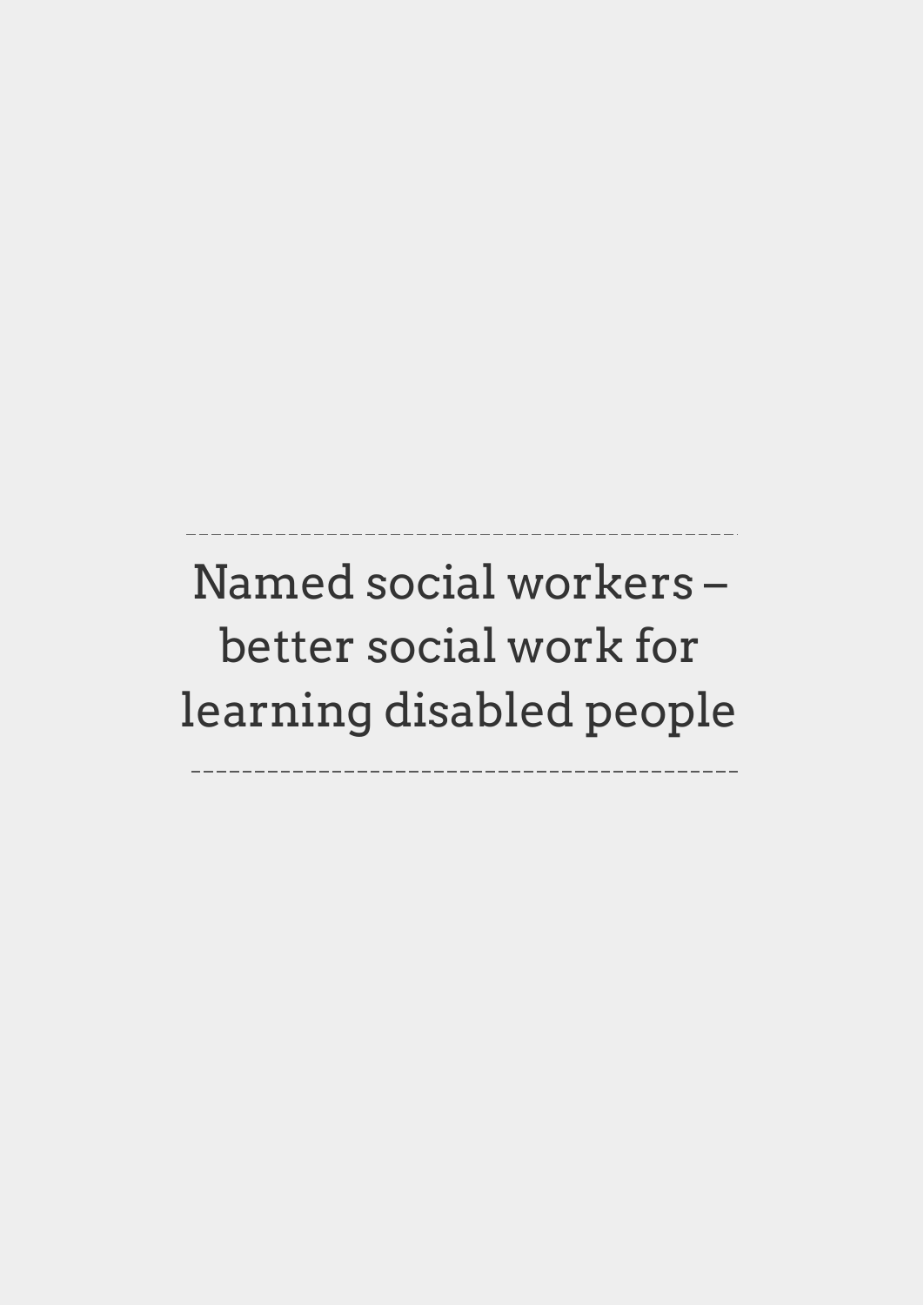Named social workers – better social work for learning disabled people

An article co-authored by the Bradford NSW team is available online at:

[www.tandfonline.com/doi/abs/10.1080/0968](https://www.tandfonline.com/doi/abs/10.1080/09687599.2017.1340019) [7599.2017.1340019](https://www.tandfonline.com/doi/abs/10.1080/09687599.2017.1340019)